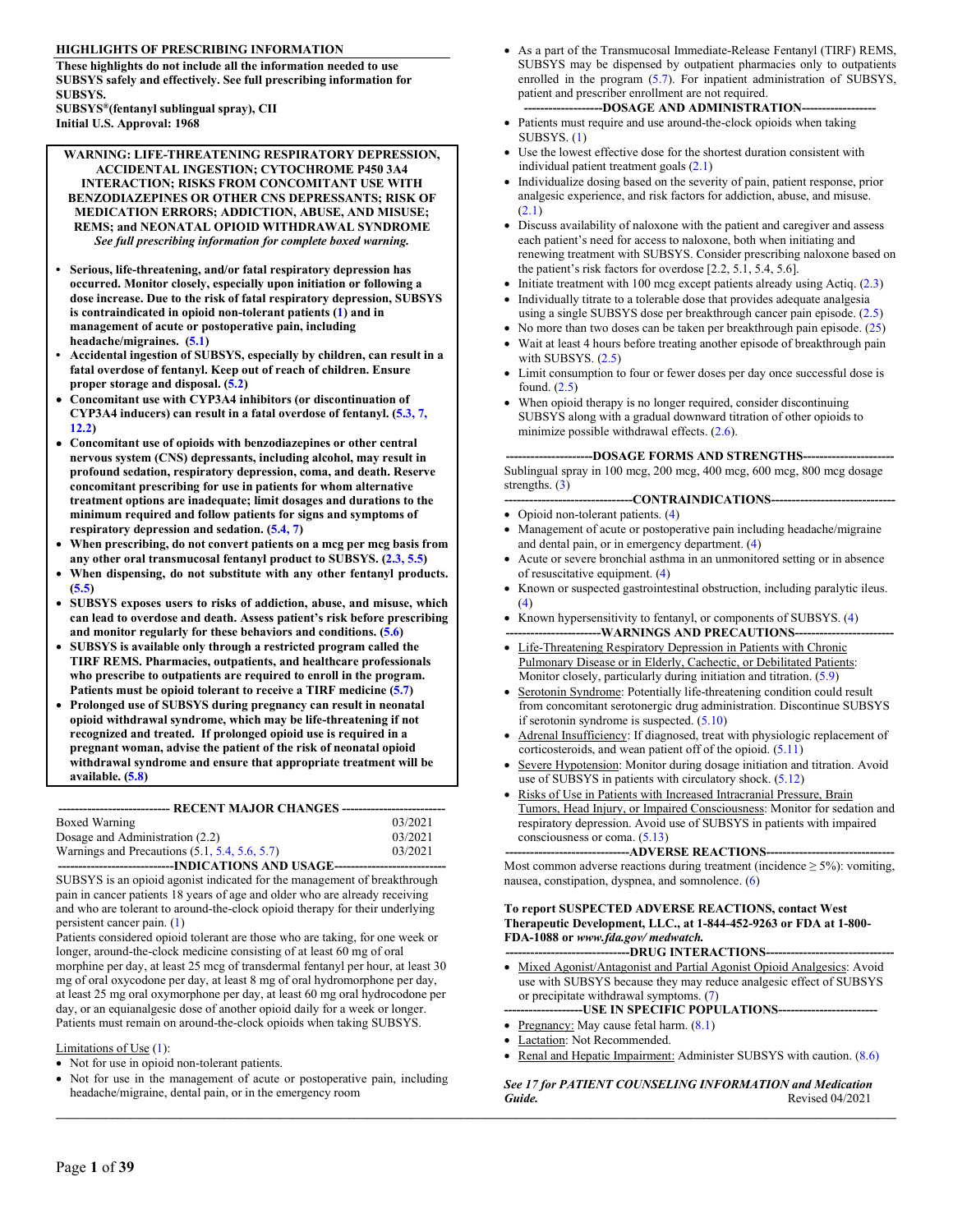#### **FULL PRESCRIBING INFORMATION: CONTENTS\***

**WARNING: LIFE-THREATENTING RESPIRATORY DEPRESSION; ACCIDENTAL EXPOSURE, CYTOCHROME P450 3A4 INTERACTION; RISKS FROM CONCOMITANT USE WITH BENZODIAZEPINES OR OTHER CNS DEPRESSANTS; RISK OF MEDICATION ERRORS; ADDICTION, ABUSE, AND MISUSE; REMS; and NEONATAL OPIOID WITHDRAWAL SYNDROME**

#### **1 INDICATIONS AND USAGE**

- <span id="page-1-0"></span>**2 DOSAGE AND ADMINISTRATION**
	- 2.1 Important Dosage and Administration Instructions
	- 2.2 Patient Access to Naloxone for the Emergency Treatment of Opioid Overdose
	- 2.3 Initial Dose
	- 2.4 Dosage Modifications in Patients with Oral Mucositis
	- 2.5 Titration and Maintenance of Therapy
	- 2.6 Discontinuation of SUBSYS
	- 2.7 Disposal of SUBSYS

#### **3 DOSAGE FORMS AND STRENGTHS**

#### **4 CONTRAINDICATIONS**

- **5 WARNINGS AND PRECAUTIONS**
- <span id="page-1-1"></span>5.1 Life-Threatening Respiratory Depression
- 5.2 Increased risk of overdose in children due to accidental ingestion
- 5.3 Risks of Concomitant Use or Discontinuation of Cytochrome P450 3A4 Inhibitors and Inducers
- <span id="page-1-2"></span>5.4 Risks from Concomitant Use with Benzodiazepines or other CNS Depressants
- 5.5 Risk of Medication Errors
- <span id="page-1-3"></span>5.6 Addiction, Abuse, and Misuse
- <span id="page-1-4"></span>5.7 Transmucosal Immediate Release Fentanyl (TIRF) Risk Evaluation and Mitigation Strategy (REMS)
- 5.8 Neonatal Opioid Withdrawal Syndrome
- 5.9 Life-Threatening Respiratory Depression in Patients with Chronic Pulmonary Disease or in Elderly, Cachectic, or Debilitated Patients
- 5.10 Serotonin Syndrome with Concomitant Use of Serotonergic Drugs
- 5.11 Adrenal Insufficiency
- 5.12 Severe Hypotension
- 5.13 Risks of Use in Patients with Increased Intracranial Pressure, Brain Tumors, Head Injury, or Impaired Consciousness
- 5.14 Risks of Use in Patients with Gastrointestinal Conditions
- 5.15 Increased Risk of Seizures in Patients with Seizure Disorders
- 5.16 Risks of Driving and Operating Machinery

#### 5.17 Cardiac Disease

- **6 ADVERSE REACTIONS**
- 6.1 Clinical Trials Experience 6.2 Postmarketing Experience
- 
- **7 DRUG INTERACTIONS 8 USE IN SPECIFIC POPULATIONS**
	- 8.1 Pregnancy
	- 8.2 Lactation
	- 8.3 Females and Males of Reproductive Potential
	- 8.4 Pediatric Use
	- 8.5 Geriatric Use
	- 8.6 Patients with Renal or Hepatic Impairment
	- 8.7 Sex
- **9 DRUG ABUSE AND DEPENDENCE**
	- 9.1 Controlled Substance
	- 9.2 Abuse
	- 9.3 Dependence
- **10 OVERDOSAGE**
- **11 DESCRIPTION**
- **12 CLINICAL PHARMACOLOGY**
	- 12.1 Mechanism of Action
	- 12.2 Pharmacodynamics
	- 12.3 Pharmacokinetics
- **13 NONCLINICAL TOXICOLOGY** 13.1 Carcinogenesis, Mutagenesis, Impairment of Fertility
- 
- **14 CLINICAL STUDIES**

**\_\_\_\_\_\_\_\_\_\_\_\_\_\_\_\_\_\_\_\_\_\_\_\_\_\_\_\_\_\_\_\_\_\_\_\_\_\_\_\_\_\_\_\_\_\_\_\_\_\_\_\_\_\_\_\_\_\_\_\_\_\_\_\_\_\_\_\_\_\_\_\_\_\_\_\_\_\_\_\_\_\_\_\_\_\_\_\_\_\_\_\_\_\_\_\_\_\_\_\_\_\_\_\_\_\_\_\_\_\_\_\_\_\_\_\_\_\_\_\_\_\_\_\_\_\_\_\_\_\_\_\_\_\_\_**

- **16 HOW SUPPLIED/STORAGE AND HANDLING**
- **17 PATIENT COUNSELING INFORMATION**

\*Sections or subsections omitted from the full prescribing information are not listed.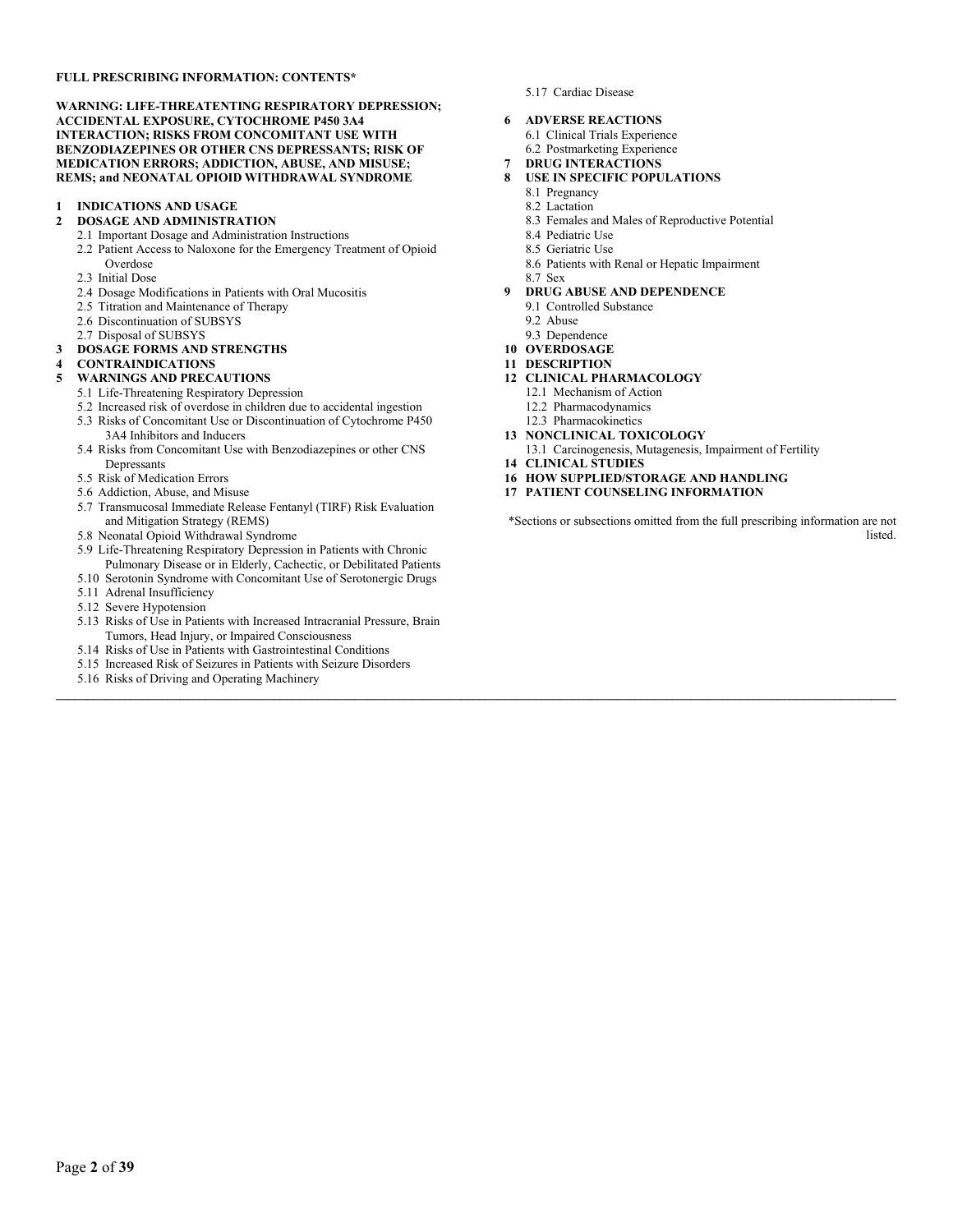# **FULL PRESCRIBING INFORMATION**

# **WARNING: LIFE-THREATENING RESPIRATORY DEPRESSION; ACCIDENTAL INGESTION; CYTOCHROME P450 3A4 INTERACTION; RISKS FROM CONCOMITANT USE WITH BENZODIAZEPINES OR OTHER CNS DEPRESSANTS; RISK OF MEDICATION ERRORS; ADDICTION, ABUSE, AND MISUSE; REMS and NEONATAL OPIOID WITHDRAWAL SYNDROME**

#### **Life-Threatening Respiratory Depression**

**Serious, life-threatening, and/or fatal respiratory depression has occurred in patients treated with SUBSYS, including following use in opioid non-tolerant patients and improper dosing. Monitor for respiratory depression, especially during initiation of SUBSYS or following a dose increase. The substitution of SUBSYS for any other fentanyl product may result in fatal overdose** *[see Warnings and Precautions (5.1)]*

**Due to the risk of respiratory depression, SUBSYS is contraindicated in the management of acute or postoperative pain including headache/migraine and in opioid non-tolerant patients.**  *[see Contraindications (4)***]**

### **Accidental INGESTION**

**Accidental ingestion of even one dose of SUBSYS especially by children, can result in a fatal overdose of fentanyl** *[see Warnings and Precautions (5.2 )]***.** 

**Death has been reported in children who have accidentally ingested transmucosal immediaterelease fentanyl products. SUBSYS must be kept out of reach of children** *[see Warnings and Precautions (5.2); How Supplied/Storage and Handling (16)].*

### **Cytochrome P450 3A4 Interaction**

**The concomitant use of SUBSYS with all cytochrome P450 3A4 inhibitors may result in an increase in fentanyl plasma concentrations, which could increase or prolong adverse reactions and may cause potentially fatal respiratory depression. In addition, discontinuation of a concomitantly used cytochrome P450 3A4 inducer may result in an increase in fentanyl plasma concentration. Monitor patients receiving SUBSYS and any CYP3A4 inhibitor or inducer** *[see Warnings and Precautions (5.3), Drug Interactions (7), Clinical Pharmacology (12.3)]***.** 

**Risks From Concomitant Use With Benzodiazepines Or Other CNS Depressants Concomitant use of opioids with benzodiazepines or other central nervous system (CNS) depressants, including alcohol, may result in profound sedation, respiratory depression, coma, and death** *[see Warnings and Precautions (5.4), Drug Interactions (7)]***.**

- **Reserve concomitant prescribing of SUBSYS and benzodiazepines or other CNS depressants for use in patients for whom alternative treatment options are inadequate.**
- **Limit dosages and durations to the minimum required.**
- **Follow patients for signs and symptoms of respiratory depression and sedation.**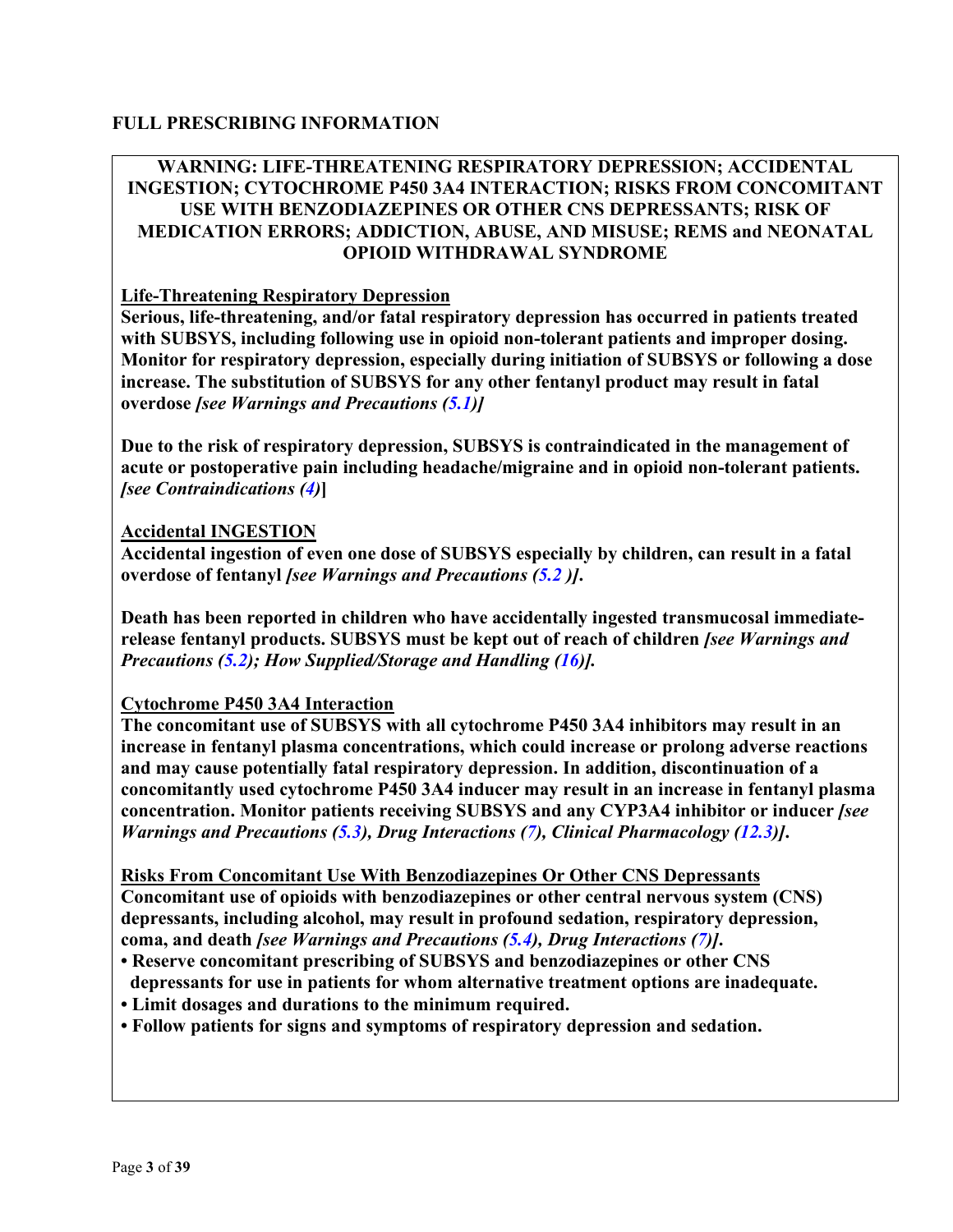# **Risk of Medication Errors**

**Substantial differences exist in the pharmacokinetic profile of SUBSYS compared to other fentanyl products that result in clinically important differences in the extent of absorption of fentanyl that could result in fatal overdose** *[see Dosage and Administration (2.1), Warnings and Precautions (5.5)]***.** 

- **When prescribing, do not convert patients on a mcg per mcg basis from any other fentanyl products to SUBSYS.**
- **When dispensing, do not substitute a SUBSYS prescription for other fentanyl products.**

# **Addiction, Abuse, and Misuse**

**SUBSYS exposes patients and other users to the risks of opioid addiction, abuse, and misuse, which can lead to overdose and death. Assess each patient's risk prior to prescribing SUBSYS, and monitor all patients regularly for the development of these behaviors and conditions** *[see Warnings and Precautions (5.6)].* 

## **Risk Evaluation and Mitigation Strategy (REMS)**

**Because of the risk for accidental exposure, misuse, abuse, addiction, and overdose, SUBSYS is available only through a restricted program required by the Food and Drug Administration, called a Risk Evaluation and Mitigation Strategy (REMS). Under the Transmucosal Immediate Release Fentanyl (TIRF) REMS, pharmacies, outpatients, and healthcare professionals who prescribe to outpatients must enroll in the program. Inpatient pharmacies must develop policies and procedures to verify opioid tolerance in inpatients who require SUBSYS while hospitalized**  *[see Warnings and Precautions (5.7)]***. Further information is available at www.TIRFREMSaccess.com or by calling 1-866-822-1483.**

# **Neonatal Opioid Withdrawal Syndrome**

**Prolonged use of SUBSYS during pregnancy can result in neonatal opioid withdrawal syndrome, which may be life-threatening if not recognized and treated, and requires management according to protocols developed by neonatology experts. If opioid use is required for a prolonged period in a pregnant woman, advise the patient of the risk of neonatal opioid withdrawal syndrome and ensure that appropriate treatment will be available [***see Warnings and Precautions (5.8)***].**

# **1. INDICATIONS AND USAGE**

SUBSYS is indicated for the management of breakthrough pain in cancer patients 18 years of age and older who are already receiving and who are tolerant to around-the-clock opioid therapy for their underlying persistent cancer pain.

Patients considered opioid tolerant are those who are taking for one week or longer, around-the-clock medicine consisting of at least 60 mg of oral morphine per day, at least 25 mcg of transdermal fentanyl per hour, at least 30 mg of oral oxycodone per day, at least 8 mg of oral hydromorphone per day, or at least 25 mg oral oxymorphone per day, or at least 60 mg oral hydrocodone per day, or an equianalgesic dose of another opioid daily for a week or longer. Patients must remain on around-the-clock opioids when taking SUBSYS.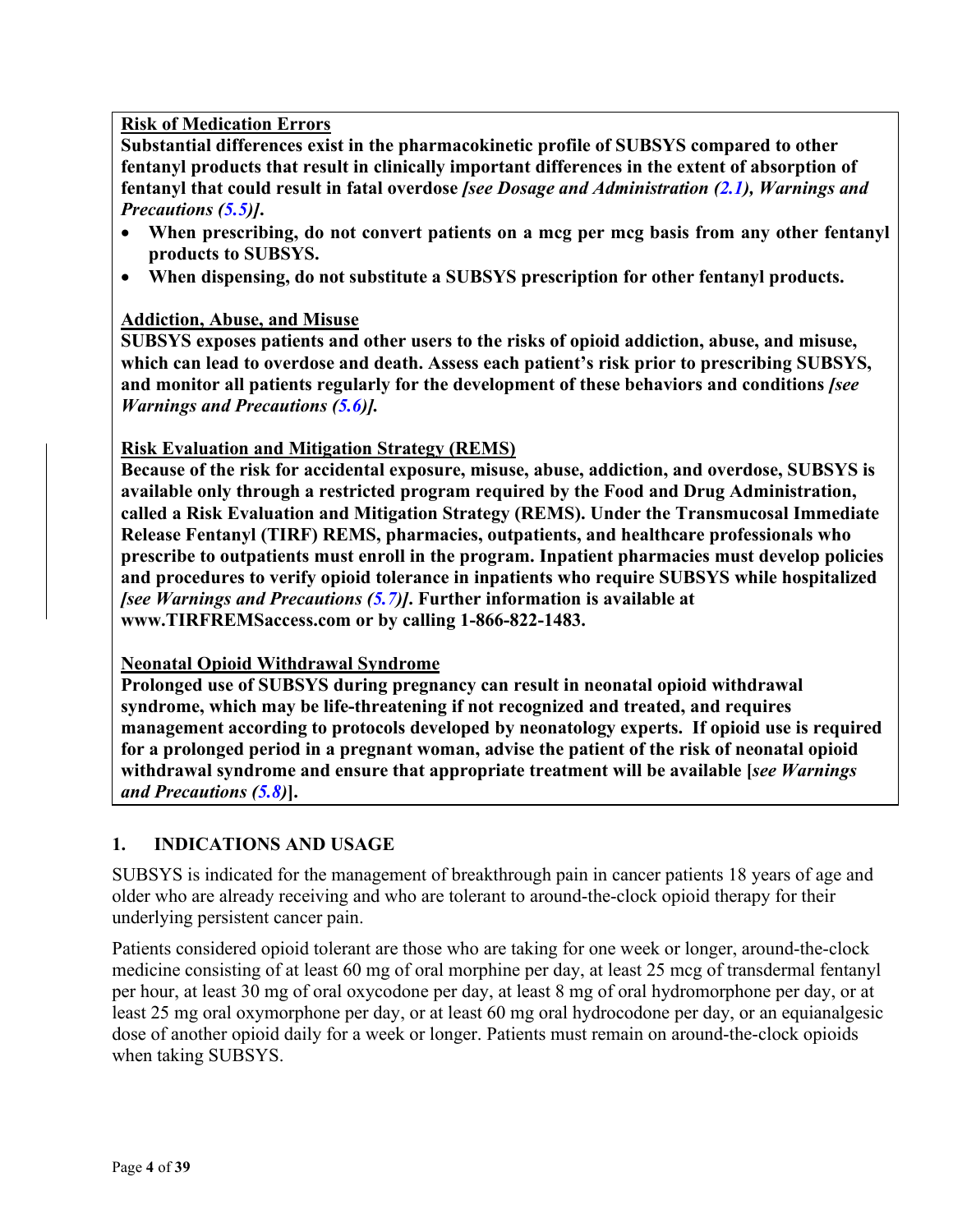Limitations of Use:

- Not for use in opioid non-tolerant patients.
- Not for use in the management of acute or postoperative pain, including headache/migraine, dental pain, or in the emergency room *[see Contraindications (4)].*
- As part of the Transmucosal Immediate-Release Fentanyl (TIRF) REMS, SUBSYS may be dispensed by outpatient pharmacies only to outpatients enrolled in the program. *[see Warnings and Precautions (5.7)]*. For inpatient administration of SUBSYS, patient and prescriber enrollment are not required.

# **2. DOSAGE AND ADMINISTRATION**

## **2.1 Important Dosage and Administration Instructions**

- Healthcare professionals who prescribe SUBSYS for outpatients must enroll in the TIRF REMS and comply with the requirements of the REMS to ensure safe use of SUBSYS. *[see Warnings and Precautions (5.7)]*
- Use the lowest effective dosage for the shortest duration consistent with individual patient treatment goals *[see Warnings and Precautions (5)].*
- It is important to minimize the number of strengths available to patients at any time to prevent confusion and possible overdose.
- Initiate the dosing regimen for each patient individually, taking into account the patient's severity of pain, patient response, prior analgesic treatment experience, and risk factors for addiction, abuse, and misuse *[see Warnings and Precautions (5.6)]*.
- Monitor patients closely for respiratory depression, especially within the first 24-72 hours of initiating therapy and following dosage increases with SUBSYS and adjust the dosage accordingly *[see Warnings and Precautions (5.1)].*
- Instruct patients and caregivers to take steps to store SUBSYS securely and to properly dispose of unused SUBSYS as soon as no longer needed *[see Warnings and Precautions (5.2, 5.6), Patient Counseling Information (17)].*
- Other TIRF formulations and SUBSYS are not equivalent. DO NOT substitute a SUBSYS prescription for any other TIRF formulation under any circumstances. Do not convert patients on a mcg per mcg basis from any other fentanyl product to SUBSYS *[see Warnings and Precautions (5.5)]*
- SUBSYS is not bioequivalent with other fentanyl products. Do not convert patients on a mcg per mcg basis from other fentanyl products. There are no conversion directions available for patients on any other fentanyl products, other than Actiq. (Note: This includes oral, transdermal, or parenteral formulations of fentanyl.) *[see Warnings and Precautions (5.5)].*
- SUBSYS is NOT a generic version of any other oral transmucosal fentanyl product *[see Warnings and Precautions (5.5)]*.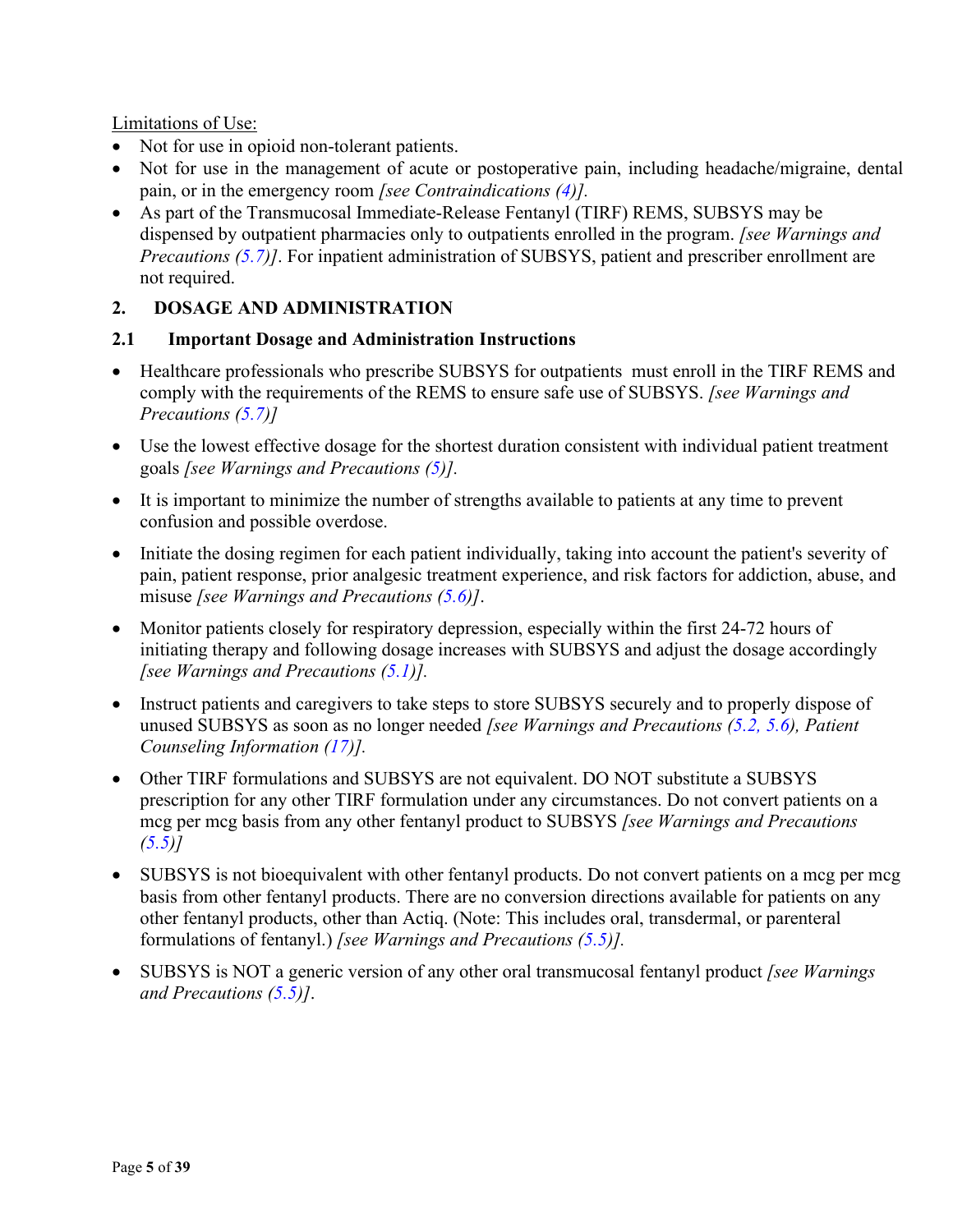# **2.2 Patient Access to Naloxone for the Emergency Treatment of Opioid Overdose**

Discuss the availability of naloxone for the emergency treatment of opioid overdose with the patient and caregiver and assess the potential need for access to naloxone, both when initiating and renewing treatment with SUBSYS *[see Warnings and Precautions (5.1), Patient Counseling Information (17)].*

Inform patients and caregivers about the various ways to obtain naloxone as permitted by individual state naloxone dispensing and prescribing requirements or guidelines (e.g., by prescription, directly from a pharmacist, or as part of a community-based program).

Consider prescribing naloxone, based on the patient's risk factors for overdose, such as concomitant use of CNS depressants, a history of opioid use disorder, or prior opioid overdose. The presence of risk factors for overdose should not prevent the proper management of pain in any given patient *[see Warnings and Precautions (5.1, 5.4, 5.6)].*

Consider prescribing naloxone if the patient has household members (including children) or other close contacts at risk for accidental ingestion or overdose.

# **2.3 Initial Dosage**

Initiate treatment with SUBSYS for all patients (including those switching from another fentanyl product) using ONE 100 mcg spray sublingually*.* 

Prescribe an initial titration supply of 100 mcg SUBSYS units, which limits the number of units in the home during titration.

Avoid prescribing a higher dose until patients have used up all units to prevent confusion and possible overdose.

Conversion from Actiq to SUBSYS

The initial dose of SUBSYS is always 100 mcg with the only exception of patients already using Actiq.

a. For patients being converted from Actiq, prescribers must use the Initial Dosing Recommendations for Patients on Actiq table below (Table 1). Patients must be instructed to stop the use of Actiq and dispose of any remaining units.

# **Table 1. Initial Dosing Recommendations for Patients on ACTIQ**

| <b>Current ACTIQ</b><br>Dose | <b>Initial SUBSYS Dose</b><br>(mcg) |  |
|------------------------------|-------------------------------------|--|
| (mcg)                        |                                     |  |
| 200                          | 100 mcg spray                       |  |
| 400                          | 100 mcg spray                       |  |
| 600                          | 200 mcg spray                       |  |
| 800                          | 200 mcg spray                       |  |
| 1200                         | 400 mcg spray                       |  |
| 1600                         | 400 mcg spray                       |  |

b. For patients converting from Actiq doses 400 mcg and below, titration should be initiated with 100 mcg SUBSYS and should proceed using multiples of this strength.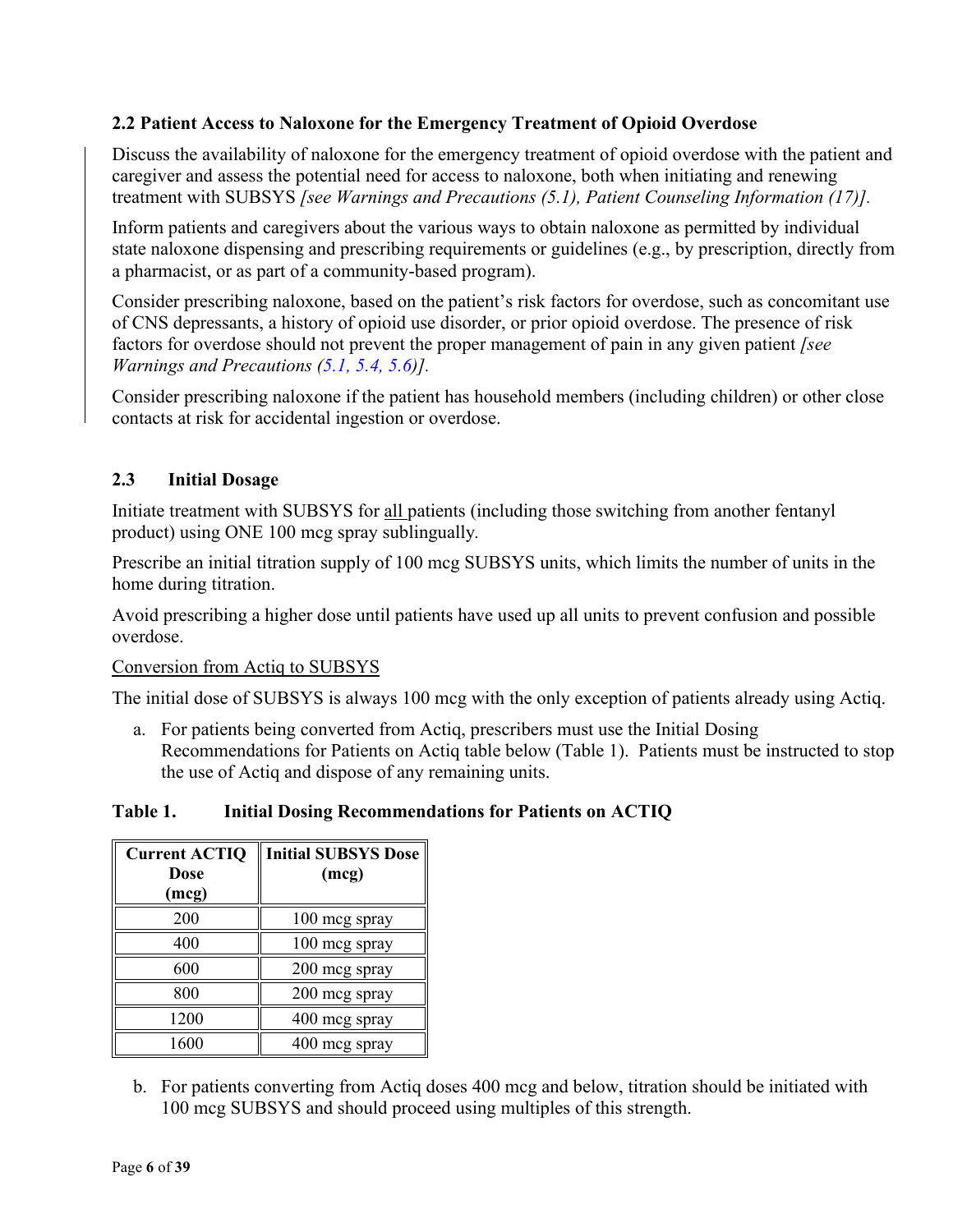- c. For patients converting from Actiq doses of 600 and 800 mcg, titration should be initiated with 200 mcg SUBSYS and should proceed using multiples of this strength.
- d. For patients converting from Actiq doses of 1200 and 1600 mcg, titration should be initiated with 400 mcg SUBSYS and should proceed using multiples of this strength.

# **2.4 Dosage Modifications in Patients with Oral Mucositis**

In cancer patients with mucositis, exposure to SUBSYS was greater than in patients without mucositis. For patients with Grade 1 mucositis, the increased maximum serum concentration and overall exposure requires closer monitoring for respiratory depression and central nervous system depression, particularly during initiation of therapy with SUBSYS. For patients with Grade 2 mucositis or higher, avoid use of SUBSYS unless the benefits outweigh the potential risk of respiratory depression from increased exposure. *[see Clinical Pharmacology (12.3)]*

## **2.5 Titration and Maintenance of Therapy**

Individually titrate SUBSYS to a dose that provides adequate analgesia and minimizes adverse reactions.

- a. From the 100 mcg initial dose, closely follow patients and change the dosage level until the patient reaches a dose that provides adequate analgesia using a single SUBSYS dose per breakthrough cancer pain episode with tolerable side effects. Patients should record their use of SUBSYS over several episodes of breakthrough cancer pain and review their experience with their physicians to determine if a dosage adjustment is warranted.
- b. For each breakthrough pain episode treated, if pain is not relieved after 30 minutes, patients may take ONLY ONE additional dose of the same strength for that episode. Thus patients should take a maximum of two doses of SUBSYS for any breakthrough pain episode.
- c. Patients MUST wait at least 4 hours before treating another episode of breakthrough pain with SUBSYS.
- d. If there is a need to titrate to a 200 mcg dose, prescribe 200 mcg SUBSYS units.
- e. Subsequent titration steps are 400 mcg, 600 mcg, 800 mcg, 1200 mcg and 1600 mcg. See [Table 2.](#page-6-0)
- f. To reduce the risk of overdose during titration, patients should have only one strength of SUBSYS available at any time.

| <b>SUBSYS DOSE</b> | <b>Using</b>            |
|--------------------|-------------------------|
| $100 \text{ mg}$   | $1 \times 100$ mcg unit |
| $200 \text{ mg}$   | $1 \times 200$ mcg unit |
| $400 \text{~mg}$   | $1 \times 400$ mcg unit |
| $600 \text{ mg}$   | $1 \times 600$ mcg unit |
| $800 \text{ mg}$   | $1 \times 800$ mcg unit |
| $1200 \text{ meg}$ | $2 \times 600$ mcg unit |
| $1600 \text{ meg}$ | $2 \times 800$ mcg unit |

<span id="page-6-0"></span>**Table 2. Titration Steps**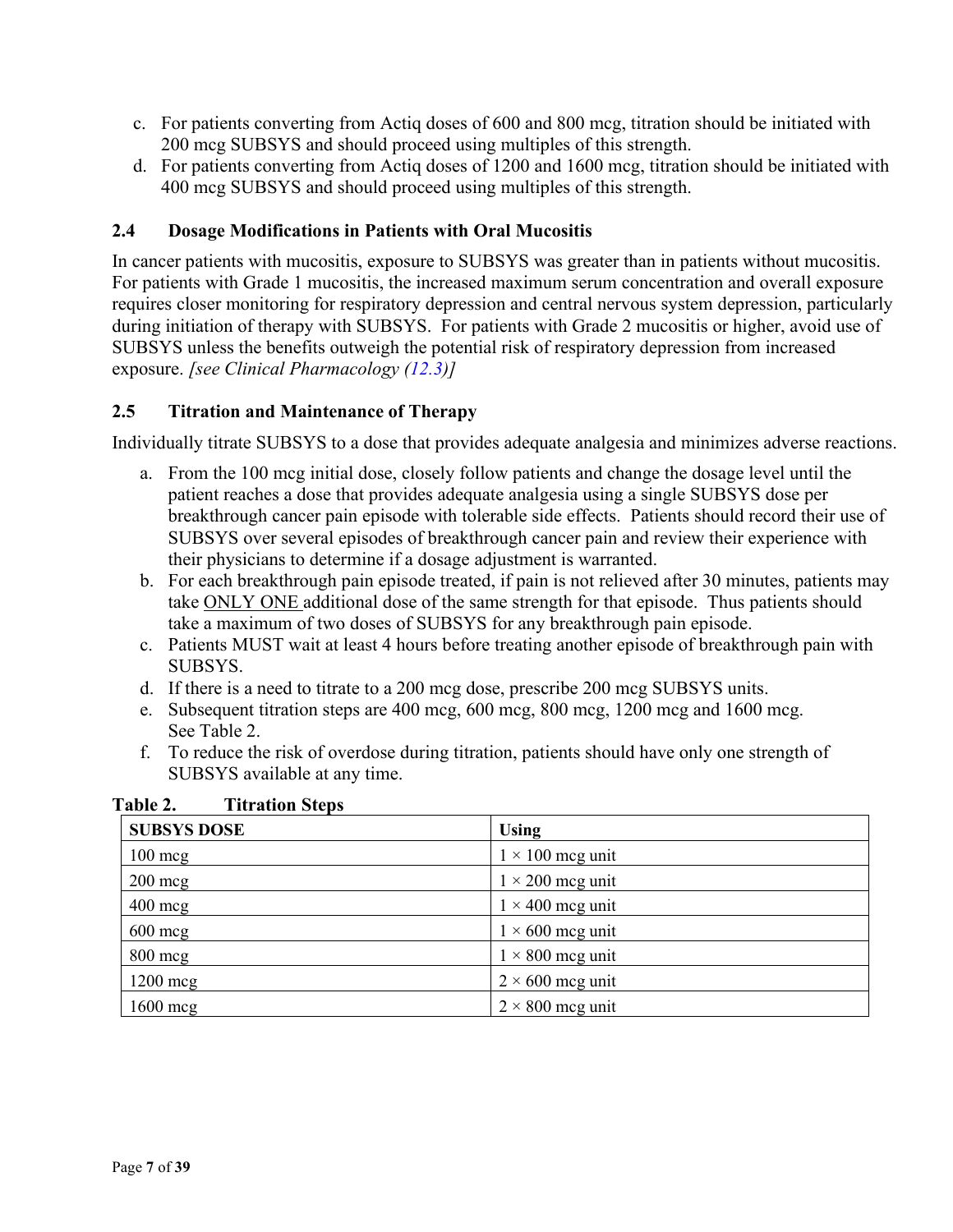## **SUBSYS Titration Process**



Once titrated to a dose that provides adequate pain relief and tolerable side effects, patients should generally use ONLY ONE SUBSYS dose of the appropriate strength per breakthrough pain episode.

On those occasions when the breakthrough pain episode is not relieved within 30 minutes after administration of the SUBSYS dose, the patient may take ONLY ONE additional dose using the same strength for that episode.

Patients MUST wait at least 4 hours before treating another episode of breakthrough pain with SUBSYS. Once a successful dose has been found, patients should limit consumption to four or fewer doses per day.

Dosage adjustment of SUBSYS may be required in some patients in order to continue to provide adequate relief of breakthrough pain.

If signs of excessive opioid effects appear following administration of a single SUBSYS dose, subsequent doses should be decreased.

Generally, only increase the SUBSYS dose when a single administration of the current dose fails to adequately treat the breakthrough pain episode for several consecutive episodes.

If the patient experiences greater than four breakthrough pain episodes per day, the dose of the maintenance (around-the-clock) opioid used for persistent pain should be re-evaluated. In addition, if pain worsens, re-evaluate the patient for changes in the underlying pain condition.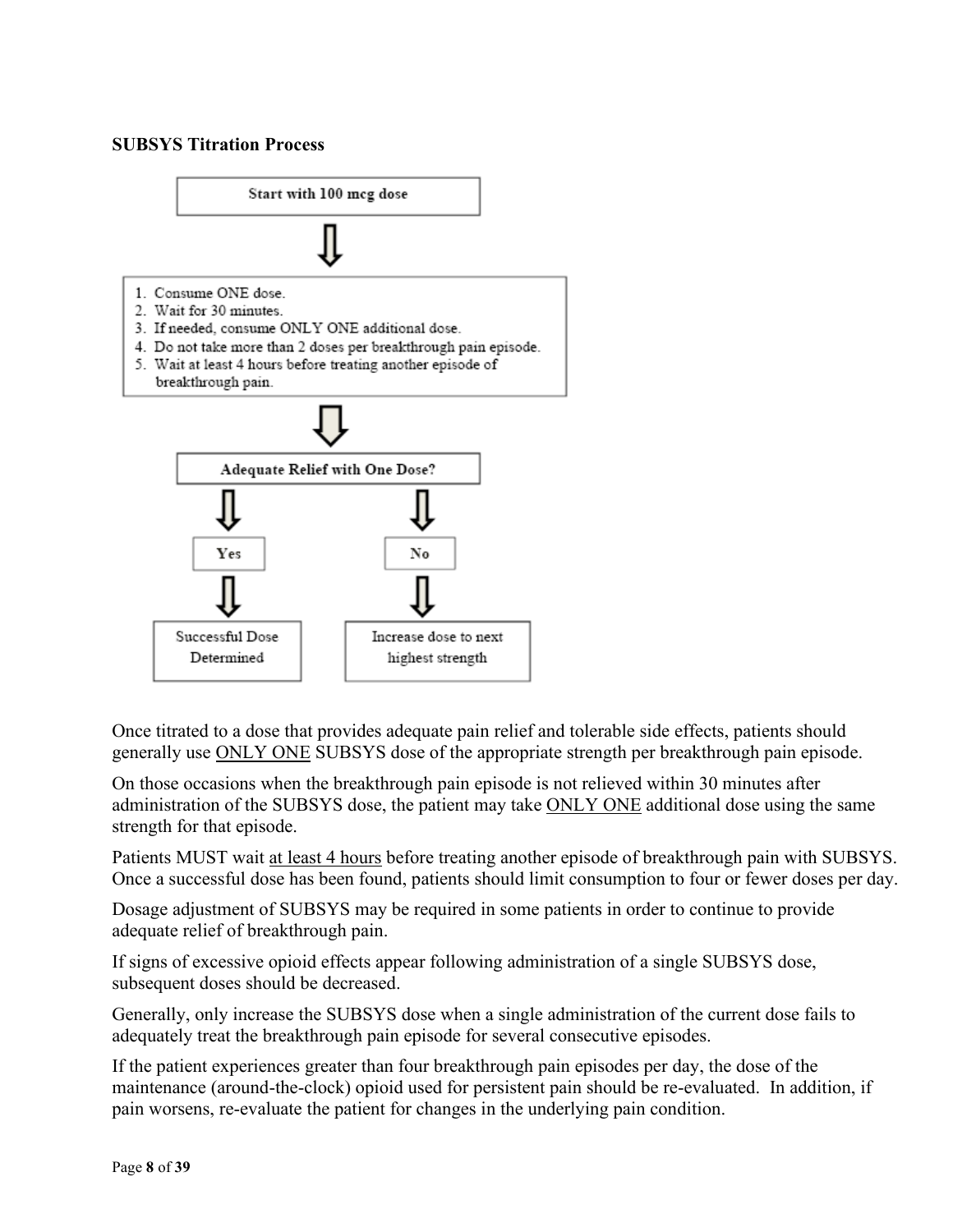# **2.6 Discontinuation of SUBSYS**

For patients no longer requiring opioid therapy, consider discontinuing SUBSYS along with a gradual downward titration of other opioids to minimize possible withdrawal effects. In patients who continue to take their chronic opioid therapy for persistent pain but no longer require treatment for breakthrough pain, SUBSYS therapy can usually be discontinued immediately. [*see Drug Abuse and Dependence (9.3)*].

# **2.7 Disposal of SUBSYS**

Patients and caregivers must be advised to dispose of used unit dose systems immediately after use and any unneeded unit dose systems remaining from a prescription as soon as they are no longer needed. Consumed units represent a special risk because they are no longer protected by the child resistant blister package, yet may contain enough medicine to be fatal to a child. *[see Patient Counseling Information (17)].*

Charcoal-lined disposal pouches are provided with every carton dispensed. A charcoal-lined disposal pouch is to be used by patients or their caregivers to dispose of the contents of any unneeded unit dose systems when they are no longer needed. Instructions for usage of the charcoal-lined disposal pouch are included in the *Medication Guide* and *Instructions for Use*.

# **3. DOSAGE FORMS AND STRENGTHS**

SUBSYS is a sublingual spray available in 100 mcg, 200 mcg, 400 mcg, 600 mcg, 800 mcg, 1200 mcg, and 1600 mcg strengths. SUBSYS is supplied as spray units consisting of a white actuator attached to a light purple vial holder *[see How Supplied/Storage and Handling (16)]*. 100 mcg, 200 mcg, 400 mcg, 600 mcg, and 800 mcg doses are delivered as a single unit (spray). To administer 1200 mcg and 1600 mcg doses, two units (sprays) must be used.

Each dosage strength is differentiated by the color of the blister package, and carton as described below in [Table 3.](#page-8-0) The strength of the spray unit is indicated on the actuator.

<span id="page-8-0"></span>

| Table 3.<br><b>Subsys Strengths</b>                 |                                                       |                                               |  |
|-----------------------------------------------------|-------------------------------------------------------|-----------------------------------------------|--|
| <b>Dosage</b><br><b>Strength</b><br>(fentanyl base) | <b>Using</b>                                          | <b>Carton/Blister</b><br><b>Package Color</b> |  |
| $100 \text{ mg}$                                    | $1 \times 100$ mcg unit packaged in a single blister  | Blue                                          |  |
| $200$ mcg                                           | $1 \times 200$ mcg unit packaged in a single blister  | Green                                         |  |
| $400 \text{ mg}$                                    | $1 \times 400$ mcg unit packaged in a single blister  | Magenta (Pink)                                |  |
| $600 \text{~mg}$                                    | $1 \times 600$ mcg unit packaged in a single blister  | Purple                                        |  |
| $800 \text{ mg}$                                    | $1 \times 800$ mcg unit packaged in a single blister  | Orange                                        |  |
| $1200 \text{~mg}$                                   | $2 \times 600$ mcg units packaged in a single blister | <b>Brown</b>                                  |  |
| $1600 \text{~mg}$                                   | $2 \times 800$ mcg units packaged in a single blister | Red                                           |  |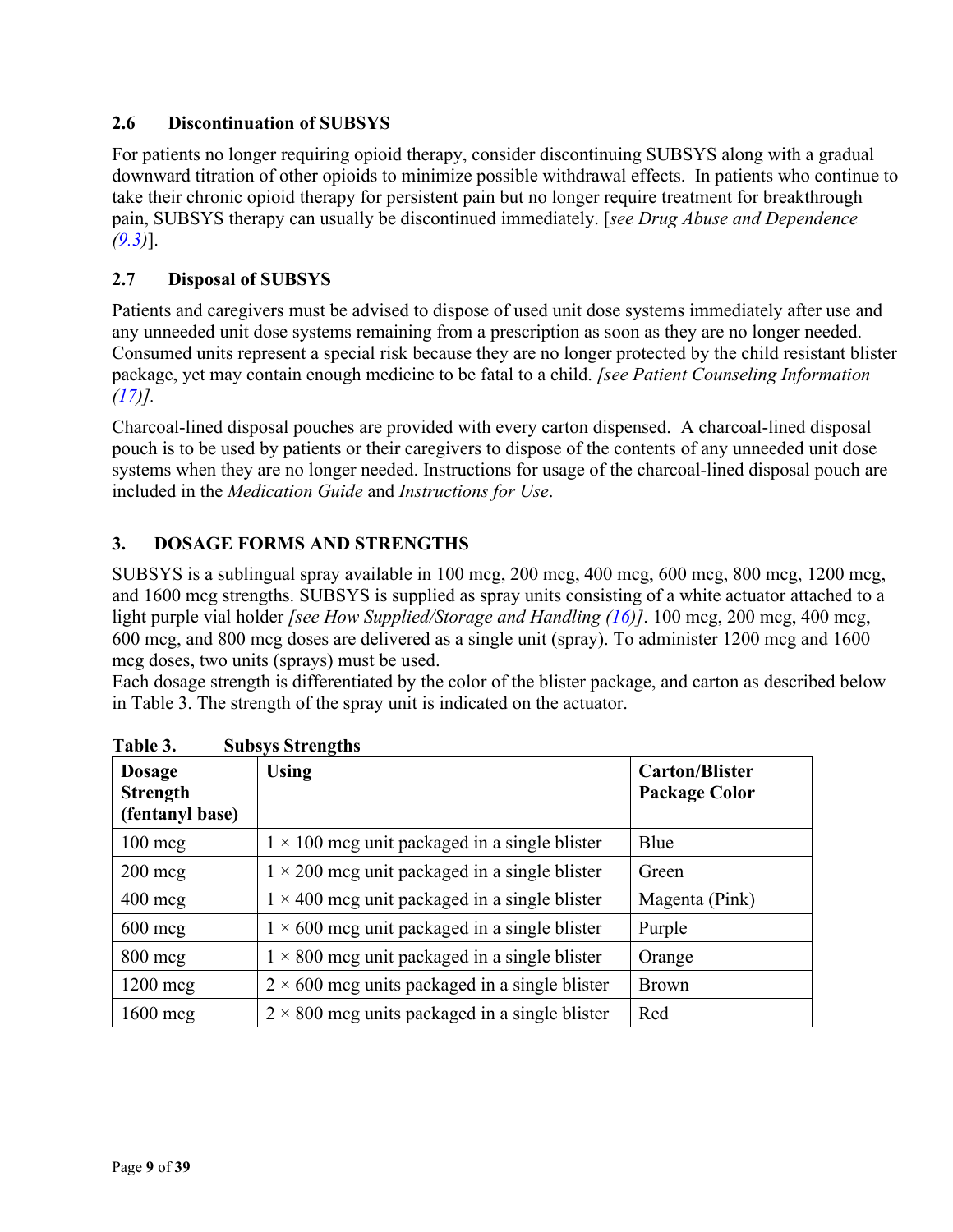# **4. CONTRAINDICATIONS**

SUBSYS is contraindicated in:

- Opioid non-tolerant patients: Life-threatening respiratory depression and death could occur at any dose in opioid non-tolerant patients *[see Indications and Usage (1); Warnings and Precautions (5.1)]*.
- Acute or postoperative pain including headache/migraine and dental pain, or in the emergency department *[see Indications and Usage (1)]*.
- Acute or severe bronchial asthma in an unmonitored setting or in the absence of resuscitative equipment *[see Warnings and Precautions (5.9)].*
- Known or suspected gastrointestinal obstruction, including paralytic ileus *[see Warnings and Precautions (5.14)].*
- Known hypersensitivity (e.g., anaphylaxis) to fentanyl or components of SUBSYS *[see Adverse Reactions (6.2)]*.

# **5. WARNINGS AND PRECAUTIONS**

# **5.1 Life-Threatening Respiratory Depression**

Serious, life-threatening, or fatal respiratory depression has been reported with the use of opioids, even when used as recommended. Respiratory depression, if not immediately recognized and treated, may lead to respiratory arrest and death. Management of respiratory depression may include close observation, supportive measures, and use of opioid antagonists, depending on the patient's clinical status *[see Overdosage (10)]*. Carbon dioxide (CO<sub>2</sub>) retention from opioid-induced respiratory depression can exacerbate the sedating effects of opioids.

While serious, life-threatening, or fatal respiratory depression can occur at any time during the use of SUBSYS, the risk is greatest during the initiation of therapy or following a dosage increase. Monitor patients closely for respiratory depression, especially within the first 24-72 hours of initiating therapy with and following dosage increases of SUBSYS.

To reduce the risk of respiratory depression, proper dosing and titration of SUBSYS are essential *[see Dosage and Administration (2.4)]*. Overestimating the SUBSYS dosage can result in a fatal overdose with the first dose. The substitution of SUBSYS for any other fentanyl product may result in fatal overdose *[see Warnings and Precautions (5.5)].*

SUBSYS could be fatal to individuals for whom it is not prescribed and for those who are not opioidtolerant.

Accidental ingestion or exposure to even one dose of SUBSYS, especially in children, can result in respiratory depression and death due to an overdose of fentanyl.

Educate patients and caregivers on how to recognize respiratory depression and emphasize the importance of calling 911 or getting emergency medical help right away in the event of a known or suspected overdose *[see Patient Counseling Information (17)].*

Opioids can cause sleep-related breathing disorders including central sleep apnea (CSA) and sleep-related hypoxemia. Opioid use increases the risk of CSA in a dose-dependent fashion. In patients who present with CSA, consider decreasing the opioid dosage using best practices for opioid taper *[see Dosage and Administration (2.4)].*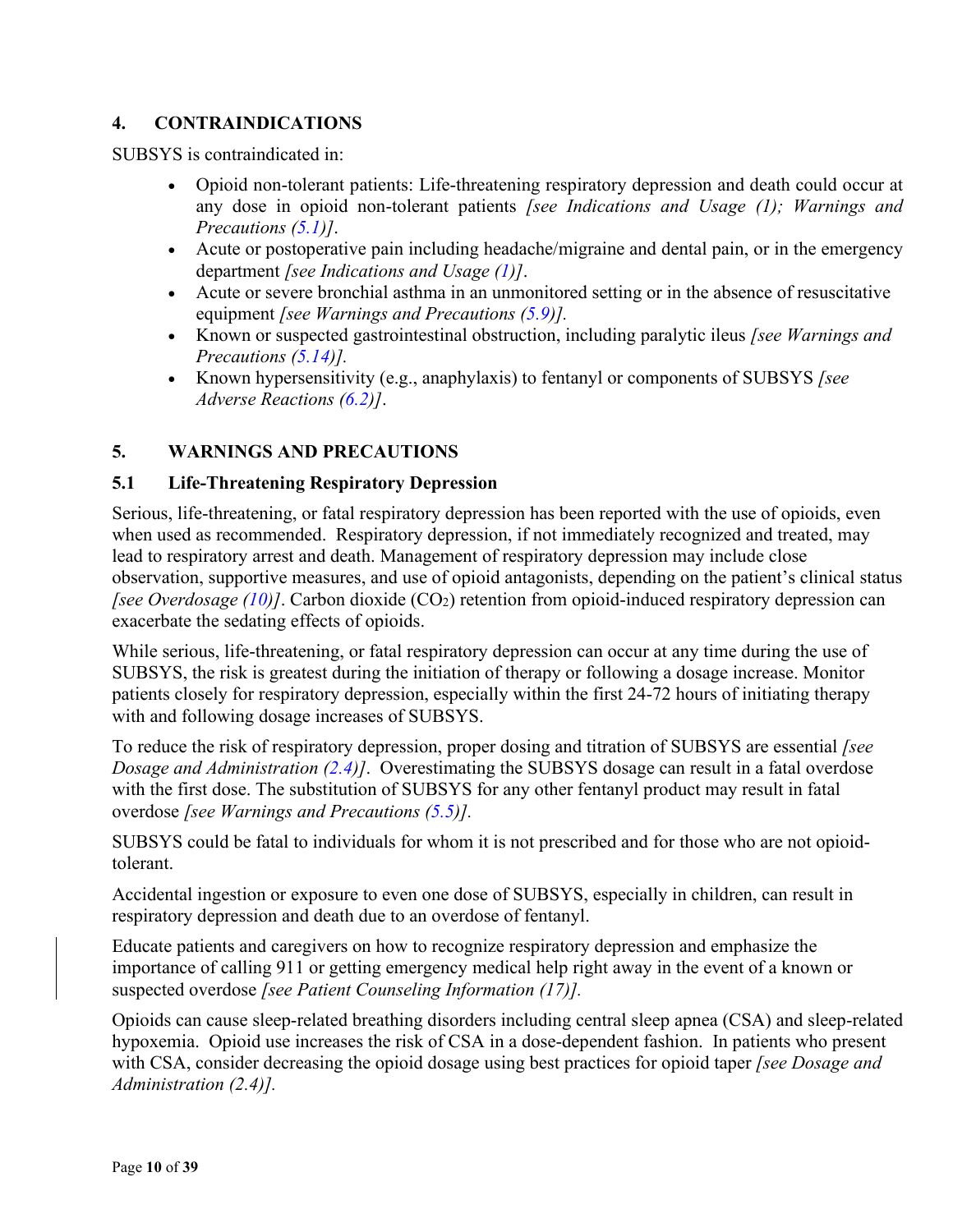# Patient Access to Naloxone for the Emergency Treatment of Opioid Overdose

Discuss the availability of naloxone for the emergency treatment of opioid overdose with the patient and caregiver and assess the potential need for access to naloxone, both when initiating and renewing treatment with SUBSYS. Inform patients and caregivers about the various ways to obtain naloxone as permitted by individual state naloxone dispensing and prescribing requirements or guidelines (e.g., by prescription, directly from a pharmacist, or as part of a community-based program). Educate patients and caregivers on how to recognize respiratory depression and emphasize the importance of calling 911 or getting emergency medical help, even if naloxone is *administered [see Patient Counseling Information (17)].*

Consider prescribing naloxone, based on the patient's risk factors for overdose, such as concomitant use of CNS depressants, a history of opioid use disorder, or prior opioid overdose. The presence of risk factors for overdose should not prevent the proper management of pain in any given patient. Also consider prescribing naloxone if the patient has household members (including children) or other close contacts at risk for accidental ingestion or overdose. If naloxone is prescribed, educate patients and caregivers on how to treat with naloxone. *[see Warnings and Precautions (5.4, 5.6), Patient Counseling Information (17)].* 

# **5.2 Increased Risk of Overdose in Children Due to Accidental Ingestion**

Death has been reported in children who have accidentally ingested transmucosal immediate–release fentanyl products.

Patients and their caregivers must be informed that SUBSYS contains a medicine in an amount which can be fatal to a child. Physicians and dispensing pharmacists must specifically question patients or caregivers about the presence of children in the home (on a full time or visiting basis) and counsel them regarding the dangers to children from inadvertent exposure.

Patients and their caregivers must be instructed to keep both used and unused dosage units out of the reach of children. While all units should be disposed of immediately after use, partially consumed units represent a special risk to children. In the event that a unit is not completely consumed it must be properly disposed as soon as possible [*see Patient Counseling Information (17)*].

Detailed instructions for the proper storage, administration, disposal, and important instructions for managing an overdose of SUBSYS are provided in the SUBSYS Medication Guide. Encourage patients to read this information in its entirety and give them an opportunity to have their questions answered.

# **5.3 Risks of Concomitant Use or Discontinuation of Cytochrome P450 3A4 Inhibitors and Inducers**

Concomitant use of SUBSYS with a CYP3A4 inhibitor, such as macrolide antibiotics (e.g., erythromycin), azole-antifungal agents (e.g., ketoconazole), and protease inhibitors (e.g., ritonavir), may increase plasma concentrations of fentanyl and prolong opioid adverse reactions, which may cause potentially fatal respiratory depression [*see Warnings and Precautions (5.9)*], particularly when an inhibitor is added after a stable dose of SUBSYS is achieved. Similarly, discontinuation of a CYP3A4 inducer, such as rifampin, carbamazepine, and phenytoin, in SUBSYS-treated patients may increase fentanyl plasma concentrations and prolong opioid adverse reactions. When using SUBSYS with CYP3A4 inhibitors or discontinuing CYP3A4 inducers in SUBSYS-treated patients, monitor patients closely at frequent intervals and consider dosage reduction of SUBSYS until stable drug effects are achieved *[see Drug Interactions (7)].*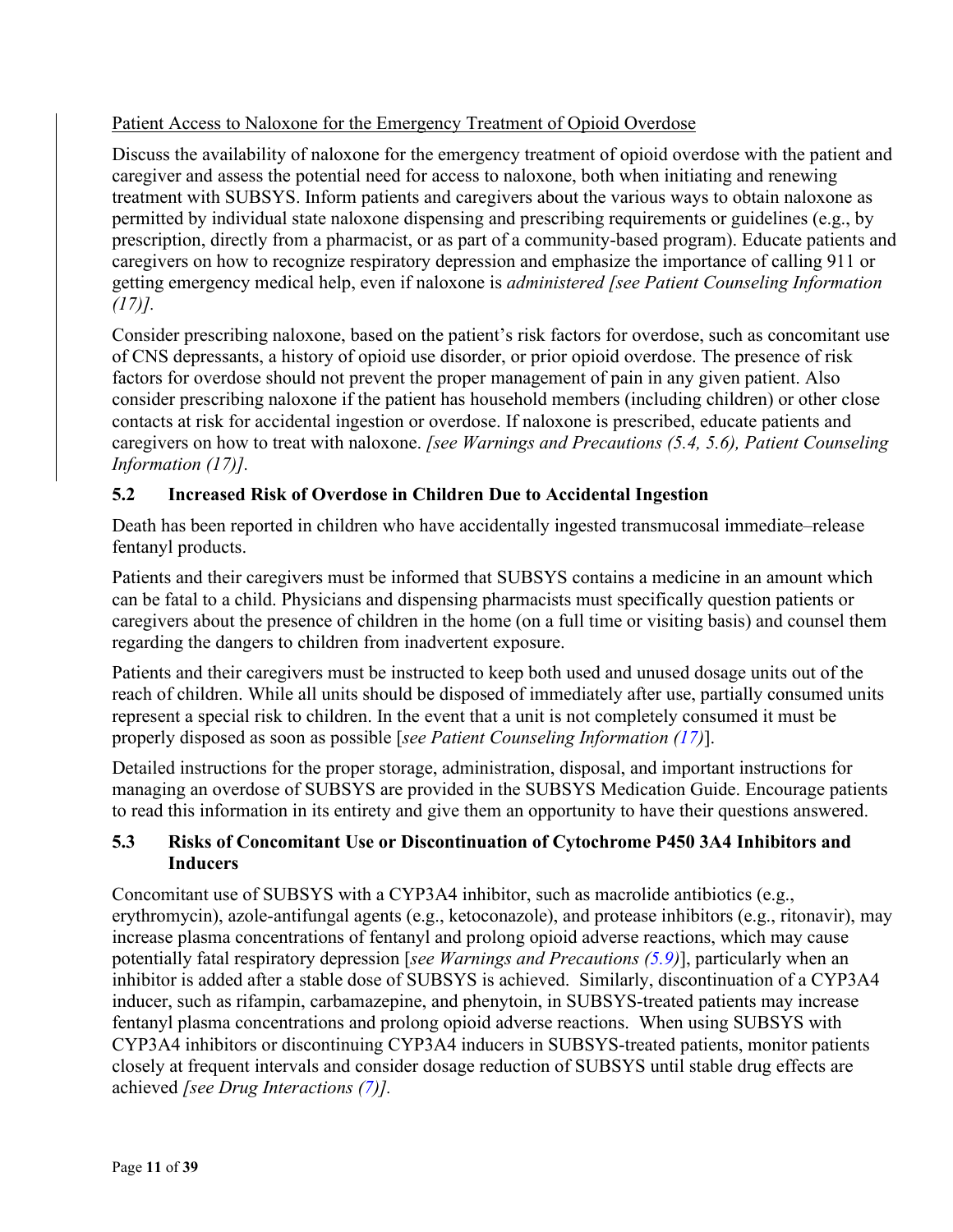Concomitant use of SUBSYS with CYP3A4 inducers or discontinuation of an CYP3A4 inhibitor could decrease fentanyl plasma concentrations, decrease opioid efficacy or, possibly, lead to a withdrawal syndrome in a patient who had developed physical dependence to fentanyl. When using SUBSYS with CYP3A4 inducers or discontinuing CYP3A4 inhibitors, monitor patients closely at frequent intervals and consider increasing the opioid dosage if needed to maintain adequate analgesia or if symptoms of opioid withdrawal occur *[see Drug Interactions (7)]*.

# **5.4 Risks from Concomitant Use with Benzodiazepines or Other CNS Depressants**

Profound sedation, respiratory depression, coma, and death may result from the concomitant use of SUBSYS with benzodiazepines or other CNS depressants (e.g., non-benzodiazepine sedatives/hypnotics, anxiolytics, tranquilizers, muscle relaxants, general anesthetics, antipsychotics, other opioids, alcohol). Because of these risks, reserve concomitant prescribing of these drugs for use in patients for whom alternative treatment options are inadequate.

Observational studies have demonstrated that concomitant use of opioid analgesics and benzodiazepines increases the risk of drug-related mortality compared to use of opioid analgesics alone. Because of similar pharmacological properties, it is reasonable to expect similar risk with the concomitant use of other CNS depressant drugs with opioid analgesics *[see Drug Interactions (7)]*.

If the decision is made to prescribe a benzodiazepine or other CNS depressant concomitantly with an opioid analgesic, prescribe the lowest effective dosages and minimum durations of concomitant use. In patients already receiving an opioid analgesic, prescribe a lower initial dose of the benzodiazepine or other CNS depressant than indicated in the absence of an opioid, and titrate based on clinical response. If an opioid analgesic is initiated in a patient already taking a benzodiazepine or other CNS depressant, prescribe a lower initial dose of the opioid analgesic, and titrate based on clinical response. Follow patients closely for signs and symptoms of respiratory depression and sedation.

If concomitant use is warranted, consider prescribing naloxone for the emergency treatment of opioid overdose *[see Dosage and Administration (2.2), Warnings and Precautions (5.1)].*

Advise both patients and caregivers about the risks of respiratory depression and sedation when SUBSYS is used with benzodiazepines or other CNS depressants (including alcohol and illicit drugs). Advise patients not to drive or operate heavy machinery until the effects of concomitant use of the benzodiazepine or other CNS depressant have been determined. Screen patients for risk of substance use disorders, including opioid abuse and misuse, and warn them of the risk for overdose and death associated with the use of additional CNS depressants including alcohol and illicit drugs *[see Drug Interactions (7) and Patient Counseling Information (17)].*

# **5.5 Risk of Medication Errors**

When prescribing, DO NOT convert a patient to SUBSYS from any other fentanyl product on a mcg per mcg basis as SUBSYS and other fentanyl products are not equivalent on a microgram per microgram basis.

SUBSYS is NOT a generic version of other transmucosal immediate release fentanyl (TIRF) formulations. When dispensing, DO NOT substitute a SUBSYS prescription for any other TIRF formulation under any circumstances. Other TIRF formulations and SUBSYS are not equivalent. Substantial differences exist in the pharmacokinetic profile of SUBSYS compared to other fentanyl products including other TIRF formulations that result in clinically important differences in the rate and extent of absorption of fentanyl. As a result of these differences, the substitution of SUBSYS for any other fentanyl product may result in a fatal overdose.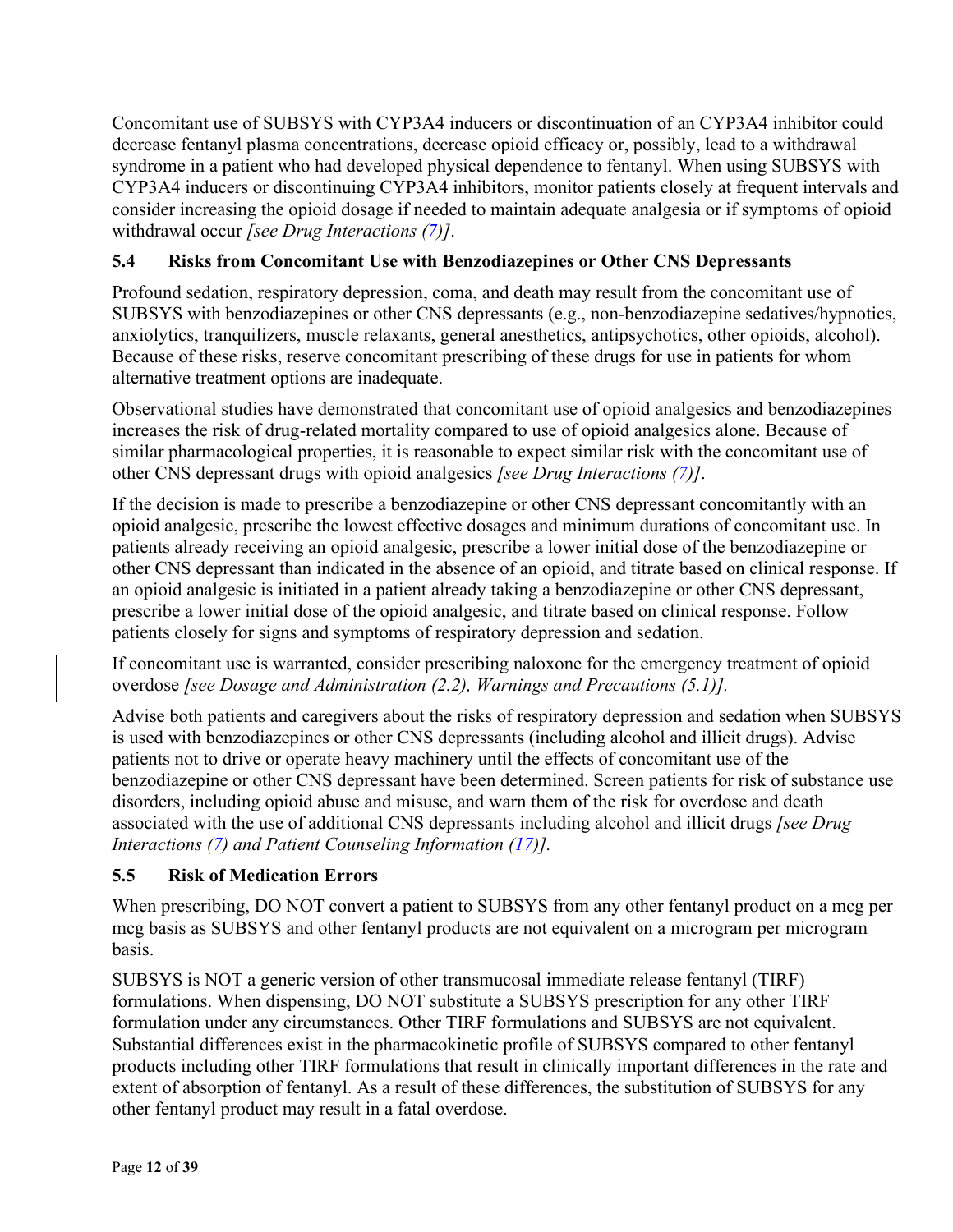There are no safe conversion directions available for patients on any other fentanyl products (Note: This includes oral, transdermal, or parenteral formulations of fentanyl.) *[see Dosage and Administration (2.1)]*. Therefore, for opioid tolerant patients, the initial dose of SUBSYS should always be ONE 100 mcg spray. Individually titrate each patient's dose to provide adequate analgesia while minimizing side effects *[see Dosage and Administration (2.3)]*.

# **5.6 Addiction, Abuse, and Misuse**

SUBSYS contains fentanyl, a Schedule II controlled substance. As an opioid, SUBSYS exposes users to the risks of addiction, abuse, and misuse *[see Drug Abuse and Dependence (9)].*

Although the risk of addiction in any individual is unknown, it can occur in patients appropriately prescribed SUBSYS. Addiction can occur at recommended dosages and if the drug is misused or abused.

Assess each patient's risk for opioid addiction, abuse, or misuse prior to prescribing SUBSYS, and monitor all patients receiving SUBSYS for the development of these behaviors or conditions. Risks are increased in patients with a personal or family history of substance abuse (including drug or alcohol abuse or addiction) or mental illness (e.g., major depression). The potential for these risks should not, however, prevent the proper management of pain in any given patient. Patients at increased risk may be prescribed opioids such as SUBSYS, but use in such patients necessitates intensive counseling about the risks and proper use of SUBSYS along with intensive monitoring for signs of addiction, abuse, and misuse. Consider prescribing naloxone for the emergency treatment of opioid overdose *[see Dosage and Administration (2.2), Warnings and Precautions (5.1)].*

Opioids are sought by drug abusers and people with addiction disorders and are subject to criminal diversion. Consider these risks when prescribing or dispensing SUBSYS. Strategies to reduce these risks include prescribing the drug in the smallest appropriate quantity and advising the patient on the proper disposal of unused drug *[see Patient Counseling Information (17)]*. Contact local state professional licensing board or state controlled substances authority for information on how to prevent and detect abuse or diversion of this product.

# **5.7 Transmucosal Immediate Release Fentanyl (TIRF) Risk Evaluation and Mitigation Strategy (REMS)**

Because of the risk of accidental exposure, misuse, abuse, addiction, and overdose *[see Warnings and Precautions (5.1)]*, SUBSYS is available only through a restricted program under a REMS called the TIRF REMS. Under the TIRF REMS, healthcare professionals who prescribe to outpatients, the outpatients themselves, and pharmacies, are required to enroll in the program. Notable requirements of the TIRF REMS are:

- Prescribers for outpatient use must be certified with the REMS program by enrolling and completing training. Prescribers must document opioid tolerance with every SUBSYS prescription.
- Outpatients must be enrolled in the REMS program and must be opioid tolerant to receive SUBSYS [*see Dosage and Administration (2.1)*].
- Outpatient pharmacies must be certified with the REMS program and verify documentation of opioid tolerance with every SUBSYS prescription.
- Inpatient pharmacies must be certified with the REMS program and develop policies and procedures to verify opioid tolerance in inpatients who require SUBSYS while hospitalized.
- Wholesalers and distributers must enroll in the REMS program and distribute only to certified pharmacies.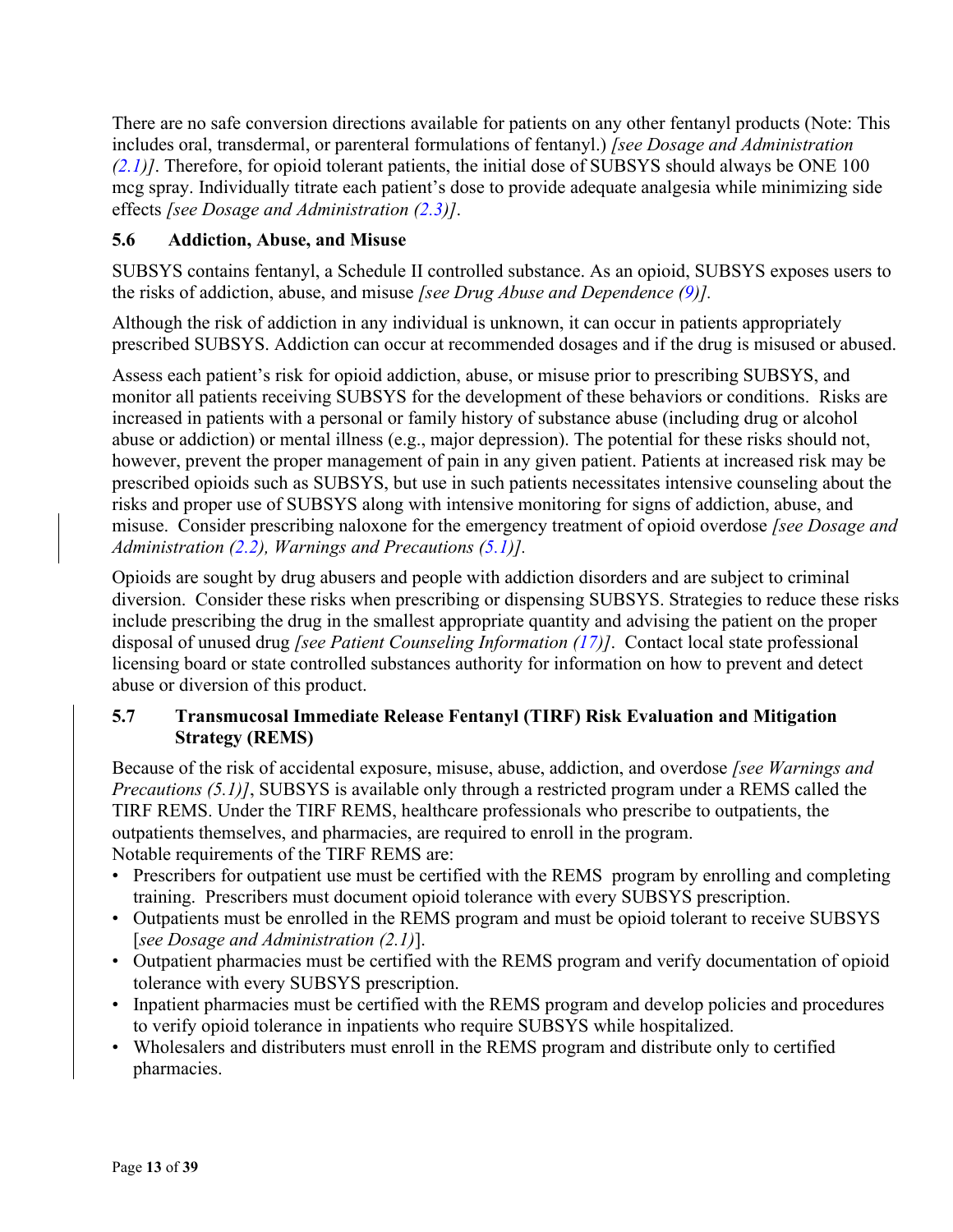Further information, including a list of certified pharmacies and enrolled distributors, is available at www.tirfremsaccess.com or by calling 1-866-822-1483.

# **5.8 Neonatal Opioid Withdrawal Syndrome**

Prolonged use of SUBSYS during pregnancy can result in withdrawal in the neonate. Neonatal opioid withdrawal syndrome, unlike opioid withdrawal syndrome in adults, may be life-threatening if not recognized and treated, and requires management according to protocols developed by neonatology experts. Observe newborns for signs of neonatal opioid withdrawal syndrome and manage accordingly. Advise pregnant women using opioids for a prolonged period of the risk of neonatal opioid withdrawal syndrome and ensure that appropriate treatment will be available *[see Use in Specific Populations (8.1), Patient Counseling Information (17)]*.

# **5.9 Life-Threatening Respiratory Depression in Patients with Chronic Pulmonary Disease or in Elderly, Cachectic, or Debilitated Patients**

The use of SUBSYS in patients with acute or severe bronchial asthma in an unmonitored setting or in the absence of resuscitative equipment is contraindicated.

Patients with Chronic Pulmonary Disease: SUBSYS treated patients with significant chronic obstructive pulmonary disease or cor pulmonale, and those with a substantially decreased respiratory reserve, hypoxia, hypercapnia, or pre-existing respiratory depression are at increased risk of decreased respiratory drive including apnea, even at recommended dosages of SUBSYS *[see Warnings and Precautions (5.1)].*

Elderly, Cachectic, or Debilitated Patients: Life-threatening respiratory depression is more likely to occur in elderly, cachectic, or debilitated patients because they may have altered pharmacokinetics or altered clearance compared to younger, healthier patients *[see Warnings and Precautions (5.1)]*.

Monitor such patients closely, particularly when initiating and titrating SUBSYS and when SUBSYS is given concomitantly with other drugs that depress respiration *[see Warnings and Precautions (5.9)]*. Alternatively, consider the use of non-opioid analgesics in these patients.

# **5.10 Serotonin Syndrome with Concomitant Use of Serotonergic Drugs**

Cases of serotonin syndrome, a potentially life-threatening condition, have been reported during concomitant use of SUBSYS with serotonergic drugs. Serotonergic drugs include selective serotonin reuptake inhibitors (SSRIs), serotonin and norepinephrine reuptake inhibitors (SNRIs), tricyclic antidepressants (TCAs), triptans, 5-HT3 receptor antagonists, drugs that affect the serotonergic neurotransmitter system (e.g., mirtazapine, trazodone, tramadol), certain muscle relaxants (i.e., cyclobenzaprine, metaxalone), and drugs that impair metabolism of serotonin (including MAO inhibitors, both those intended to treat psychiatric disorders and also others, such as linezolid and intravenous methylene blue) *[see Drug Interactions (7)]*. This may occur within the recommended dosage range.

Serotonin syndrome symptoms may include mental status changes (e.g., agitation, hallucinations, coma), autonomic instability (e.g., tachycardia, labile blood pressure, hyperthermia), neuromuscular aberrations (e.g., hyperreflexia, incoordination, rigidity), and/or gastrointestinal symptoms (e.g., nausea, vomiting, diarrhea). The onset of symptoms generally occurs within several hours to a few days of concomitant use, but may occur later than that. Discontinue SUBSYS if serotonin syndrome is suspected.

# **5.11 Adrenal Insufficiency**

Cases of adrenal insufficiency have been reported with opioid use, more often following greater than one month of use. Presentation of adrenal insufficiency may include non-specific symptoms and signs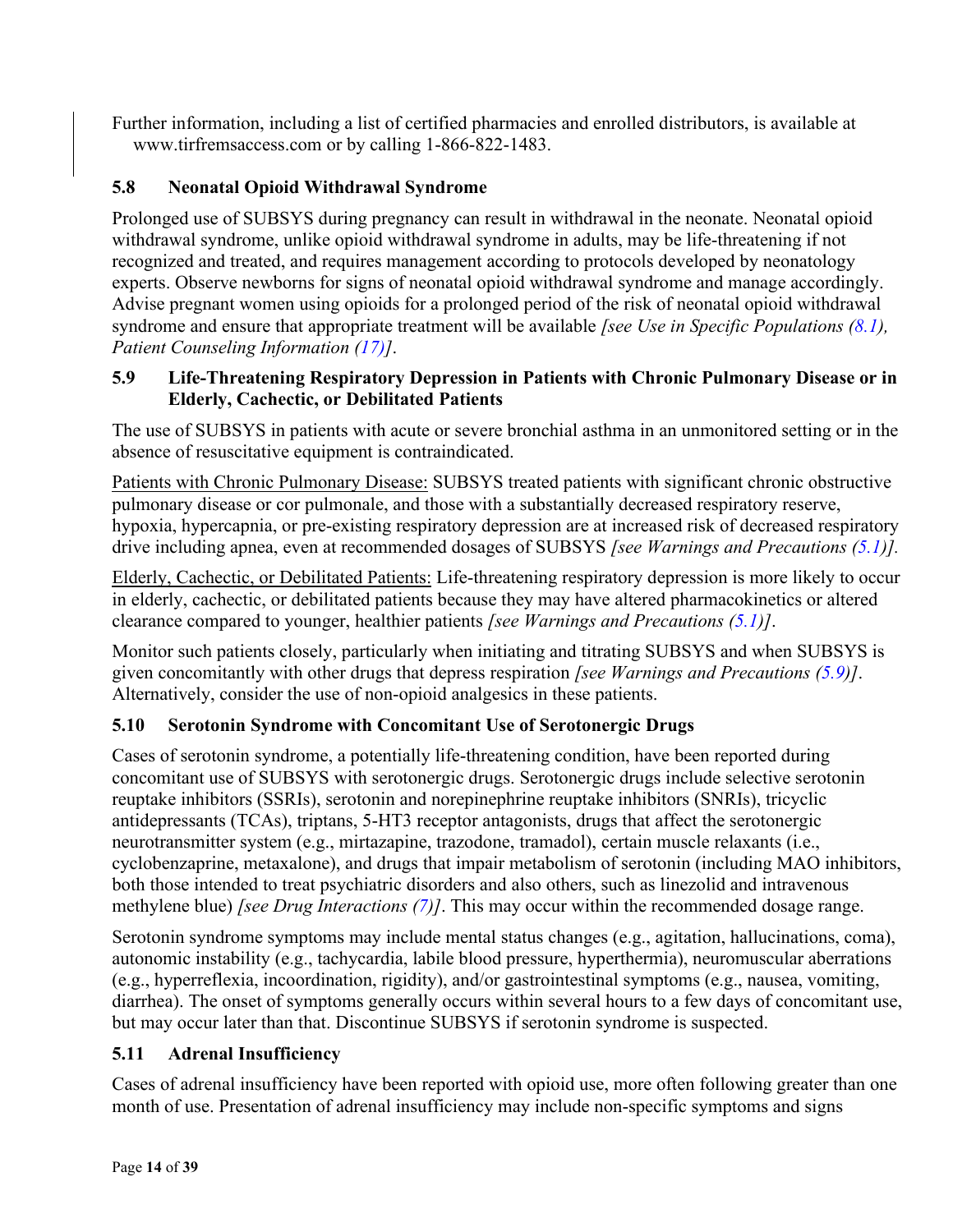including nausea, vomiting, anorexia, fatigue, weakness, dizziness, and low blood pressure. If adrenal insufficiency is suspected, confirm the diagnosis with diagnostic testing as soon as possible. If adrenal insufficiency is diagnosed, treat with physiologic replacement doses of corticosteroids. Wean the patient off of the opioid to allow adrenal function to recover and continue corticosteroid treatment until adrenal function recovers. Other opioids may be tried as some cases reported use of a different opioid without recurrence of adrenal insufficiency. The information available does not identify any particular opioids as being more likely to be associated with adrenal insufficiency.

# **5.12 Severe Hypotension**

SUBSYS may cause severe hypotension including orthostatic hypotension and syncope in ambulatory patients. There is increased risk in patients whose ability to maintain blood pressure has already been compromised by a reduced blood volume or concurrent administration of certain CNS depressant drugs (e.g., phenothiazines or general anesthetics) *[see Drug Interactions (7)].* Monitor these patients for signs of hypotension after initiating or titrating the dosage of SUBSYS. In patients with circulatory shock, SUBSYS may cause vasodilation that can further reduce cardiac output and blood pressure. Avoid the use of SUBSYS in patients with circulatory shock.

# **5.13 Risks of Use in Patients with Increased Intracranial Pressure, Brain Tumors, Head Injury, or Impaired Consciousness**

In patients who may be susceptible to the intracranial effects of  $CO<sub>2</sub>$  retention (e.g., those with evidence of increased intracranial pressure or brain tumors), SUBSYS may reduce respiratory drive, and the resultant CO<sub>2</sub> retention can further increase intracranial pressure. Monitor such patients for signs of sedation and respiratory depression, particularly when initiating therapy with SUBSYS.

Opioids may also obscure the clinical course in a patient with a head injury. Avoid the use of SUBSYS in patients with impaired consciousness or coma.

# **5.14 Risks of Use in Patients with Gastrointestinal Conditions**

SUBSYS is contraindicated in patients with known or suspected gastrointestinal obstruction, including paralytic ileus.

The fentanyl in SUBSYS may cause spasm of the sphincter of Oddi. Opioids may cause increases in serum amylase. Monitor patients with biliary tract disease, including acute pancreatitis for worsening symptoms.

# **5.15 Increased Risk of Seizures in Patients with Seizure Disorders**

The fentanyl in SUBSYS may increase the frequency of seizures in patients with seizure disorders, and may increase the risk of seizures occurring in other clinical settings associated with seizures. Monitor patients with a history of seizure disorders for worsened seizure control during SUBSYS therapy.

# **5.16 Risks of Driving and Operating Machinery**

SUBSYS may impair the mental or physical abilities needed to perform potentially hazardous activities such as driving a car or operating machinery. Warn patients not to drive or operate dangerous machinery unless they are tolerant to the effects of SUBSYS and know how they will react to the medication.

# **5.17 Cardiac Disease**

Intravenous fentanyl may produce bradycardia. Therefore, use SUBSYS with caution in patients with bradyarrhythmias.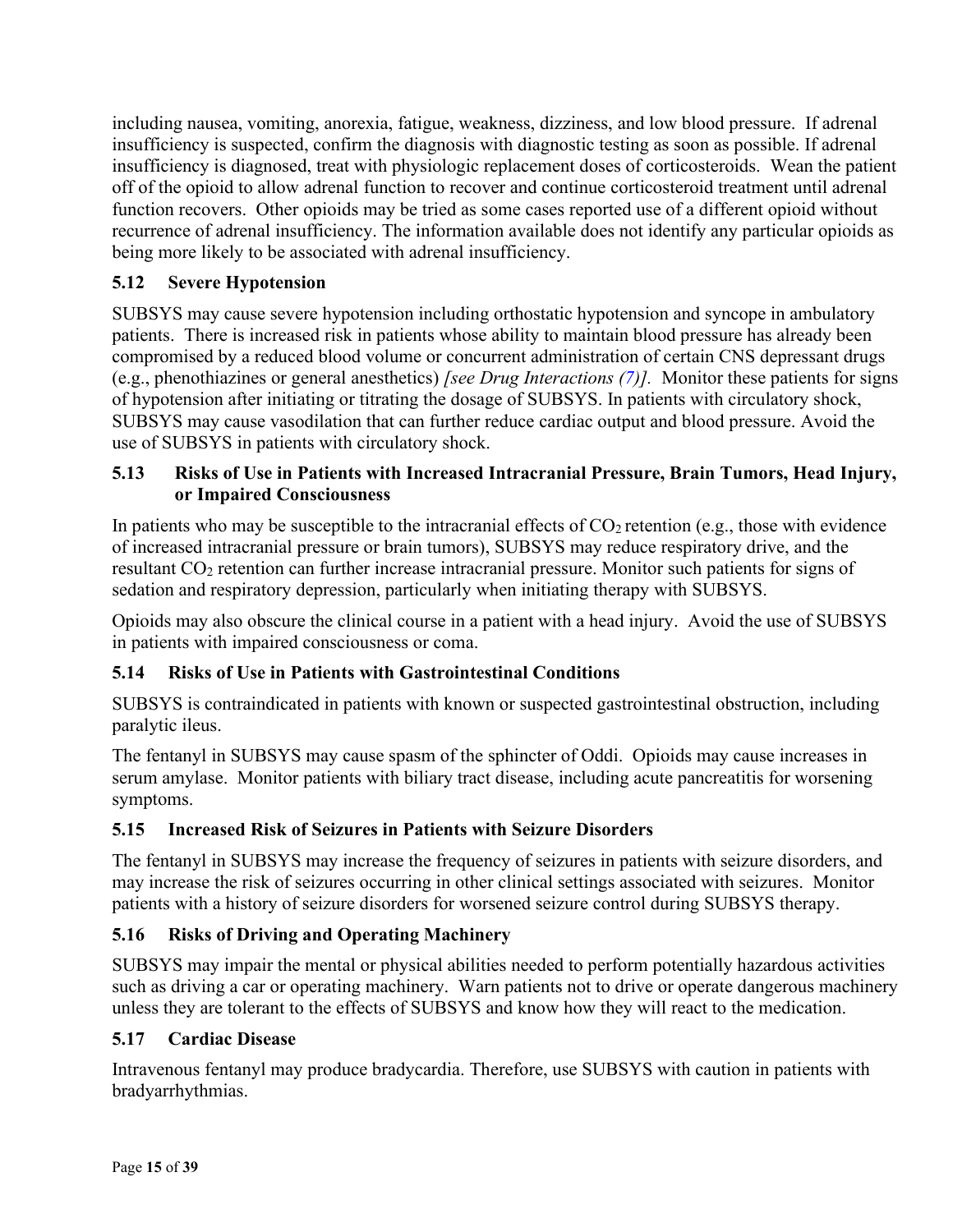# **6. ADVERSE REACTIONS**

The following serious adverse reactions are described, or described in greater detail, in other sections:

- Life-Threatening Respiratory Depression *[see Warnings and Precautions (5.1)]*
- Interactions with Benzodiazepines and other CNS Depressants *[see Warnings and Precautions (5.4)*
- Addiction, Abuse, and Misuse *[see Warnings and Precautions (5.6)]*
- Neonatal Opioid Withdrawal Syndrome *[see Warnings and Precautions (5.8)]*
- Serotonin Syndrome *[see Warnings and Precautions (5.10)]*
- Adrenal Insufficiency *[see Warnings and Precautions (5.11)]*
- Severe Hypotension *[see Warnings and Precautions (5.12)]*
- Gastrointestinal Adverse Reactions *[see Warnings and Precautions (5.14)]*
- Seizures *[see Warnings and Precautions (5.15)]*

# **6.1 Clinical Trials Experience**

Because clinical trials are conducted under widely varying conditions, adverse reaction rates observed in the clinical trials of a drug cannot be directly compared to rates in the clinical trials of another drug and may not reflect the rates observed in practice.

The safety of SUBSYS has been evaluated in a total of 359 opioid-tolerant patients with breakthrough cancer pain. The duration of SUBSYS use varied during the open-label study. Safety data from a longterm extension study showed that the average duration of therapy in the open-label study was 66 days. The maximum duration of therapy was 149 days. The dose range studied in these trials ranged from 100 mcg per dose to 1600 mcg per dose.

The most serious adverse reactions associated with all opioids including SUBSYS are respiratory depression (potentially leading to apnea or respiratory arrest), circulatory depression, hypotension, and shock. Follow all patients for symptoms of respiratory depression.

The most common adverse reaction leading to discontinuation of SUBSYS was nausea. There were also adverse reactions of abdominal distension, anorexia, confusional state, disorientation, somnolence, and constipation.

The clinical trials of SUBSYS were designed to evaluate safety and efficacy in treating breakthrough cancer pain; all patients were also taking concomitant opioids, such as sustained-release morphine or transdermal fentanyl, for their persistent cancer pain. The adverse event data presented here reflect the actual percentage of patients experiencing each adverse effect among patients who received SUBSYS for breakthrough cancer pain along with a concomitant opioid for persistent cancer pain.

Table 4 lists adverse reactions with an overall frequency of 5% or greater that occurred during titration in the clinical trials. Adverse reactions are listed in descending order of frequency within each system organ class.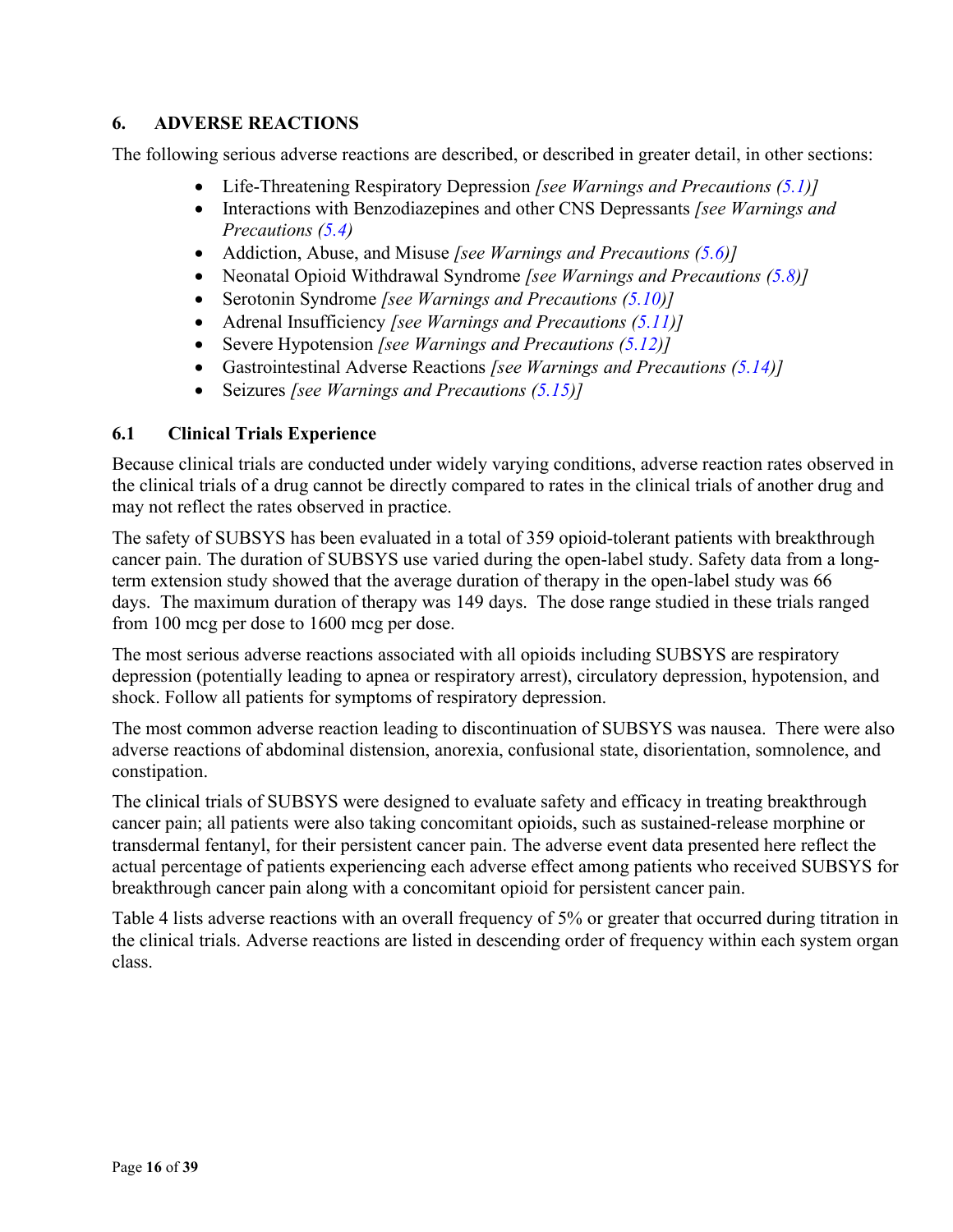## **Table 4. Percent of Patients with Specific Adverse Events During Titration in the Clinical Trials (Events in 5% or More of Patients)**

| <b>System Organ Class</b>                             | <b>Titration</b><br>$n=359(%)$ |  |
|-------------------------------------------------------|--------------------------------|--|
| <b>Gastrointestinal Disorders</b>                     |                                |  |
| Nausea                                                | $47(13.1\%)$                   |  |
| Vomiting                                              | $37(10.3\%)$                   |  |
| Constipation                                          | $18(5.0\%)$                    |  |
| <b>Nervous System Disorders</b>                       |                                |  |
| Somnolence                                            | $34(9.5\%)$                    |  |
| <b>Dizziness</b>                                      | $26(7.2\%)$                    |  |
| A patient was counted only once within each category. |                                |  |

The following adverse reactions occurred during titration in the clinical trials with an overall frequency of 1% or greater and are listed in descending order of frequency within each system organ class.

Cardiac Disorders: Tachycardia

Gastrointestinal Disorders:Diarrhea, stomatitis, dry mouth

General Disorders and Administration Site Conditions:Application site irritation, pyrexia, edema

peripheral, fatigue, asthenia

Metabolism and Nutrition Disorders:Decreased appetite

Nervous System Disorders: Lethargy, sedation, tremor, headache

Psychiatric Disorders:Depression, confusional state, hallucination, insomnia

Respiratory, Thoracic and Mediastinal Disorders:Dyspnea

Skin and Subcutaneous Tissue Disorders: Pruritus

The following reactions occurred during titration in the clinical trials with an overall frequency of less than 1% and are listed in descending order of frequency within each system organ class.

Eye Disorders:Vision blurred, dry eye

Gastrointestinal Disorders:Abdominal pain

Infections and Infestations:Oral candidiasis, cellulitis

Injury, Poisoning and Procedural Complications: Fall

Metabolism and Nutrition Disorders:Dehydration, anorexia

Musculoskeletal and Connective Tissue Disorders: Back pain, arthralgia, joint swelling

Psychiatric Disorders:Anxiety, agitation

Renal and Urinary Disorders:Urinary retention

Respiratory, Thoracic and Mediastinal Disorders:Cough, increased bronchial secretion, dysphonia,

pharyngolaryngeal pain

Skin and Subcutaneous Tissue Disorders:Hyperhidrosis

Vascular Disorders: Hot flush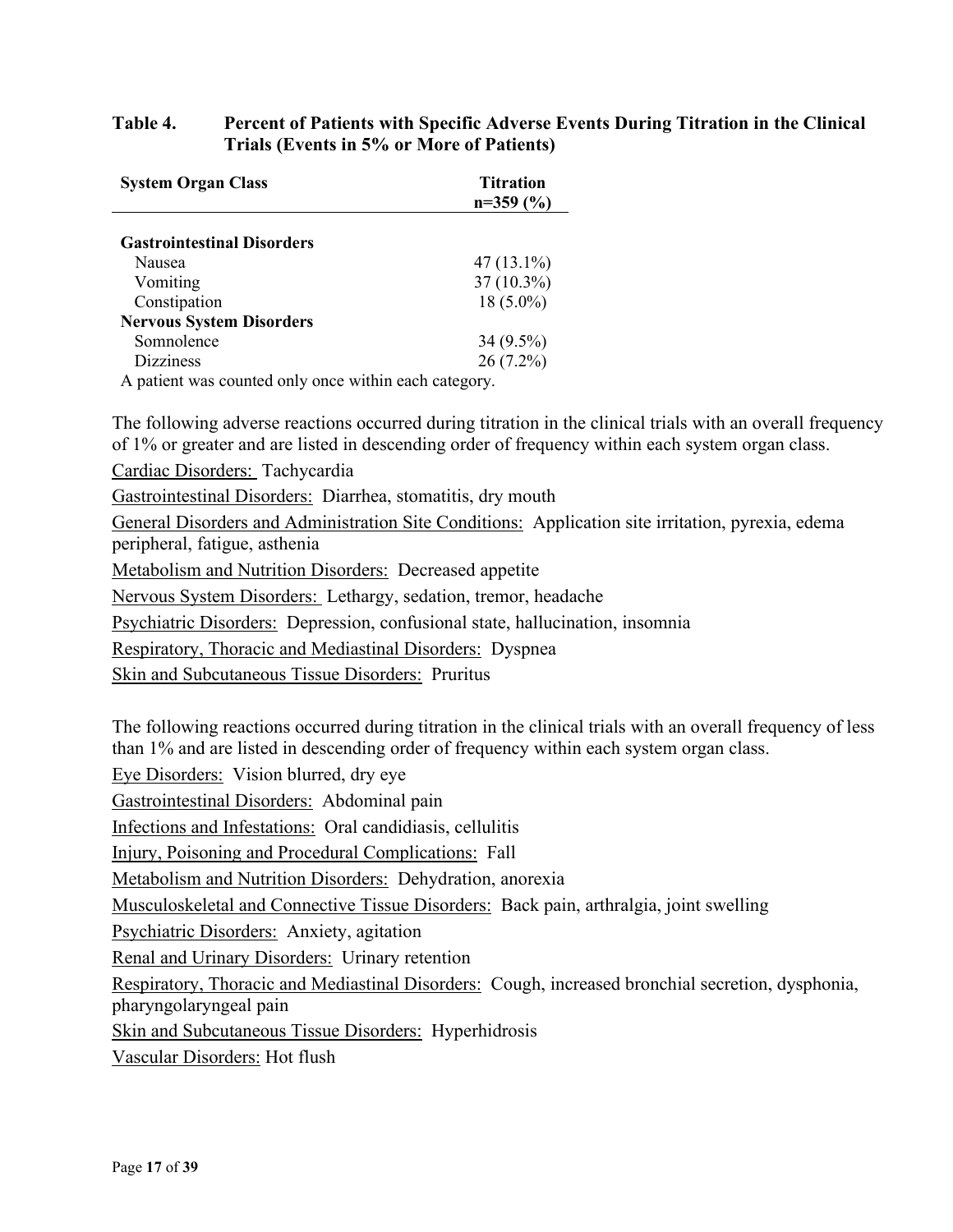[Table 5](#page-17-0) lists adverse reactions with an overall frequency of 5% or greater for the total safety database subsequent to titration during the clinical trials.

|                                                        | <b>Dosing</b> |
|--------------------------------------------------------|---------------|
| <b>System Organ Class</b>                              | $n=269$       |
| <b>Gastrointestinal Disorders</b>                      |               |
| Vomiting                                               | 43 $(16.0\%)$ |
| <b>Nausea</b>                                          | 28 (10.4%)    |
| Constipation                                           | 28 (10.4%)    |
| <b>General Disorders and Administration Site</b>       |               |
| <b>Conditions</b>                                      |               |
| Asthenia                                               | $26(9.7\%)$   |
| <b>Respiratory, Thoracic and Mediastinal Disorders</b> |               |
| Dyspnea                                                | 28 (10.4%)    |
| <b>Psychiatric Disorders</b>                           |               |
| Anxiety                                                | $16(5.9\%)$   |
|                                                        |               |

## <span id="page-17-0"></span>**Table 5. Adverse Reactions Subsequent to Titration in 5% or More of Patients**

A patient was counted only once within each category.

The following adverse reactions occurred during the dosing period of the clinical trial with an overall frequency of 1% or greater and are listed in descending order of frequency within each system organ class.

Blood and Lymphatic System Disorders:Anemia, neutropenia, lymphadenopathy, thrombocytopenia, leukopenia

Cardiac Disorders:Tachycardia, sinus tachycardia

Gastrointestinal Disorders: Diarrhea, stomatitis, abdominal pain, abdominal distension, gastritis, dysphagia, dyspepsia, gastroesophageal reflux disease, ascites, hematemesis

General Disorders and Administration Site Conditions:Edema peripheral, fatigue, pyrexia, chest pain, drug withdrawal syndrome, chills, irritability, malaise, application site irritation

Infections and Infestations:Oral candidiasis, pneumonia, urinary tract infection, oral herpes, gastroenteritis, laryngitis

Injury, Poisoning and Procedural Complications: Contusion

Investigations:Weight decreased, aspartate aminotransferase increased, blood alkaline phosphatase increased, blood glucose increased, blood lactate increased

Metabolism and Nutrition Disorders:Anorexia, dehydration, hypokalemia, decreased appetite, hyponatremia, hypocalcemia, hypoalbuminemia, cachexia

Musculoskeletal and Connective Tissue Disorders: Back pain, arthralgia, muscular weakness

Nervous System Disorders:Hypoesthesia, lethargy, sedation, tremor, somnolence, headache, dizziness

Psychiatric Disorders:Depression, restlessness, agitation, confusional state, insomnia, hallucination, disorientation

Renal and Urinary Disorders: hypertension, hypotension

Respiratory, Thoracic and Mediastinal Disorders:Cough, increased bronchial secretion, wheezing, pharyngolaryngeal pain, hypoxia, dyspnea exertional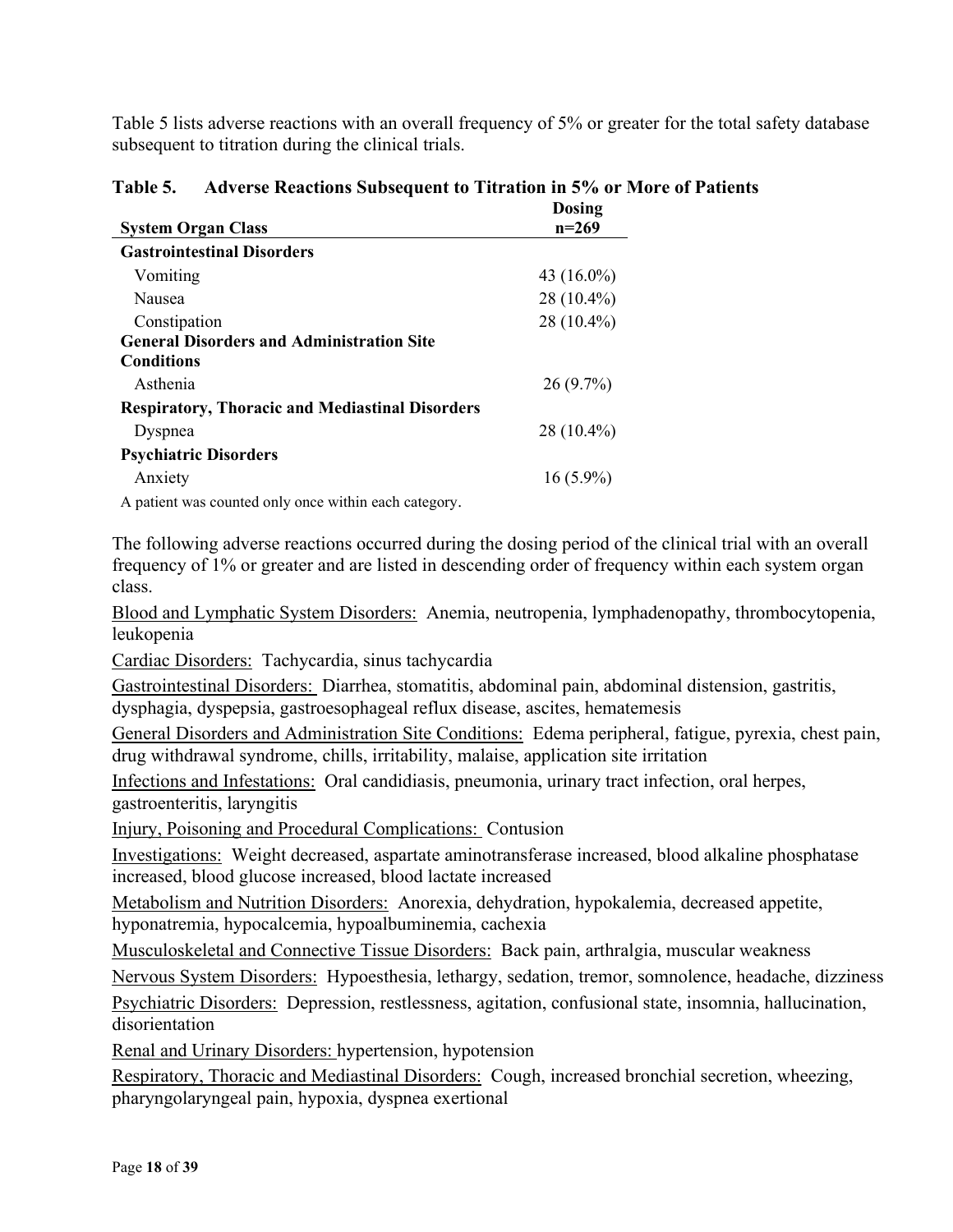Skin and Subcutaneous Tissue Disorders:hyperhidrosis, pruritus

In a single-dose mucositis study, a group of patients with Grade 1 or 2 oral mucositis  $(n=9)$  and without oral mucositis (n=9) were included in a clinical trial designed to support the safety of SUBSYS. Two of the nine subjects with mucositis (one with Grade 1 and one with Grade 2) reported a burning sensation in the oral mucosa after treatment. Both of these events were considered mild and probably related to treatment. There was no change in grade of mucositis after treatment for any subject.

# **6.2 Postmarketing Experience**

The following adverse reactions have been identified during post approval use of fentanyl. Because these reactions are reported voluntarily from a population of uncertain size, it is not always possible to reliably estimate their frequency or establish a causal relationship to drug exposure.

Serotonin syndrome: Cases of serotonin syndrome, a potentially life-threatening condition, have been reported during concomitant use of opioids with serotonergic drugs.

Adrenal insufficiency: Cases of adrenal insufficiency have been reported with opioid use, more often following greater than one month of use.

Anaphylaxis: Anaphylaxis has been reported with ingredients contained in SUBSYS.

Androgen deficiency: Cases of androgen deficiency have occurred with chronic use of opioids *[see Clinical Pharmacology (12.2)].*

# **7. DRUG INTERACTIONS**

[Table 6](#page-18-0) includes clinically significant drug interactions with SUBSYS.

| <b>Inhibitors of CYP3A4</b> |                                                                                                                                                                                                                                                                                                                                                                                                                                                                                                                                                                                                           |
|-----------------------------|-----------------------------------------------------------------------------------------------------------------------------------------------------------------------------------------------------------------------------------------------------------------------------------------------------------------------------------------------------------------------------------------------------------------------------------------------------------------------------------------------------------------------------------------------------------------------------------------------------------|
| Clinical Impact:            | The concomitant use of SUBSYS and CYP3A4 inhibitors can increase the<br>plasma concentration of fentanyl, resulting in increased or prolonged opioid<br>effects, particularly when an inhibitor is added after a stable dose of SUBSYS is<br>achieved [see Warnings and Precautions $(5.3)$ ].<br>After stopping a CYP3A4 inhibitor, as the effects of the inhibitor decline, the<br>fentanyl plasma concentration will decrease [see Clinical Pharmacology (12.3)],<br>resulting in decreased opioid efficacy or a withdrawal syndrome in patients who<br>had developed physical dependence to fentanyl. |
| Intervention:               | If concomitant use is necessary, consider dosage reduction of SUBSYS until<br>stable drug effects are achieved. Monitor patients for respiratory depression and<br>sedation at frequent intervals.<br>If a CYP3A4 inhibitor is discontinued, consider increasing the SUBSYS dosage<br>until stable drug effects are achieved. Monitor for signs of opioid withdrawal.                                                                                                                                                                                                                                     |
| Examples                    | Macrolide antibiotics (e.g., erythromycin), azole-antifungal agents (e.g.,<br>ketoconazole), protease inhibitors (e.g., ritonavir)                                                                                                                                                                                                                                                                                                                                                                                                                                                                        |
| <b>CYP3A4 Inducers</b>      |                                                                                                                                                                                                                                                                                                                                                                                                                                                                                                                                                                                                           |

<span id="page-18-0"></span>**Table 6. Clinically Significant Drug Interactions with SUBSYS**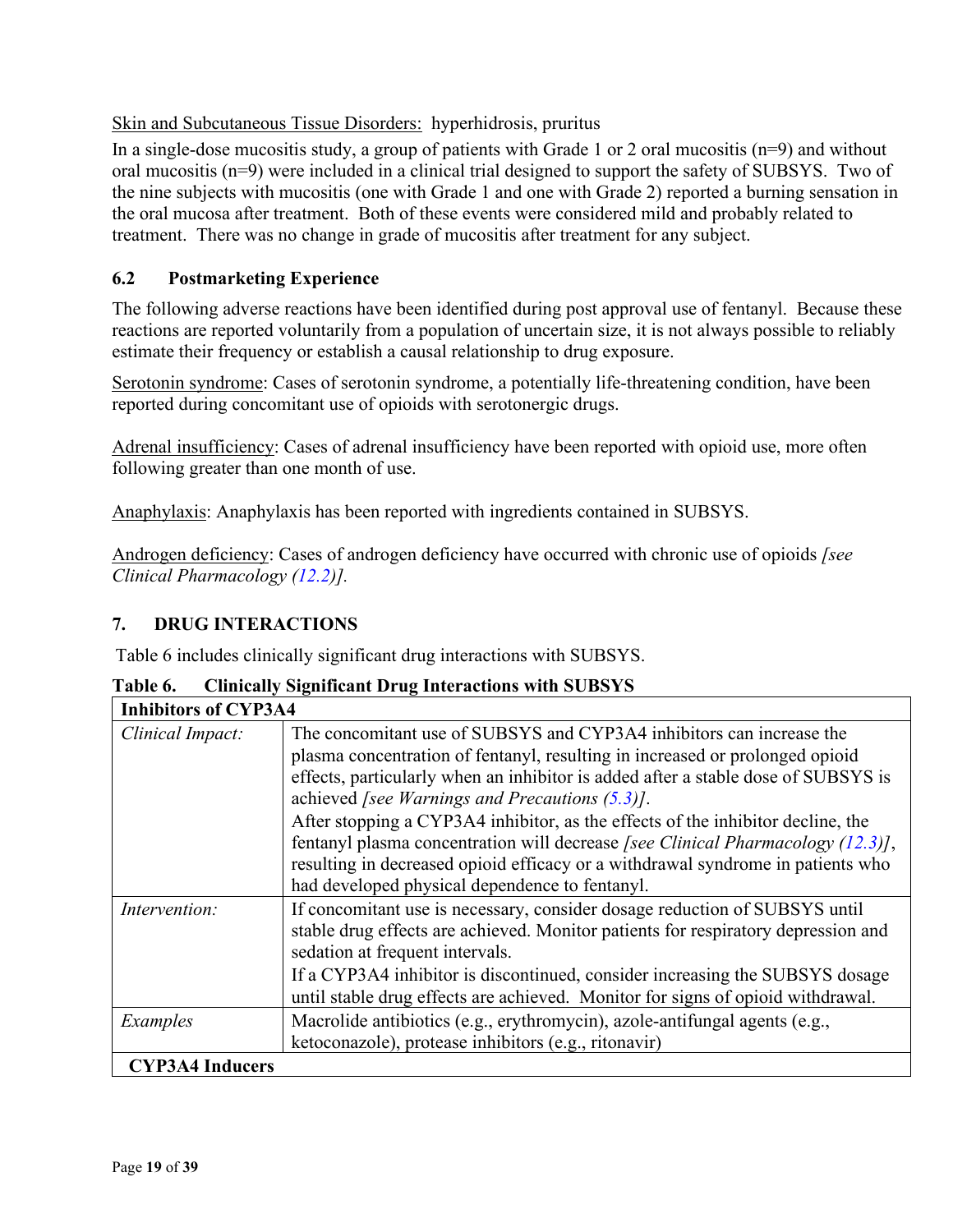| Clinical Impact:          | The concomitant use of SUBSYS and CYP3A4 inducers can decrease the plasma                                                                                          |  |  |  |
|---------------------------|--------------------------------------------------------------------------------------------------------------------------------------------------------------------|--|--|--|
|                           | concentration of fentanyl [see Clinical Pharmacology (12.3)], resulting in                                                                                         |  |  |  |
|                           | decreased efficacy or onset of a withdrawal syndrome in patients who have                                                                                          |  |  |  |
|                           | developed physical dependence to fentanyl [see Warnings and Precautions                                                                                            |  |  |  |
|                           | $(5.3)$ .                                                                                                                                                          |  |  |  |
|                           | After stopping a CYP3A4 inducer, as the effects of the inducer decline, the                                                                                        |  |  |  |
|                           | fentanyl plasma concentration will increase [see Clinical Pharmacology $(12.3)$ ],                                                                                 |  |  |  |
|                           | which could increase or prolong both the therapeutic effects and adverse                                                                                           |  |  |  |
|                           | reactions, and may cause serious respiratory depression.                                                                                                           |  |  |  |
| Intervention:             | If concomitant use is necessary, consider increasing the SUBSYS dosage until                                                                                       |  |  |  |
|                           | stable drug effects are achieved. Monitor for signs of opioid withdrawal. If a                                                                                     |  |  |  |
|                           | CYP3A4 inducer is discontinued, consider SUBSYS dosage reduction and                                                                                               |  |  |  |
|                           | monitor for signs of respiratory depression.                                                                                                                       |  |  |  |
| Examples                  | Rifampin, carbamazepine, phenytoin                                                                                                                                 |  |  |  |
|                           | Benzodiazepines and other Central Nervous System (CNS) Depressants                                                                                                 |  |  |  |
| Clinical Impact:          | Due to additive pharmacologic effect, the concomitant use of benzodiazepines or                                                                                    |  |  |  |
|                           | other CNS depressants including alcohol, increases the risk of respiratory                                                                                         |  |  |  |
|                           | depression, profound sedation, coma, and death.                                                                                                                    |  |  |  |
| Intervention:             | Reserve concomitant prescribing of these drugs for use in patients for whom                                                                                        |  |  |  |
|                           | alternative treatment options are inadequate. Limit dosages and durations to the                                                                                   |  |  |  |
|                           | minimum required. Follow patients closely for signs of respiratory depression                                                                                      |  |  |  |
|                           | and sedation [see Warnings and Precautions $(5.1)$ ]. If concomitant use is                                                                                        |  |  |  |
|                           | warranted, consider prescribing naloxone for the emergency treatment of opioid<br>overdose [see Dosage and Administration $(2.2)$ , Warnings and Precautions (5.1, |  |  |  |
|                           | $5.4, 5.6$ ].                                                                                                                                                      |  |  |  |
| Examples:                 | Benzodiazepines and other sedatives/hypnotics, anxiolytics, tranquilizers, muscle                                                                                  |  |  |  |
|                           | relaxants, general anesthetics, antipsychotics, other opioids, alcohol.                                                                                            |  |  |  |
| <b>Serotonergic Drugs</b> |                                                                                                                                                                    |  |  |  |
| Clinical Impact:          | The concomitant use of opioids with other drugs that affect the serotonergic                                                                                       |  |  |  |
|                           | neurotransmitter system has resulted in serotonin syndrome [see Warnings and                                                                                       |  |  |  |
|                           | Precautions $(5.10)$ ].                                                                                                                                            |  |  |  |
| Intervention:             | If concomitant use is warranted, carefully observe the patient, particularly during                                                                                |  |  |  |
|                           | treatment initiation and dose adjustment. Discontinue SUBSYS if serotonin                                                                                          |  |  |  |
|                           | syndrome is suspected.                                                                                                                                             |  |  |  |
| Examples:                 | Selective serotonin reuptake inhibitors (SSRIs), serotonin and norepinephrine                                                                                      |  |  |  |
|                           | reuptake inhibitors (SNRIs), tricyclic antidepressants (TCAs), triptans, 5-HT3                                                                                     |  |  |  |
|                           | receptor antagonists, drugs that effect the serotonin neurotransmitter system (e.g.,                                                                               |  |  |  |
|                           | mirtazapine, trazodone, tramadol), certain muscle relaxants (i.e.,                                                                                                 |  |  |  |
|                           | cyclobenzaprine, metaxalone), monoamine oxidase (MAO) inhibitors (those                                                                                            |  |  |  |
|                           | intended to treat psychiatric disorders and also others, such as linezolid and                                                                                     |  |  |  |
|                           | intravenous methylene blue).                                                                                                                                       |  |  |  |
|                           | <b>Monoamine Oxidase Inhibitors (MAOIs)</b>                                                                                                                        |  |  |  |
| Clinical Impact:          | MAOI interactions with opioids may manifest as serotonin syndrome [see                                                                                             |  |  |  |
|                           | <i>Warnings and Precautions (5.10)</i> or opioid toxicity (e.g., respiratory depression,                                                                           |  |  |  |
|                           | coma) [see Warnings and Precautions $(5.2)$ ].                                                                                                                     |  |  |  |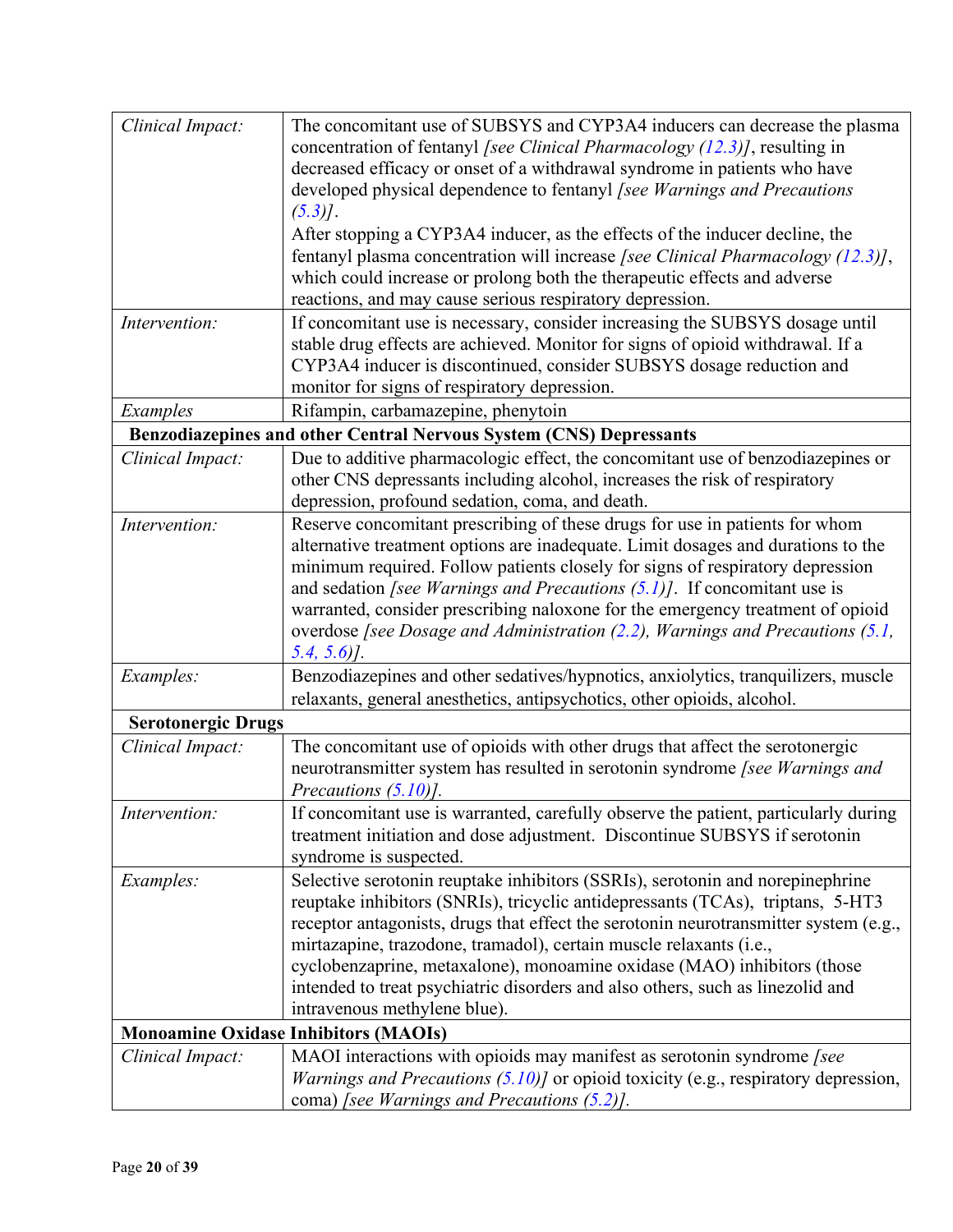| Intervention:                | The use of SUBSYS is not recommended for patients taking MAOIs or within 14        |  |  |  |  |
|------------------------------|------------------------------------------------------------------------------------|--|--|--|--|
|                              | days of stopping such treatment.                                                   |  |  |  |  |
| Examples:                    | phenelzine, tranylcypromine, linezolid                                             |  |  |  |  |
|                              | Mixed Agonist/Antagonist and Partial Agonist Opioid Analgesics                     |  |  |  |  |
| Clinical Impact:             | May reduce the analgesic effect of SUBSYS and/or precipitate withdrawal            |  |  |  |  |
|                              | symptoms.                                                                          |  |  |  |  |
| Intervention:                | Avoid concomitant use.                                                             |  |  |  |  |
| Examples:                    | butorphanol, nalbuphine, pentazocine, buprenorphine                                |  |  |  |  |
| <b>Muscle Relaxants</b>      |                                                                                    |  |  |  |  |
| Clinical Impact:             | Fentanyl may enhance the neuromuscular blocking action of skeletal muscle          |  |  |  |  |
|                              | relaxants and produce an increased degree of respiratory depression.               |  |  |  |  |
| Intervention:                | Monitor patients for signs of respiratory depression that may be greater than      |  |  |  |  |
|                              | otherwise expected and decrease the dosage of SUBSYS and/or the muscle             |  |  |  |  |
|                              | relaxant as necessary. Due to the risk of respiratory depression with concomitant  |  |  |  |  |
|                              | use of skeletal muscle relaxants and opioids, consider prescribing naloxone for    |  |  |  |  |
|                              | the emergency treatment of opioid overdose [see Dosage and Administration          |  |  |  |  |
|                              | $(2.2)$ , Warnings and Precautions $(5.1, 5.4)$ ]                                  |  |  |  |  |
| Examples:                    | Cyclobenzaprine, metaxalone                                                        |  |  |  |  |
| <b>Diuretics</b>             |                                                                                    |  |  |  |  |
| Clinical Impact:             | Opioids can reduce the efficacy of diuretics by inducing the release of            |  |  |  |  |
|                              | antidiuretic hormone.                                                              |  |  |  |  |
| Intervention:                | Monitor patients for signs of diminished diuresis and/or effects on blood pressure |  |  |  |  |
|                              | and increase the dosage of the diuretic as needed.                                 |  |  |  |  |
| <b>Anticholinergic Drugs</b> |                                                                                    |  |  |  |  |
| Clinical Impact:             | The concomitant use of anticholinergic drugs may increase risk of urinary          |  |  |  |  |
|                              | retention and/or severe constipation, which may lead to paralytic ileus.           |  |  |  |  |
| Intervention:                | Monitor patients for signs of urinary retention or reduced gastric motility when   |  |  |  |  |
|                              | SUBSYS is used concomitantly with anticholinergic drugs.                           |  |  |  |  |

# **8. USE IN SPECIFIC POPULATIONS**

# **8.1 Pregnancy**

# Risk Summary

Prolonged use of opioid analgesics during pregnancy may cause neonatal opioid withdrawal syndrome *[see Warnings and Precautions (5.8)]*. Available data with SUBSYS in pregnant women are insufficient to inform a drug-associated risk for major birth defects and miscarriage.

In animal reproduction studies, fentanyl administration to pregnant rats during organogenesis was embryocidal at doses within the range of the human recommended dosing. When administered during gestation through lactation fentanyl administration to pregnant rats resulted in reduced pup survival at doses within the range of the human recommended dosing. No evidence of malformations was noted in animal studies completed to date [*see Data*].

The estimated background risk of major birth defects and miscarriage for the indicated population is unknown. All pregnancies have a background risk of birth defect, loss, or other adverse outcomes. In the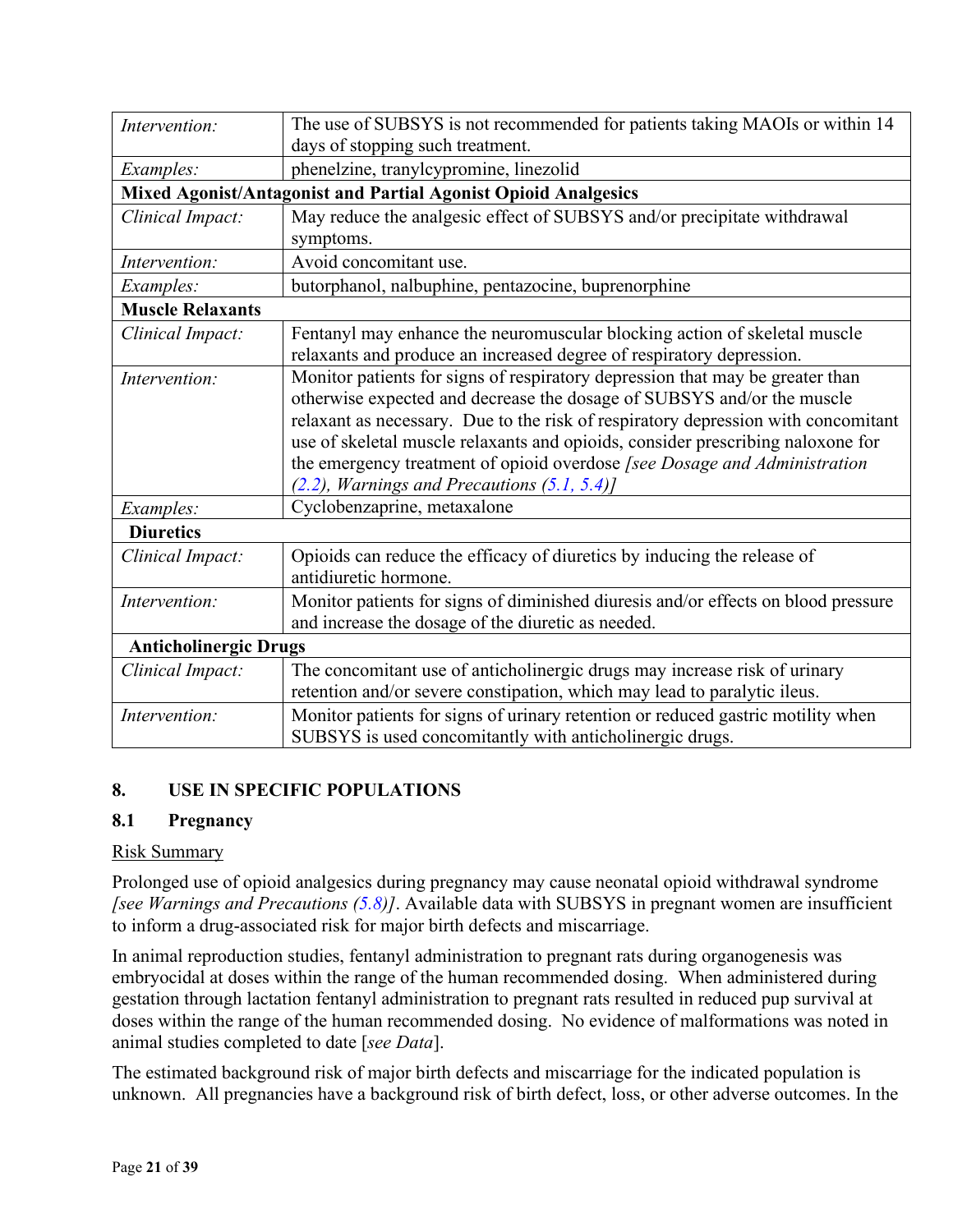U.S. general population, the estimated background risk of major birth defects and miscarriage in clinically recognized pregnancies is 2-4% and 15-20%, respectively.

## Clinical Considerations

## *Fetal/Neonatal Adverse Reactions*

Prolonged use of opioid analgesics during pregnancy for medical or nonmedical purposes can result in physical dependence in the neonate and neonatal opioid withdrawal syndrome shortly after birth. Neonatal opioid withdrawal syndrome presents as irritability, hyperactivity, and abnormal sleep pattern, high pitched cry, tremor, vomiting, diarrhea and failure to gain weight. The onset, duration, and severity of neonatal opioid withdrawal syndrome vary based on the specific opioid used, duration of use, timing, and amount of last maternal use, and rate of elimination of the drug by the newborn. Observe newborns for symptoms of neonatal opioid withdrawal syndrome and manage accordingly *[see Warnings and Precautions (5.8)]*.

## *Labor or Delivery*

Opioids cross the placenta and may produce respiratory depression and psycho-physiologic effects in neonates. An opioid antagonist, such as naloxone, must be available for reversal of opioid-induced respiratory depression in the neonate. SUBSYS is not recommended for use in pregnant women during or immediately prior to labor, when other analgesic techniques are more appropriate. Opioid analgesics, including SUBSYS, can prolong labor through actions that temporarily reduce the strength, duration, and frequency of uterine contractions. However, this effect is not consistent and may be offset by an increased rate of cervical dilation, which tends to shorten labor. Monitor neonates exposed to opioid analgesics during labor for signs of excess sedation and respiratory depression.

### Data

### *Human Data*

In women treated acutely with intravenous or epidural fentanyl during labor, symptoms of neonatal respiratory or neurological depression were no more frequent than would be expected in infants of untreated mothers.

Transient neonatal muscular rigidity has been observed in infants whose mothers were treated with intravenous fentanyl.

### *Animal Data*

Fentanyl has been shown to embryocidal in pregnant rats at doses of 30 mcg/kg intravenously (0.4 times the 800 mcg dose of SUBSYS on a mg/m<sup>2</sup> basis) and 160 mcg/kg subcutaneously (2 times the 800 mcg dose of SUBSYS based on a mg/m<sup>2</sup> basis). There was no evidence of teratogenicity reported.

No evidence of malformations or adverse effects on the fetus was reported in a published study in which pregnant rats were administered fentanyl continuously via subcutaneously implanted osmotic minipumps at doses of 10, 100, or 500 mcg/kg/day starting 2-weeks prior to breeding and throughout pregnancy. The high dose was approximately 6 times the human dose of 800 mcg SUBSYS per pain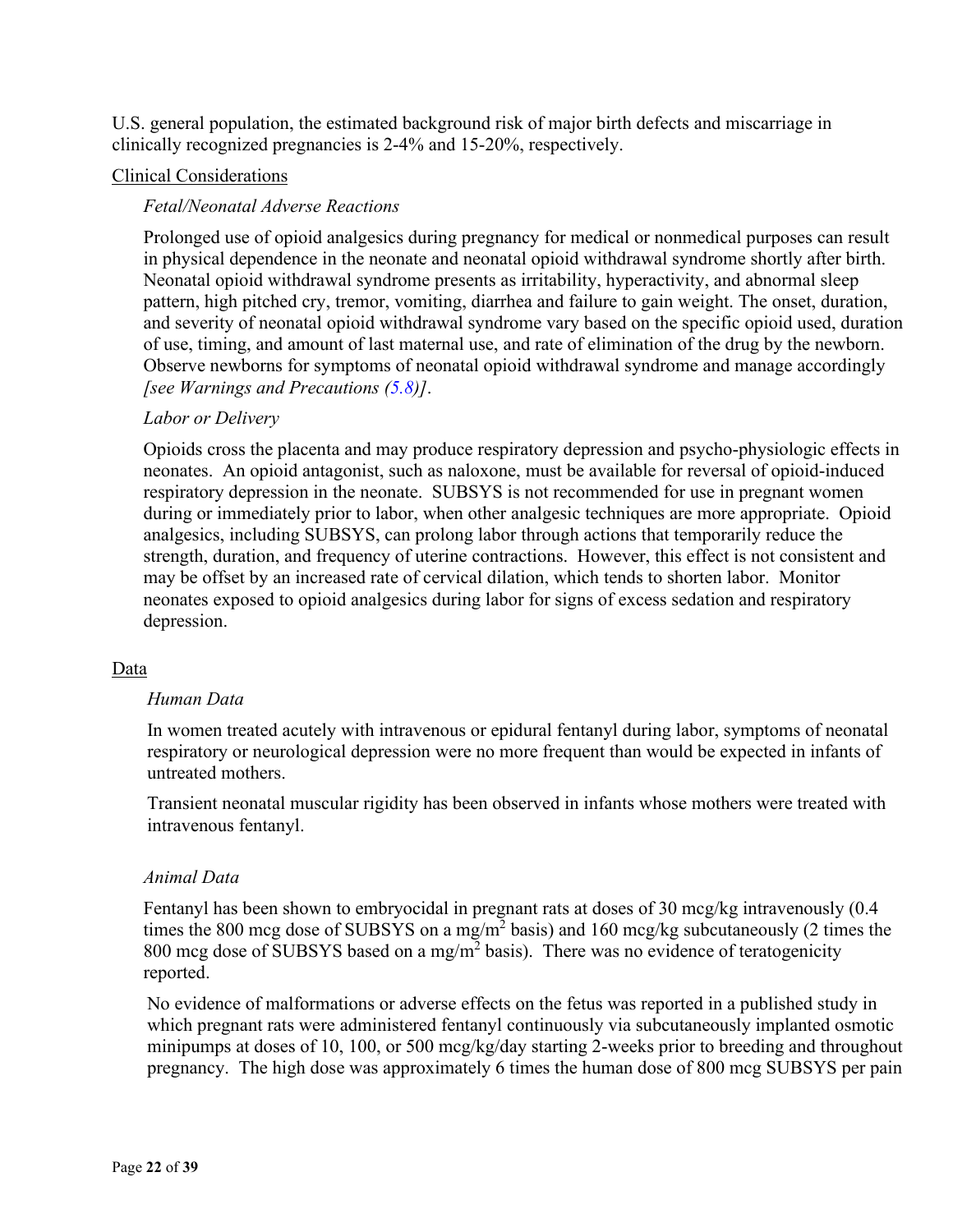episode on a mg/m<sup>2</sup> basis and produced mean steady-state plasma levels that are 5.3 times higher than the mean Cmax observed following administration of 800 mcg dose of SUBSYS in humans.

# **8.2 Lactation**

## Risk Summary

Fentanyl is present in breast milk. One published lactation study reports a relative infant dose of fentanyl of 0.024%. However, there is insufficient information to determine the effects of fentanyl on the breastfed infant and the effects of fentanyl on milk production.

Because of the potential for serious adverse reactions, including excess sedation and respiratory depression in a breastfed infant, advise patients that breastfeeding is not recommended during treatment with SUBSYS.

### Clinical Considerations

Monitor infants exposed to SUBSYS through breast milk for excess sedation and respiratory depression. Withdrawal symptoms can occur in breastfed infants when maternal administration of an opioid analgesic is stopped, or when breast-feeding is stopped.

# **8.3 Females and Males of Reproductive Potential**

## Infertility

Chronic use of opioids may cause reduced fertility in females and males of reproductive potential. It is not known whether these effects on fertility are reversible *[see Adverse Reactions (6), Clinical Pharmacology (12.2), Nonclinical Toxicology (13.1)].*

# **8.4 Pediatric Use**

Safety and efficacy in pediatric patients below the age of 18 years have not been established.

# **8.5 Geriatric Use**

Of the 359 patients in clinical studies of SUBSYS in breakthrough cancer pain, 27% were 60 years of age and older, 17% were 65 years of age and older, and 3% were 75 years of age and older. No difference was noted in the safety profile of the group over 65 years of age as compared to younger patients in SUBSYS clinical trials.

Elderly patients have been shown to be more sensitive to the effects of fentanyl when administered intravenously, compared with the younger population. Therefore, monitor patients for respiratory depression and CNS effects when titrating SUBSYS in elderly patients.

Respiratory depression is the chief risk for elderly patients treated with opioids, and has occurred after large initial doses were administered to patients who were not opioid tolerant or when opioids were coadministered with other agents that depress respiration. Titrate the dosage of SUBSYS slowly in geriatric patients and monitor closely for signs of central nervous system and respiratory depression [*see Warnings and Precautions (5.1)].*

Fentanyl is known to be substantially excreted by the kidney, and the risk of adverse reactions to this drug may be greater in patients with impaired renal function. Because elderly patients are more likely to have decreased renal function, care should be taken in dose selection, and it may be useful to monitor renal function.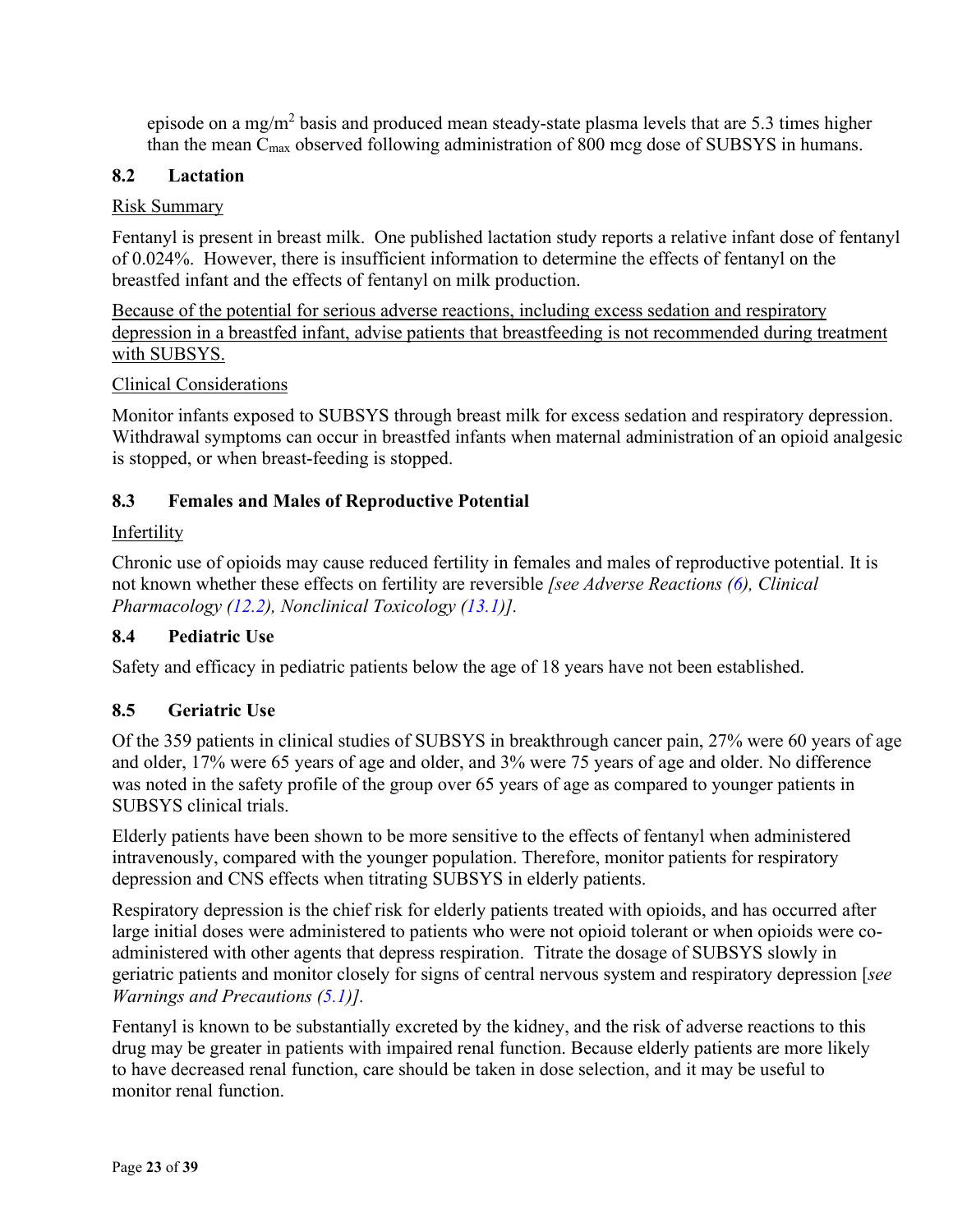# **8.6 Patients with Renal or Hepatic Impairment**

Insufficient information exists to make recommendations regarding the use of SUBSYS in patients with impaired renal or hepatic function. Fentanyl is metabolized primarily via the human CYP450 3A4 isoenzyme system and mostly eliminated in urine. If the drug is used in these patients, monitor patients closely for signs of respiratory and central nervous system depression.

# **8.7 Sex**

Both male and female opioid tolerant patients with cancer were studied for the treatment of breakthrough cancer pain. No clinically relevant sex differences were noted either in dosage requirement or in observed adverse reactions.

# **9. DRUG ABUSE AND DEPENDENCE**

# **9.1 Controlled Substance**

SUBSYS contains fentanyl a Schedule II controlled substance.

# **9.2 Abuse**

SUBSYS contains fentanyl, a substance with a high potential for abuse similar to other opioids including hydrocodone, hydromorphone, methadone, morphine, oxycodone, oxymorphone, and tapentadol. SUBSYS can be abused and is subject to misuse, addiction, and criminal diversion *[see Warnings and Precautions (5.6)].*

All patients treated with opioids require careful monitoring for signs of abuse and addiction, because use of opioid analgesic products carries the risk of addiction even under appropriate medical use.

Prescription drug abuse is the intentional non-therapeutic use of a prescription drug, even once, for its rewarding psychological or physiological effects.

Drug addiction is a cluster of behavioral, cognitive, and physiological phenomena that develop after repeated substance use and includes: a strong desire to take the drug, difficulties in controlling its use, persisting in its use despite harmful consequences, a higher priority given to drug use than to other activities and obligations, increased tolerance, and sometimes a physical withdrawal.

"Drug-seeking" behavior is very common in persons with substance use disorders. Drug-seeking tactics include emergency calls or visits near the end of office hours, refusal to undergo appropriate examination, testing, or referral, repeated "loss" of prescriptions, tampering with prescriptions, and reluctance to provide prior medical records or contact information for other treating health care provider(s). "Doctor shopping" (visiting multiple prescribers to obtain additional prescriptions) is common among drug abusers and people suffering from untreated addiction. Preoccupation with achieving adequate pain relief can be appropriate behavior in a patient with poor pain control.

Abuse and addiction are separate and distinct from physical dependence and tolerance. Health care providers should be aware that addiction may not be accompanied by concurrent tolerance and symptoms of physical dependence in all addicts. In addition, abuse of opioids can occur in the absence of true addiction.

SUBSYS, like other opioids, can be diverted for non-medical use into illicit channels of distribution.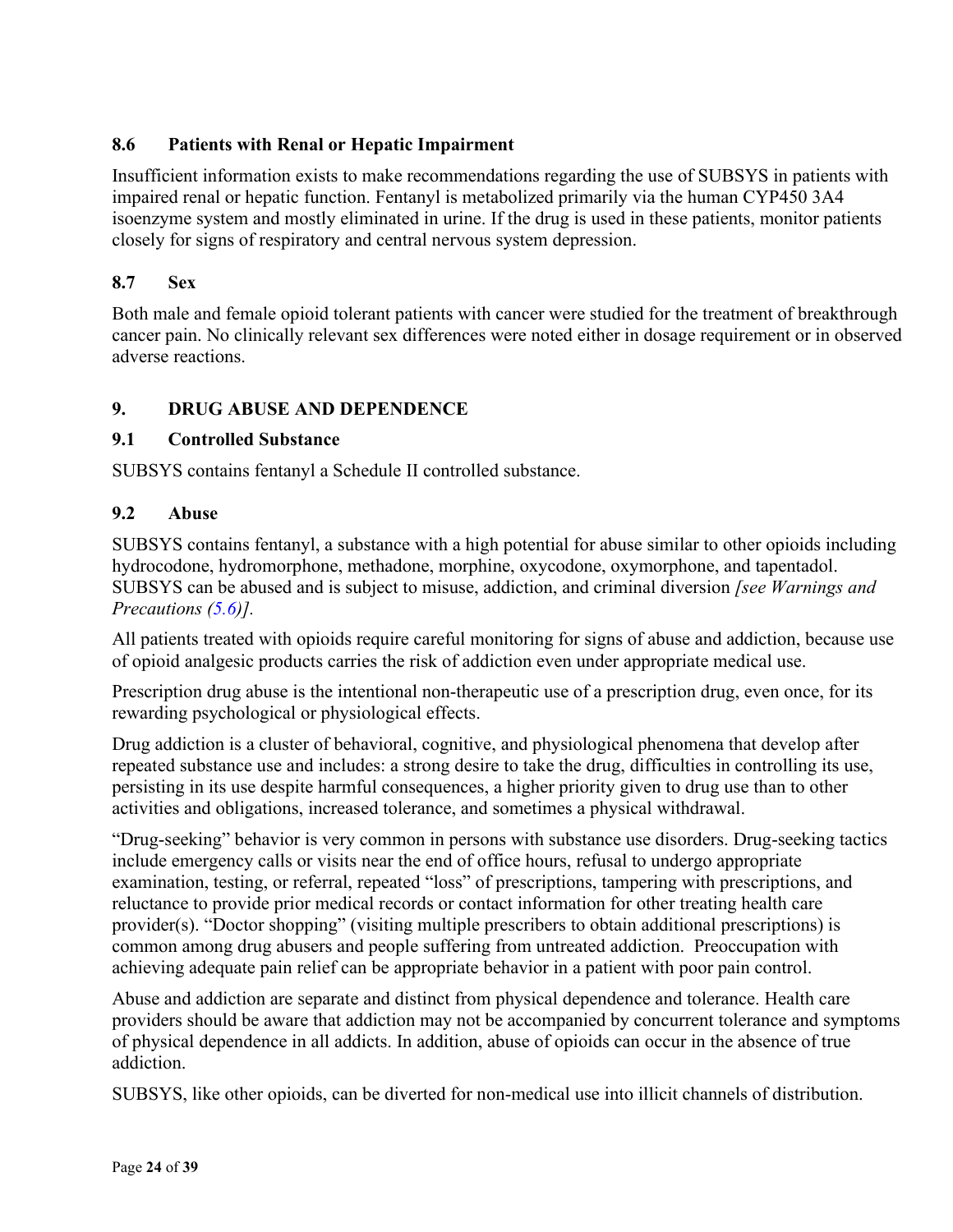Careful record-keeping of prescribing information, including quantity, frequency, and renewal requests, as required by state and federal law, is strongly advised.

Proper assessment of the patient, proper prescribing practices, periodic re-evaluation of therapy, and proper dispensing and storage are appropriate measures that help to limit abuse of opioid drugs.

Risks Specific to the Abuse of SUBSYS

SUBSYS is for sublingual transmucosal use only. Abuse of SUBSYS poses a risk of overdose and death. The risk is increased with concurrent abuse of SUBSYS with alcohol and other central nervous system depressants.

# **9.3 Dependence**

Both tolerance and physical dependence can develop during chronic opioid therapy. Tolerance is the need for increasing doses of opioids to maintain a defined effect such as analgesia (in the absence of disease progression or other external factors). Tolerance may occur to both the desired and undesired effects of drugs, and may develop at different rates for different effects.

Physical dependence results in withdrawal symptoms after abrupt discontinuation or a significant dosage reduction of a drug. Withdrawal also may be precipitated through the administration of drugs with opioid antagonist activity (e.g., naloxone, nalmefene), mixed agonist/antagonist analgesics (e.g., pentazocine, butorphanol, nalbuphine), or partial agonists (e.g., buprenorphine). Physical dependence may not occur to a clinically significant degree until after several days to weeks of continued opioid usage.

Infants born to mothers physically dependent on opioids will also be physically dependent and may exhibit respiratory difficulties and withdrawal signs *[see Use in Specific Populations (8.1)]*.

### **10. OVERDOSAGE**

### Clinical Presentation

Acute overdose with SUBSYS be manifested by respiratory depression, somnolence progressing to stupor or coma, skeletal muscle flaccidity, cold and clammy skin, constricted pupils, and, in some cases, pulmonary edema, bradycardia, hypotension, partial or complete airway obstruction, atypical snoring, and death. Marked mydriasis rather than miosis may be seen with hypoxia in overdose situations *[see Clinical Pharmacology (12.2)]*.

### Treatment of Overdose

In case of overdose, priorities are the reestablishment of a patent and protected airway and institution of assisted or controlled ventilation, if needed. Employ other supportive measures (including oxygen and vasopressors) in the management of circulatory shock and pulmonary edema as indicated. Cardiac arrest or arrhythmias will require advanced life-support techniques.

Opioid antagonists, such as naloxone are specific antidotes to respiratory depression resulting from opioid overdose. For clinically significant respiratory or circulatory depression secondary to fentanyl overdose, administer an opioid antagonist.

Because the duration of opioid reversal is expected to be less than the duration of action of fentanyl in SUBSYS, carefully monitor the patient until spontaneous respiration is reliably re-established. If the response to an opioid antagonist is suboptimal or only brief in nature, administer additional antagonist as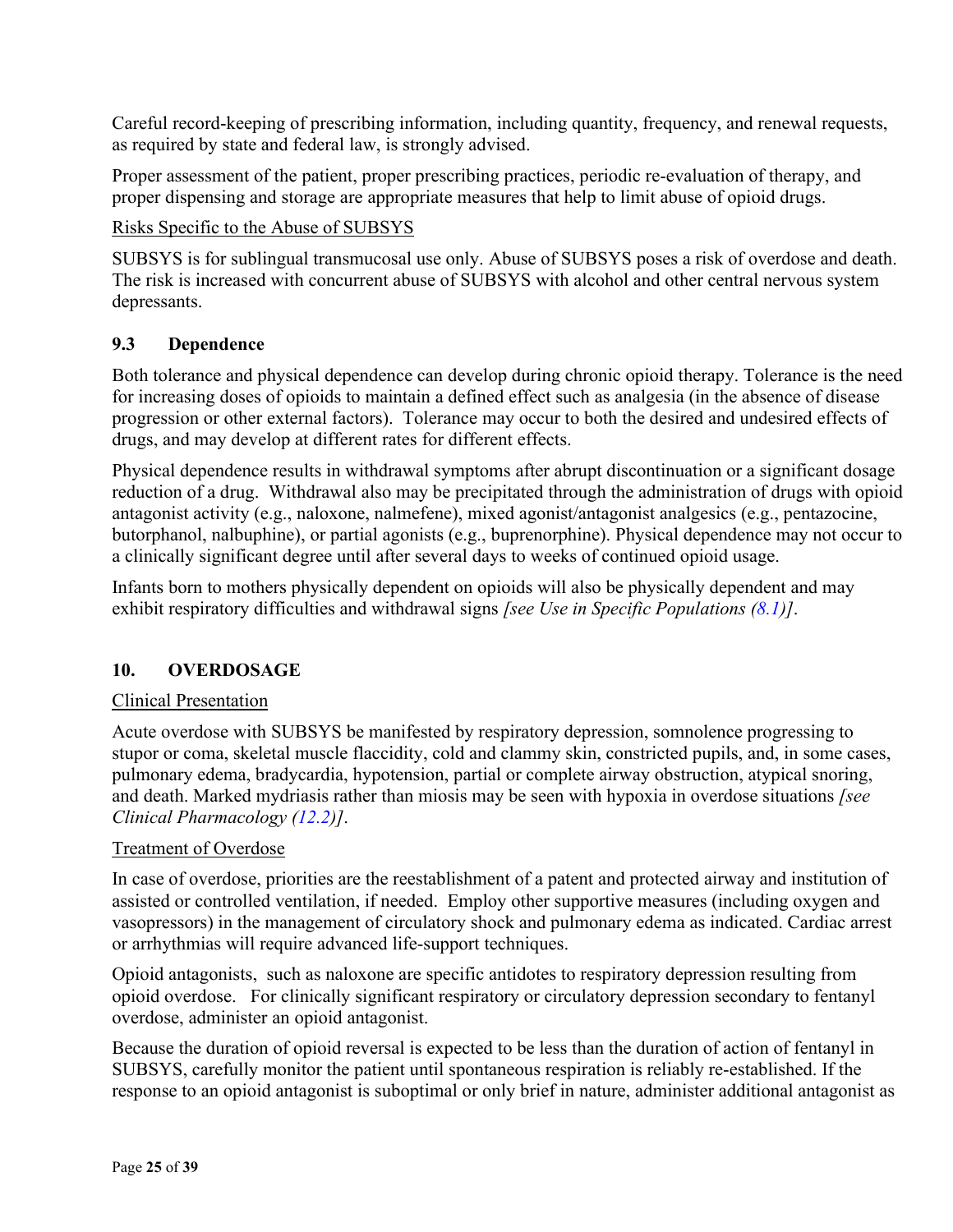directed by the product's prescribing information.

In an individual physically dependent on opioids, administration of the recommended usual dosage of the antagonist will precipitate an acute withdrawal syndrome. The severity of the withdrawal symptoms experienced will depend on the degree of physical dependence and the dose of the antagonist administered. If a decision is made to treat serious respiratory depression in the physically dependent patient, administration of the antagonist should be begun with care and by titration with smaller than usual doses of the antagonist.

# **11. DESCRIPTION**

SUBSYS (fentanyl sublingual spray) is an opioid agonist, available as a sublingual spray designed to deliver doses of 100, 200, 400, 600, 800, 1200 and 1600 mcg of fentanyl. The chemical name of fentanyl is N-phenyl-N-[1-(2-phenylethyl)-4-piperidinyl]propanamide.



Fentanyl is a highly lipophilic compound (octanol-water partition coefficient at pH 7.4 is 860:1) that is freely soluble in ethanol and methanol and practically insoluble in water (1:40). The molecular weight of the free base is 336.47. The pKa is 8.4.

The inactive ingredients in SUBSYS include: dehydrated alcohol 63.6% (V/V), purified water, propylene glycol, xylitol, and L-menthol.

# **12. CLINICAL PHARMACOLOGY**

# **12.1 Mechanism of Action**

Fentanyl is an opioid agonist whose principal therapeutic action is analgesia.

# **12.2 Pharmacodynamics**

# Effects on the Central Nervous System

Fentanyl produces respiratory depression by direct action on brain stem respiratory centers. The respiratory depression involves both a reduction in the responsiveness of the brain stem respiratory centers to increases in carbon dioxide tension and to electrical stimulation.

Fentanyl causes miosis, even in total darkness. Pinpoint pupils are a sign of opioid overdose but are not pathognomonic (e.g., pontine lesions of hemorrhagic or ischemic origins may produce similar findings). Marked mydriasis rather than miosis may be seen due to hypoxia in overdose situations.

Effects on the Gastrointestinal Tract and Other Smooth Muscle

Fentanyl causes a reduction in motility associated with an increase in smooth muscle tone in the antrum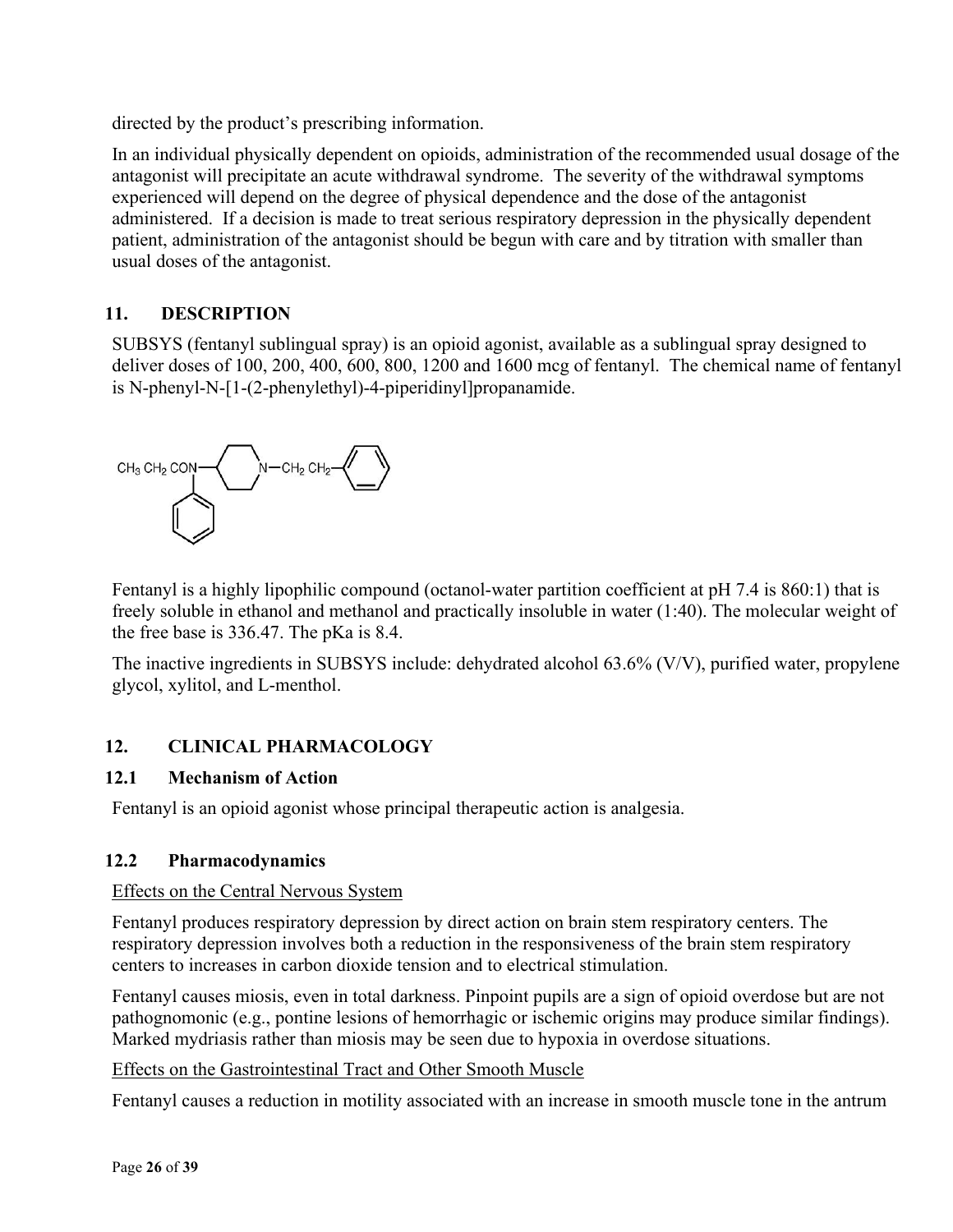of the stomach and duodenum. Digestion of food in the small intestine is delayed and propulsive contractions are decreased. Propulsive peristaltic waves in the colon are decreased, while tone may be increased to the point of spasm resulting in constipation. Other opioid-induced effects may include a reduction in biliary and pancreatic secretions, spasm of sphincter of Oddi, and transient elevations in serum amylase.

## Effects on the Cardiovascular System

Fentanyl produces peripheral vasodilation that may result in orthostatic hypotension or syncope. Manifestations of histamine release and/or peripheral vasodilation may include pruritus, flushing, red eyes and, sweating and/or orthostatic hypotension.

### Effects on the Endocrine System

Opioids inhibit the secretion of adrenocorticotropic hormone (ACTH), cortisol, and luteinizing hormone (LH) in humans *[see Adverse Reactions (6.2)]*. They also stimulate prolactin, growth hormone (GH) secretion, and pancreatic secretion of insulin and glucagon.

Chronic use of opioids may influence the hypothalamic-pituitary-gonadal axis, leading to androgen deficiency that may manifest as low libido, impotence, erectile dysfunction, amenorrhea, or infertility. The causal role of opioids in the clinical syndrome of hypogonadism is unknown because the various medical, physical, lifestyle, and psychological stressors that may influence gonadal hormone levels which have not been adequately controlled for in studies conducted to date *[see Adverse Reactions (6.2)]*.

## Effects on the Immune System

Opioids have been shown to have a variety of effects on components of the immune system in in vitro and animal models. The clinical significance of these findings is unknown. Overall, the effects of opioids appear to be modestly immunosuppressive.

# Concentration–Efficacy Relationships

The analgesic effects of fentanyl are related to the blood level of the drug, if proper allowance is made for the delay into and out of the CNS (a process with a 3- to 5-minute half-life).

In general, the effective concentration and the concentration at which toxicity occurs increase with increasing tolerance with any and all opioids. The rate of development of tolerance varies widely among individuals. The minimum effective analgesic concentration of fentanyl for any individual patient may increase over time due to an increase in pain, the development of a new pain syndrome, and/or the development of analgesic tolerance.

### Concentration–Adverse Reaction Relationships

There is a relationship between increasing fentanyl plasma concentration and increasing frequency of dose-related opioid adverse reactions such as nausea, vomiting, CNS effects, and respiratory depression. In opioid-tolerant patients, the situation may be altered by the development of tolerance to opioid-related adverse reactions *[see Dosage and Administration (2.1, 2.2, 2.4)]*.

### Respiratory System

All opioid *mu*-receptor agonists, including fentanyl, produce dose-dependent respiratory depression. The risk of respiratory depression is less in patients receiving chronic opioid therapy who develop tolerance to respiratory depression and other opioid effects. Peak respiratory depressive effects may be seen as early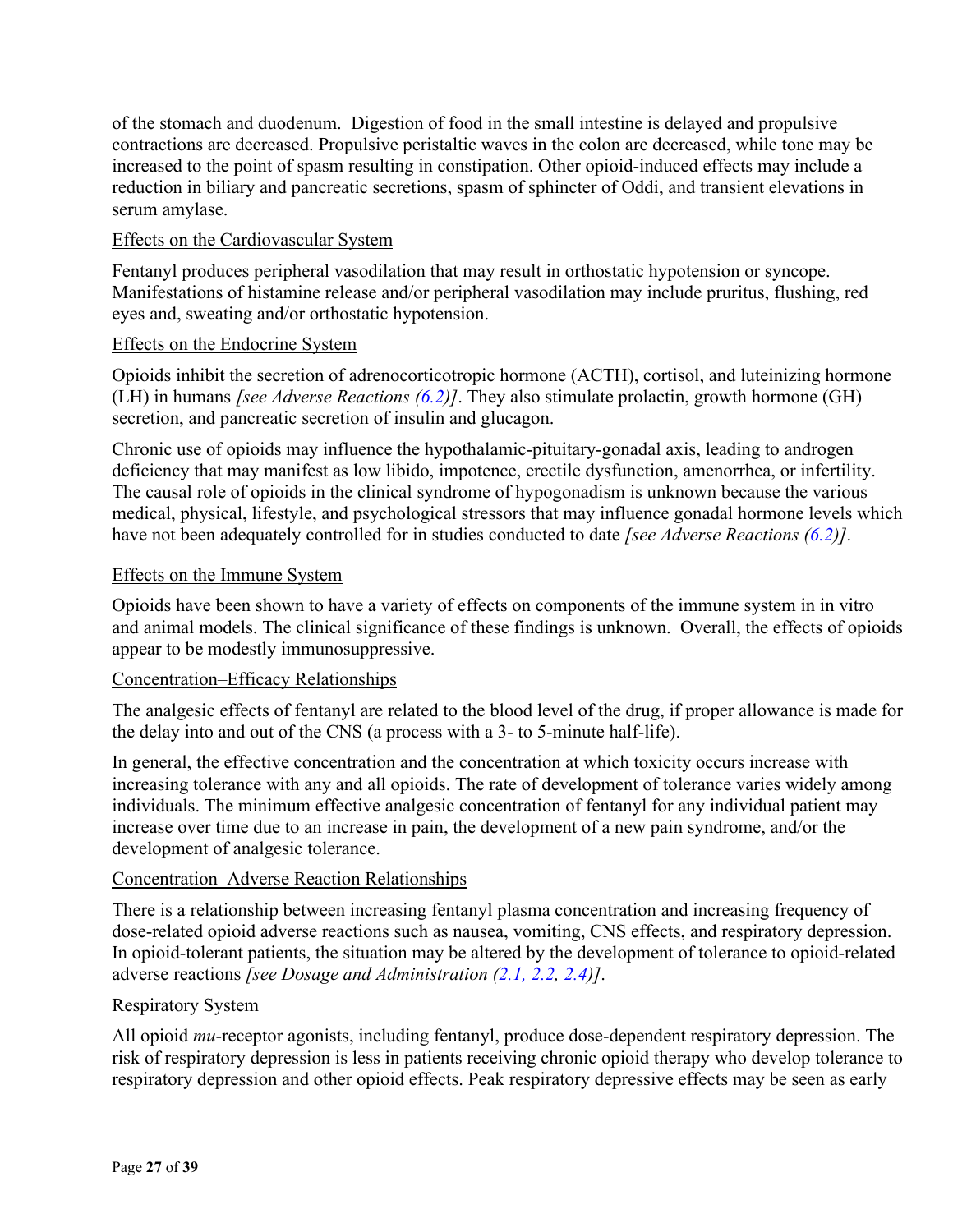as 15 to 30 minutes from the start of oral transmucosal fentanyl citrate product administration and may persist for several hours.

Serious or fatal respiratory depression can occur even at recommended doses. Although not observed with oral transmucosal fentanyl products in clinical trials, fentanyl given rapidly by intravenous injection in large doses may interfere with respiration by causing rigidity in the muscles of respiration *[see Warnings and Precautions (5.1)].*

# **12.3 Pharmacokinetics**

# Absorption

Following the single dose administration of SUBSYS, 400 mcg, the mean absolute bioavailability of fentanyl is 76% as measured by AUC0-∞. Fentanyl pharmacokinetic profile and bioavailability depend on the fraction of the dose that is absorbed through the sublingual mucosa and the fraction swallowed from the gastrointestinal tract.

In a study that compared the relative bioavailability of SUBSYS and oral transmucosal fentanyl citrate [OTFC]) in 21 healthy adult subjects, the rate and extent of fentanyl absorption were considerably greater with SUBSYS [34% greater maximum plasma concentration  $(C_{\text{max}})$  and 38% greater systemic exposure (AUCinf)] (Table 7 and Figure 1) *[see Dosage and Administration (2.1, 2.2, 2.4) and Warnings and Precautions (5.5)]*.

[Figure 1](#page-28-0) includes an inset that shows the mean plasma concentration versus time profile to 4 hours.

### **Table 7. Pharmacokinetic Parameters of Fentanyl in Healthy Adult Subjects Receiving a Single Dose of SUBSYS or OTFC**

| Pharmacokinetic Parameter (Mean (CV%)) | SUBSYS 400 mcg  | OTFC 400 mcg   |  |
|----------------------------------------|-----------------|----------------|--|
| $T_{\text{max}}$ (hour)*               | 1.5(0.17, 2.00) | 2.0(0.5, 2.12) |  |
| $C_{\text{max}}$ (ng/mL)               | 0.813(31.00)    | 0.607(30.48)   |  |
| $AUC_{0-t}$ (ng/mL $\times$ hr)        | 4.863(35.12)    | 3.677(39.16)   |  |
| $AUC_{0-\infty}$ (ng/mL $\times$ hr)   | 5.761 (33.26)   | 4.182 (39.93)  |  |

 $*$  Data for  $T_{\text{max}}$  presented as median (range)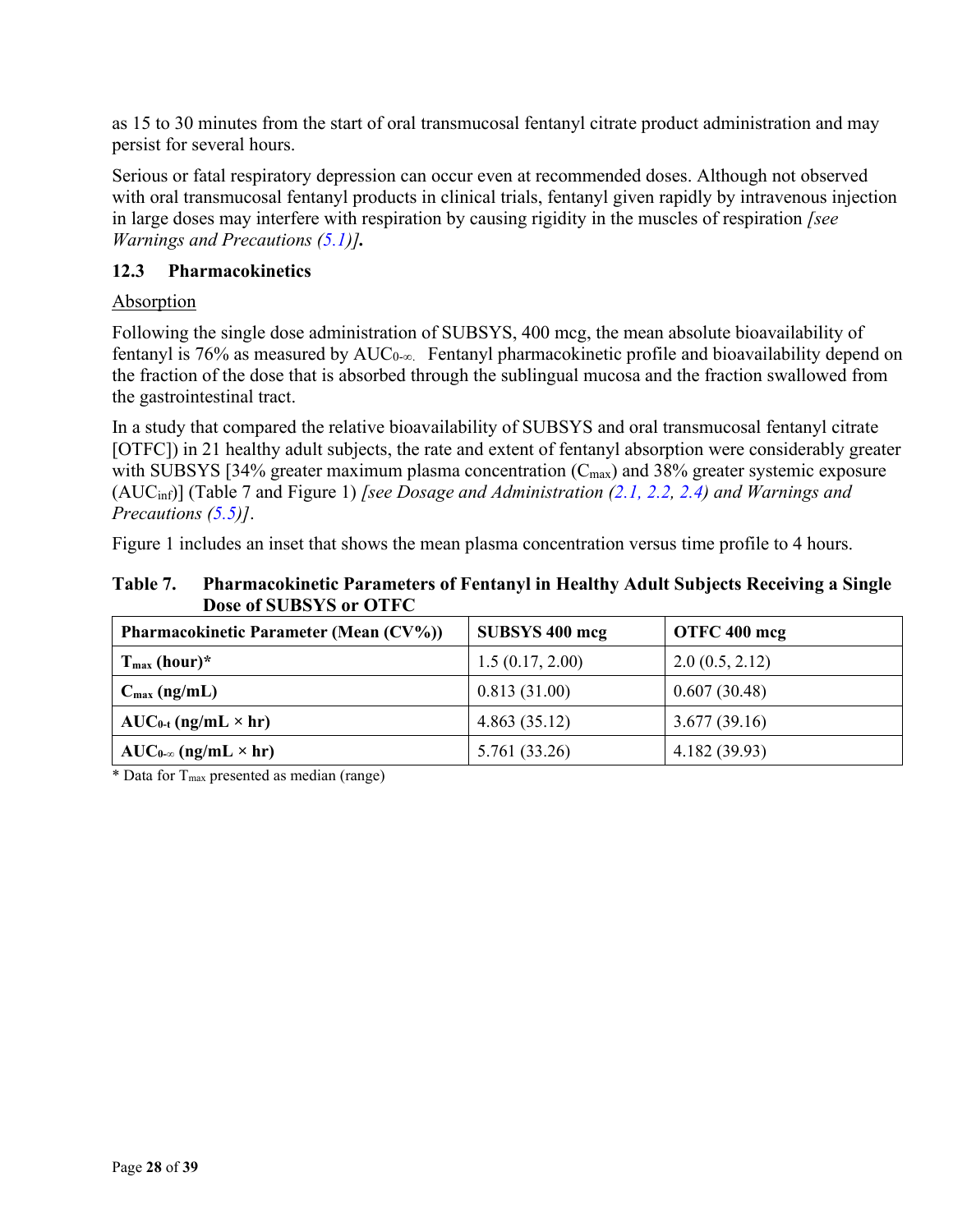<span id="page-28-0"></span>



Neither peak fentanyl concentration nor total exposure was appreciably affected by the pretreatment of oral cavity with hot water or refrigerated iced water, low or high pH beverages when SUBSYS was administered under fasted condition.

Dose proportionality among the five available strengths of SUBSYS (100, 200, 400, 600, and 800 mcg) has been evaluated in a crossover study in healthy subjects. Mean plasma fentanyl levels following these five dose levels of SUBSYS are shown in [Figure 2.](#page-29-0) The curves for each dose level are similar in shape with increasing dose levels producing increasing plasma fentanyl levels. The  $C_{\text{max}}$  and  $AUC_{0-\infty}$  values increased in a dose-dependent manner that is approximately proportional to the SUBSYS doses administered.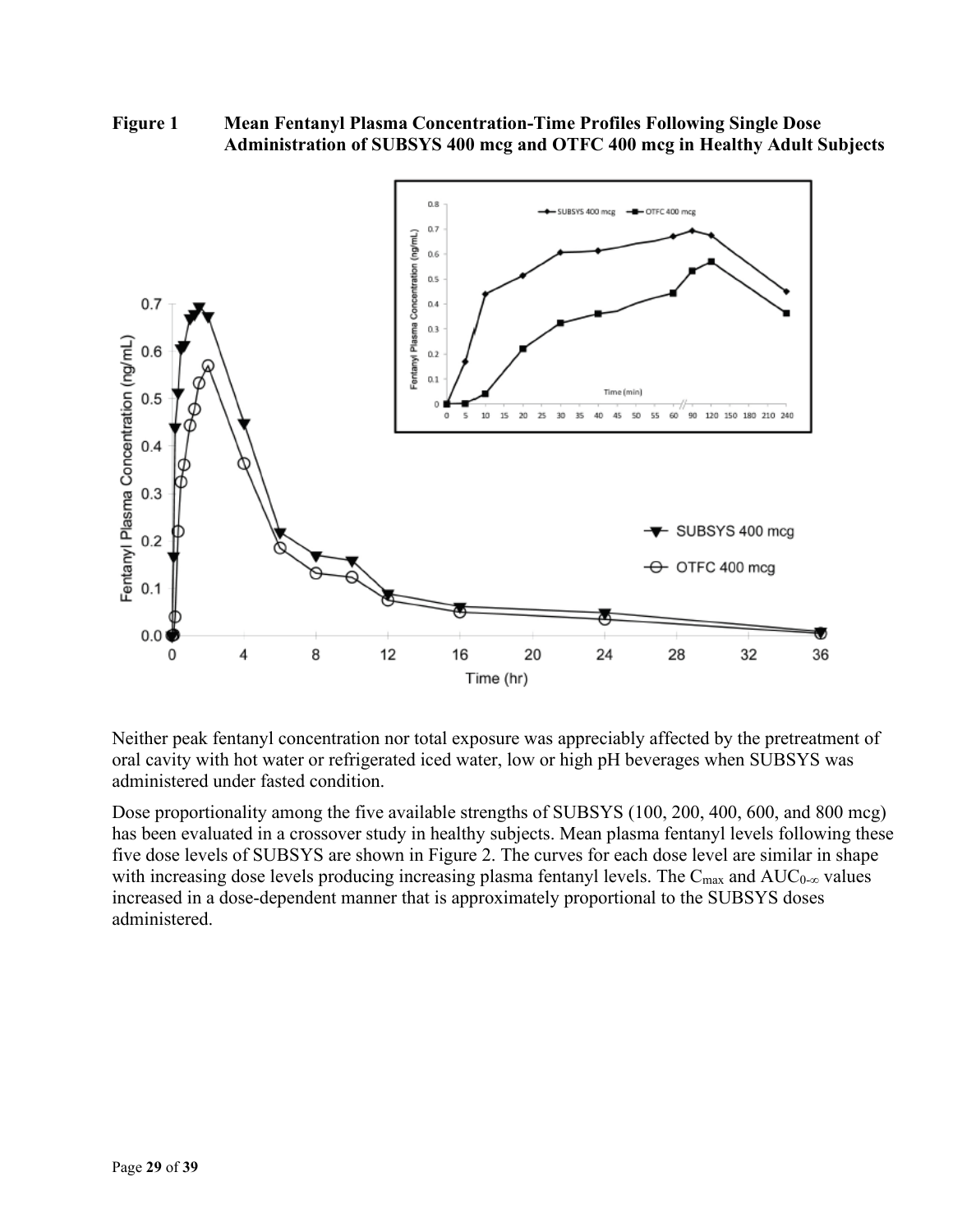<span id="page-29-0"></span>**Figure 2. Mean Fentanyl Plasma Concentration-Time Profiles (36 hours) after Administration of SUBSYS 100 mcg, 200 mcg, 400 mcg, 600 mcg, and 800 mcg in Healthy Subjects** 



The pharmacokinetic parameters of the five strengths of SUBSYS tested are shown in Table 8. The mean  $C_{\text{max}}$  ranged from 0.202 – 1.610 ng/mL. The median time of maximum plasma concentration (T<sub>max</sub>) across these five doses of SUBSYS varied from 0.67 - 1.25 hours (range of 0.08 – 4.00 hours) as measured after the start of administration.

| Table 8. | Fentanyl Plasma Pharmacokinetic Parameters in Healthy Adult Subjects Receiving |
|----------|--------------------------------------------------------------------------------|
|          | Single Doses of 100, 200, 400, 600, 800 mcg of SUBSYS                          |

| <b>Pharmacokinetic</b><br><b>Parameter</b><br>(Mean $(\%CV)$ ) | $100$ mcg       | $200$ mcg       | $400$ mcg       | <b>600 mcg</b>  | 800 mcg       |
|----------------------------------------------------------------|-----------------|-----------------|-----------------|-----------------|---------------|
| $T_{\text{max}}$ (hr)*                                         | 1.25            | 1.25            | 1.00            | 0.67            | 0.69          |
|                                                                | $(0.17 - 2.05)$ | $(0.17 - 2.03)$ | $(0.17 - 2.03)$ | $(0.08 - 2.00)$ | $(0.17-4.00)$ |
| $C_{\text{max}}$ (ng/mL)                                       | 0.202           | 0.378           | 0.800           | 1.17            | 1.610         |
|                                                                | (28.35)         | (29.69)         | (27.66)         | (32.48)         | (37.22)       |
| $AUClast$ (ng/mL $\times$ hr)                                  | 0.9776          | 1.985           | 4.643           | 6.682           | 9.450         |
|                                                                | (49.82)         | (40.93)         | (44.53)         | (32.46)         | (36.62)       |
| $AUC_{0-\alpha}$ (ng/mL × hr)                                  | 1.245           | 2.475           | 5.342           | 7.446           | 10.38         |
|                                                                | (53.82)         | (46.48)         | (44.16)         | (81.54)         | (35.60)       |
| $T_{1/2}$ (hr)                                                 | 5.25            | 8.45            | 11.03           | 10.64           | 11.99         |
|                                                                | (89.92)         | (77.94)         | (62.20)         | (41.73)         | (32.15)       |

 $*$  Data for  $T_{max}$  presented as median (range)

#### Distribution

Fentanyl is highly lipophilic. Animal data showed that following absorption, fentanyl is rapidly distributed to the brain, heart, lungs, kidneys, and spleen followed by a slower redistribution to muscles and fat. The plasma protein binding of fentanyl is 80-85%. The main binding protein is alpha-1-acid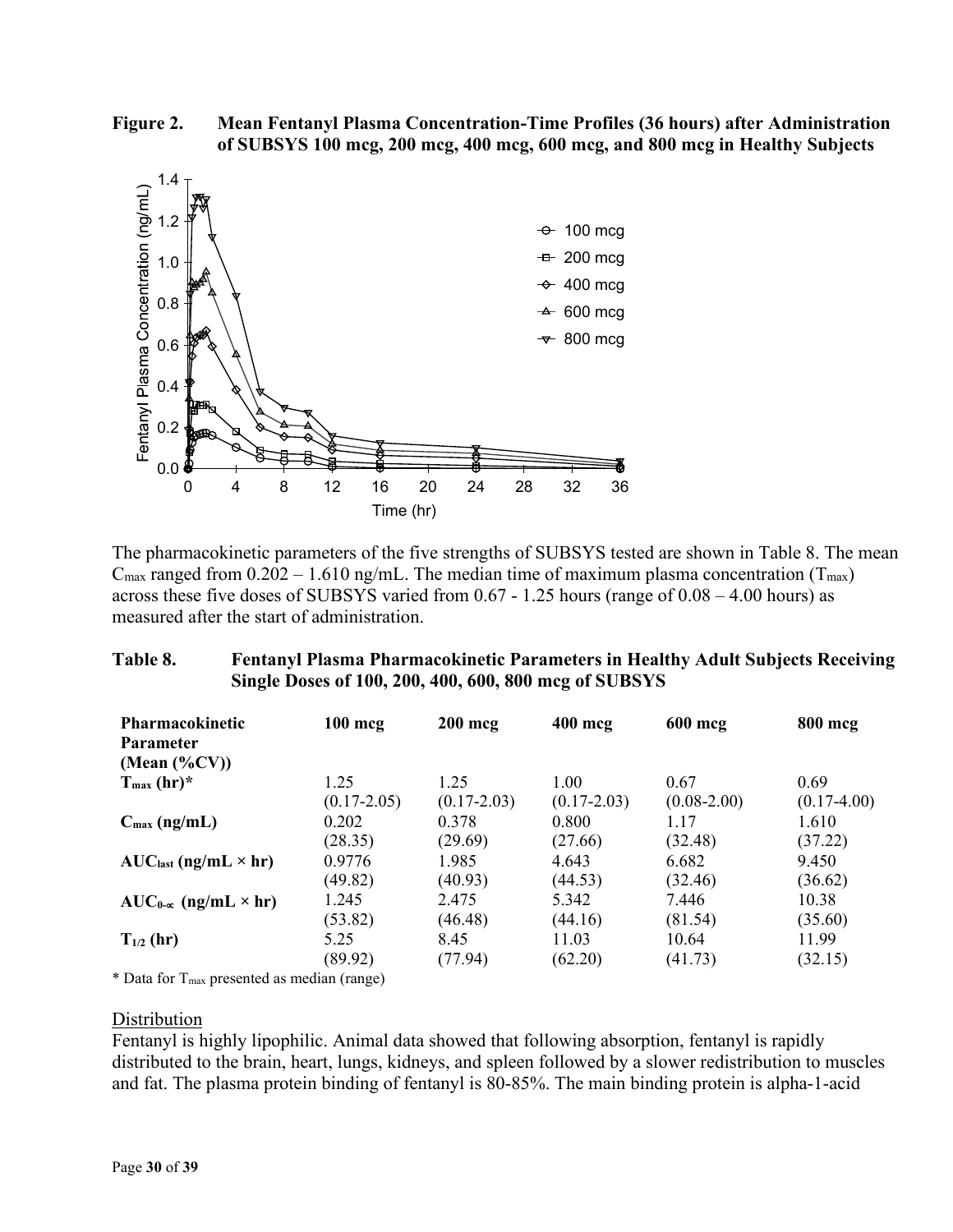glycoprotein, but both albumin and lipoproteins contribute to some extent. The free fraction of fentanyl increases with acidosis. The mean volume of distribution at steady state (Vss) was 4 L/kg.

## Elimination

## *Metabolism*

Fentanyl is metabolized in the liver and in the intestinal mucosa to norfentanyl by cytochrome P450 3A4 isoform. Norfentanyl was not found to be pharmacologically active in animal studies *[see Drug Interactions (7)]*.

## *Excretion*

Fentanyl is primarily (more than 90%) eliminated by biotransformation to N-dealkylated and hydroxylated inactive metabolites. Less than 7% of the dose is excreted unchanged in the urine, and only about 1% is excreted unchanged in the feces. The metabolites are mainly excreted in the urine, while fecal excretion is less important. The total plasma clearance of fentanyl was 0.5 L/hr/kg (range 0.3 - 0.7 L/hr/kg). The terminal half-life after SUBSYS administration is from 5 to 12 hours.

## Specific Population

## *Patients with mucositis:*

The effect of mucositis (Grades 1 and 2) on the pharmacokinetics of SUBSYS was studied in a group of cancer patients with mucositis ( $N = 7$  for Grade 1 and  $N = 2$  for Grade 2) and without mucositis ( $N = 8$ ). A single 100 mcg dose was administered. Mean summary statistics (standard deviation in parentheses) for patients with Grade 1 mucositis and patients without mucositis are presented in Table 9. Cancer patients with Grade 1 mucositis exhibited 73% greater  $C_{\text{max}}$  and 52% greater AUC<sub>last</sub> values in comparison to patients without mucositis. The two cancer patients with Grade 2 mucositis had 4- and 7 fold higher  $C_{\text{max}}$  and  $>3$ - fold higher AUC<sub>last</sub> values compared to patients without mucositis.

Monitor patients with Grade 1 mucositis closely for signs of respiratory and central nervous system depression particularly during initiation of therapy with SUBSYS. As a result of the large and variable increase in exposure of fentanyl, use of SUBSYS should be avoided in patients with Grade 2 and more severe mucositis unless the benefits are expected to outweigh the risk of respiratory depression.

| <b>Patient Status</b>  | $C_{\text{max}}$ (ng/mL) | $T_{\text{max}}$ (hr)* | $AUC_{0-{\rm last}} (ng/mL \times hr)$ |
|------------------------|--------------------------|------------------------|----------------------------------------|
| <b>Mucositis Grade</b> | 0.45(95.56)              | 0.25(0.25, 2.00)       | 1.38(44.93)                            |
| <b>No Mucositis</b>    | 0.26(57.69)              | 0.38(0.25, 2.00)       | 0.91(14.29)                            |

**Table 9. Mean (%CV) Pharmacokinetic Parameters in Patients with Mucositis**

\* Data for  $T_{\text{max}}$  presented as median (range)

# **13. NONCLINICAL TOXICOLOGY**

# **13.1 Carcinogenesis, Mutagenesis, Impairment of Fertility**

### **Carcinogenesis**

Long-term studies in animals to evaluate the carcinogenic potential of fentanyl have not been conducted.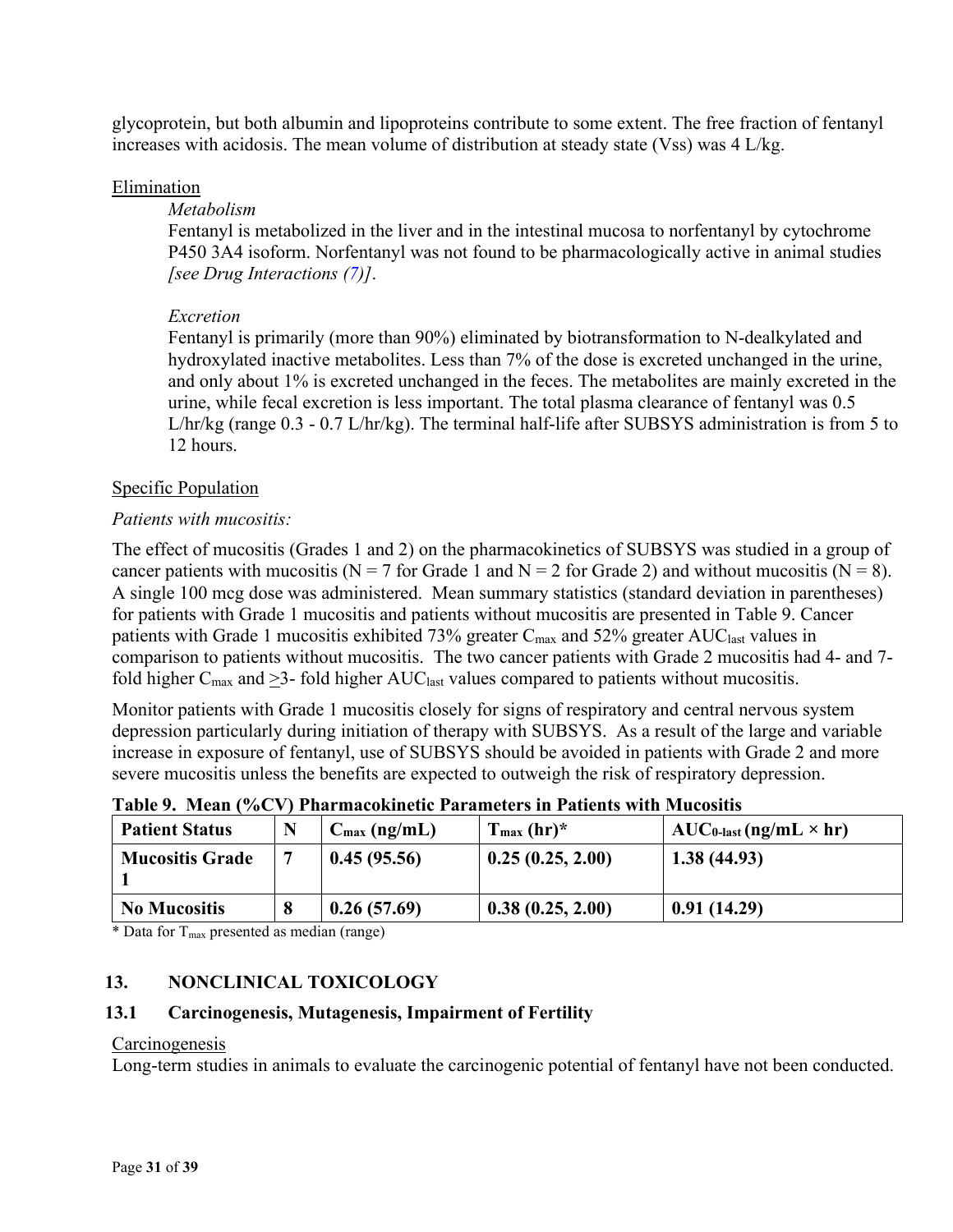# Mutagenesis

Fentanyl citrate was not mutagenic in the *in vitro* Ames reverse mutation assay in *S. typhimurium* or *E. coli* or the mouse lymphoma mutagenesis assay, and was not clastogenic in the *in vivo* mouse micronucleus assay.

## Impairment of Fertility

Fentanyl has been shown to impair fertility in rats at doses of 30 mcg/kg intravenously and 160 mcg/kg subcutaneously. Conversion to the human equivalent doses indicates that this is within the range of the human recommended dosing for SUBSYS.

# **14. CLINICAL STUDIES**

The efficacy of SUBSYS was demonstrated in a double-blind, placebo-controlled, crossover study in opioid tolerant adult patients with cancer and breakthrough pain. The dose range studied was from 100 mcg per dose to 1600 mcg per dose. Patients entering the trial must have had on average 1-4 episodes of pain per day not controlled on stable, chronic maintenance doses of opioid medication of at least 60 mg/day of morphine, 25 mcg/hr of transdermal fentanyl, or an equianalgesic dose of another opioid for at least 7 days.

The study began with an open-label dose titration period followed by a double-blind treatment period. The goal of titration was to find the dose of SUBSYS that provided adequate analgesia with acceptable side effects. Patients were titrated from a 100 mcg starting dose. Once a successful dose was established, patients were enrolled into the double-blind period and randomized to a sequence of 10 treatments; 7 with SUBSYS and 3 with placebo.

Patients assessed pain intensity on a 100 mm visual analog scale that rated the pain as 0=none to 100=worst possible pain. With each episode of breakthrough pain, pain intensity was assessed first and then treatment was administered. Pain intensity (0-100) was then measured at 5, 10, 15, 30, 45 and 60 minutes after the start of administration. The summed pain intensity difference from baseline to 30 minutes after dosing was the primary efficacy measure.

Out of 130 patients who entered the titration phase, 98 (75%) were able to titrate to a dose that adequately reduced pain with tolerable side effects and entered into the double-blind period.

| <b>SUBSYS Dose</b>             | Total No. $(\%)$ |
|--------------------------------|------------------|
|                                | $n=96$           |
| $100 \text{~mg}$               | 4(4%)            |
| $200$ mcg                      | 7(7%)            |
| $400 \text{~mg}$               | 14(15%)          |
| $600$ mcg                      | 15(16%)          |
| $800$ mcg                      | 23 (24%)         |
| 1200 mcg ( $2 \times 600$ mcg) | 20(21%)          |
| 1600 mcg ( $2 \times 800$ mcg) | 13 (14%)         |

The breakdown of successful dose for the patients entering the double-blind period of the study is as follows:

SUBSYS produced a statistically significantly greater reduction in pain intensity compared to placebo as measured by the Summed Pain Intensity Differences scale (SPID) at 30 minutes.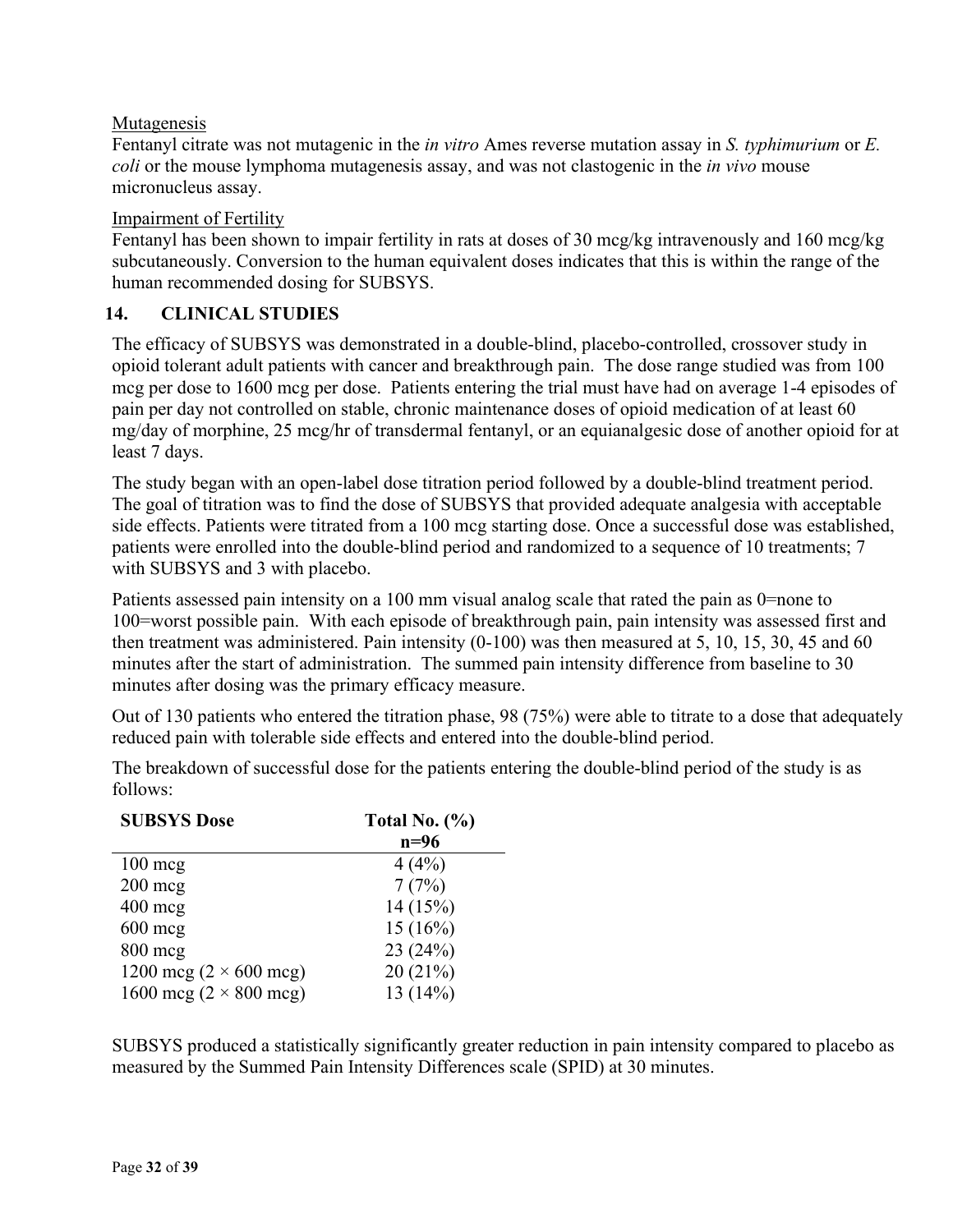The primary outcome measure, the mean sum of the pain intensity difference at 30 minutes (SPID30), was statistically significantly higher for SUBSYS than for placebo. The difference in mean pain intensity based on a 100 mm visual analog scale is displayed in Figure 3.





# **16. HOW SUPPLIED/STORAGE AND HANDLING**

SUBSYS (fentanyl sublingual spray) is supplied as spray units.

Each SUBSYS carton contains individual blister packages containing spray units of SUBSYS, a supply of small white disposal bags for disposing of used SUBSYS units and charcoal-lined disposal pouches, a supply of charcoal-lined disposal pouches (wrapped in aluminum foil) for use when disposing of the contents of unused SUBSYS units, a Medication Guide, and a Package Insert.

SUBSYS is supplied in individually sealed, protective blister packages. These blister packages are packed into 10 and 30 per shelf cartons.

Each unit dose system consists of a white actuator attached to a light purple vial holder. The dosage strength is marked on the label on the actuator, the blister package, and the shelf carton. See the protective blister package and shelf carton for product information.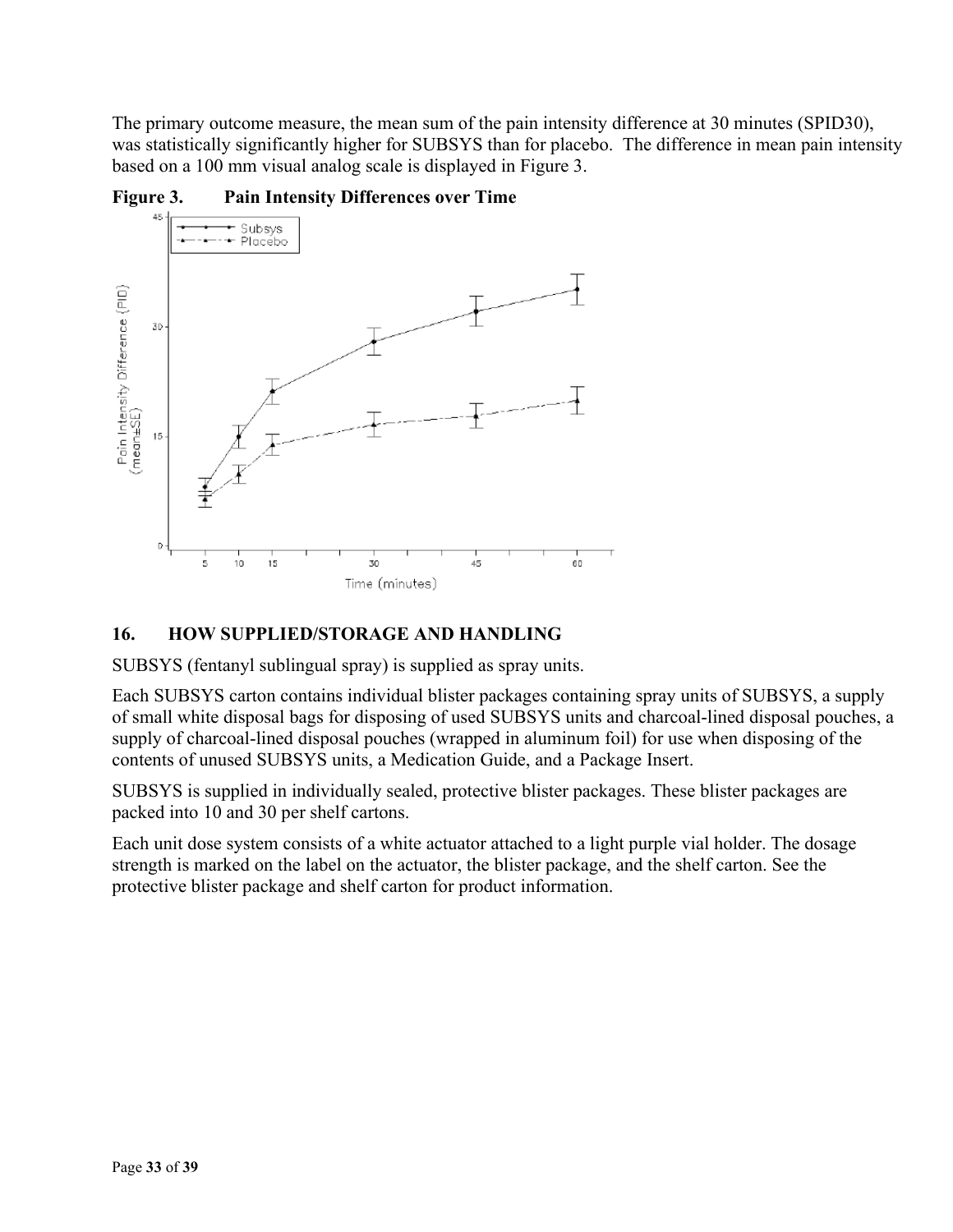| <b>Dosage Strength</b> | <b>Carton/Blister</b> | <b>NDC Number</b> |
|------------------------|-----------------------|-------------------|
| (fentanyl base)        | <b>Package Color</b>  |                   |
| $100 \text{ mg}$       | Blue                  | 71500-001-10      |
| $200$ mcg              | Green                 | 71500-002-30      |
| $400$ mcg              | Magenta (Pink)        | 71500-004-30      |
| $600$ mcg              | Purple                | 71500-006-30      |
| $800$ mcg              | Orange                | 71500-008-30      |
| $1200$ mcg             | <b>Brown</b>          | 71500-012-15      |
| $1600$ mcg             | Red                   | 71500-016-15      |

# **Note: Colors are a secondary aid in product identification. Please be sure to confirm the printed dosage before dispensing.**

# Storage and Handling

Store at 20-25°C (68-77°F) with excursions permitted between  $15^{\circ}$  and  $30^{\circ}$ C (59° to 86°F) until ready to use. [See USP Controlled Room Temperature.] Do not use if the blister package has been opened.

Store SUBSYS securely and dispose of properly *[see Patient Counseling Information (17)].*

# **17. PATIENT COUNSELING INFORMATION**

Advise the patient to read the FDA-approved patient labeling *(Medication Guide)*.

# **Storage and Disposal of Unused and Used SUBSYS** *[see Instructions for Use].*

Because of risk associated with accidental ingestion, misuse, and abuse, advise patients to store SUBSYS securely, out of sight and reach of children and in a location not accessible by others, including visitors to the home *[see Warnings and Precautions (5.1, 5.2), Drug Abuse and Dependence (9.2)]*. Inform Patients that leaving SUBSYS unsecured can pose a deadly risk to others in the home.

Advise patients and caregivers that when medicines are no longer needed, they should be disposed of promptly.

Disposal of Unopened SUBSYS Unit Dose Systems When No Longer Needed Patients and members of their household must be advised to dispose of any unopened units remaining from a prescription as soon as they are no longer needed.

To dispose of the unopened SUBSYS units:

- 1. Using a pair of scissors, cut the blister package on the line marked by an image of a pair of scissors and the instruction "cut to open" printed on the blister. Peel back the blister material to remove the SUBSYS unit from the package.
- 2. Remove a charcoal-lined disposal pouch from the aluminum foil package by tearing open the package at the notch.
- 3. Hold the charcoal-lined disposal pouch with the opening facing up. Put the nozzle of the SUBSYS spray unit upside-down into the opening of the charcoal-lined disposal pouch.
- 4. Squeeze your fingers and thumb together to spray SUBSYS into the charcoal-lined disposal pouch.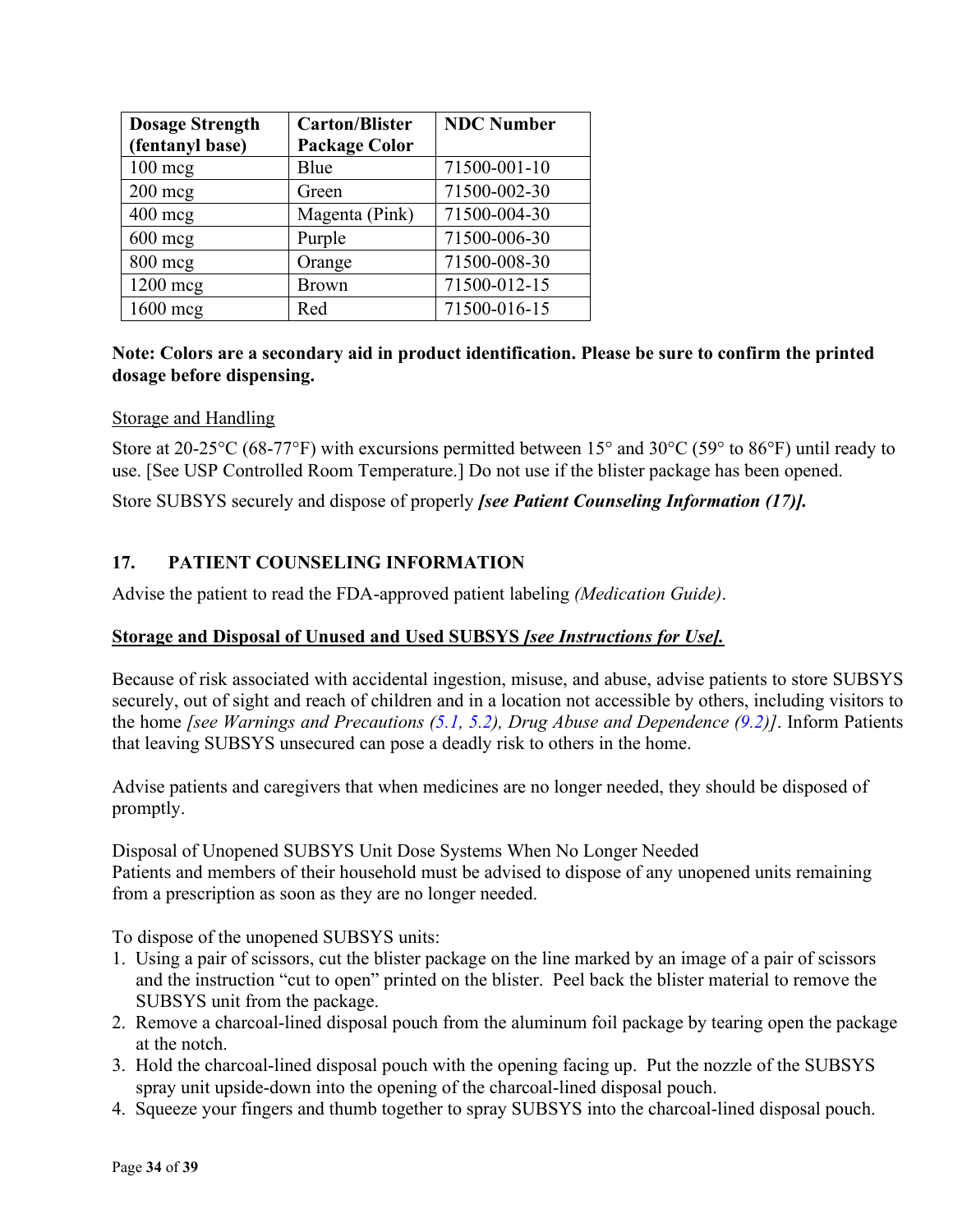- 5. Dispose of the empty spray unit in a disposal bag.
- 6. Repeat the above steps for each unused SUBSYS spray unit. The charcoal-lined disposal pouch may be used for disposing of the contents of up to 10 spray units. Make sure all unused spray units have been sprayed into a charcoal-lined disposal pouch.
- 7. To seal a used charcoal-lined disposal pouch, remove the backing from the adhesive strip. Fold the flap down and press to seal the charcoal-lined disposal pouch.
- 8. Place the sealed charcoal-lined disposal pouch into a disposal bag.
- 9. To seal the disposal bag, remove the backing from the adhesive strip. Fold the flap down and press to seal.
- 10. Discard the sealed disposal bag in the trash out of the reach of children.

### Disposal of Used SUBSYS Unit Dose Systems

Patients must be instructed to safely dispose of used SUBSYS units.

- 1. After administration of SUBSYS, place the used spray unit into one of the disposable bags provided with your prescription.
- 2. Seal the bag and discard into a trash container out of the reach of children.

Detailed instructions for the proper storage, administration, disposal, and important instructions for managing an overdose of SUBSYS are provided in the SUBSYS *Medication Guide*. Encourage patients to read this information in its entirety and give them an opportunity to have their questions answered.

In the event that a caregiver requires additional assistance in disposing of excess unusable units that remain in the home after a patient has expired, instruct them to call the toll-free number for West Therapeutic Development, LLC., 1-844-452-9263 or seek assistance from their local DEA office.

### Life-Threatening Respiratory Depression

Inform patients of the risk of life-threatening respiratory depression, including information that the risk is greatest when starting SUBSYS or when the dosage is increased, and that it can occur even at recommended dosages

Educate patients and caregivers on how to recognize respiratory depression and emphasize the importance of calling 911 or getting emergency medical help right away in the event of a known or suspected overdose *[see Warnings and Precautions (5.1)].*

### Patient Access to Naloxone for the Emergency Treatment of Opioid Overdose

Discuss with the patient and caregiver the availability of naloxone for the emergency treatment of opioid overdose, both when initiating and renewing treatment with SUBSYS. Inform patients and caregivers about the various ways to obtain naloxone as permitted by individual state naloxone dispensing and prescribing requirements or guidelines (e.g., by prescription, directly from a pharmacist, or as part of a community-based program) [see Dosage and Administration (2.2), Warnings and Precautions (5.1)].

Educate patients and caregivers on how to recognize the signs and symptoms of an overdose.

Explain to patients and caregivers that naloxone's effects are temporary, and that they must call 911 or get emergency medical help right away in all cases of known or suspected opioid overdose, even if naloxone is administered *[see Overdosage (10)].*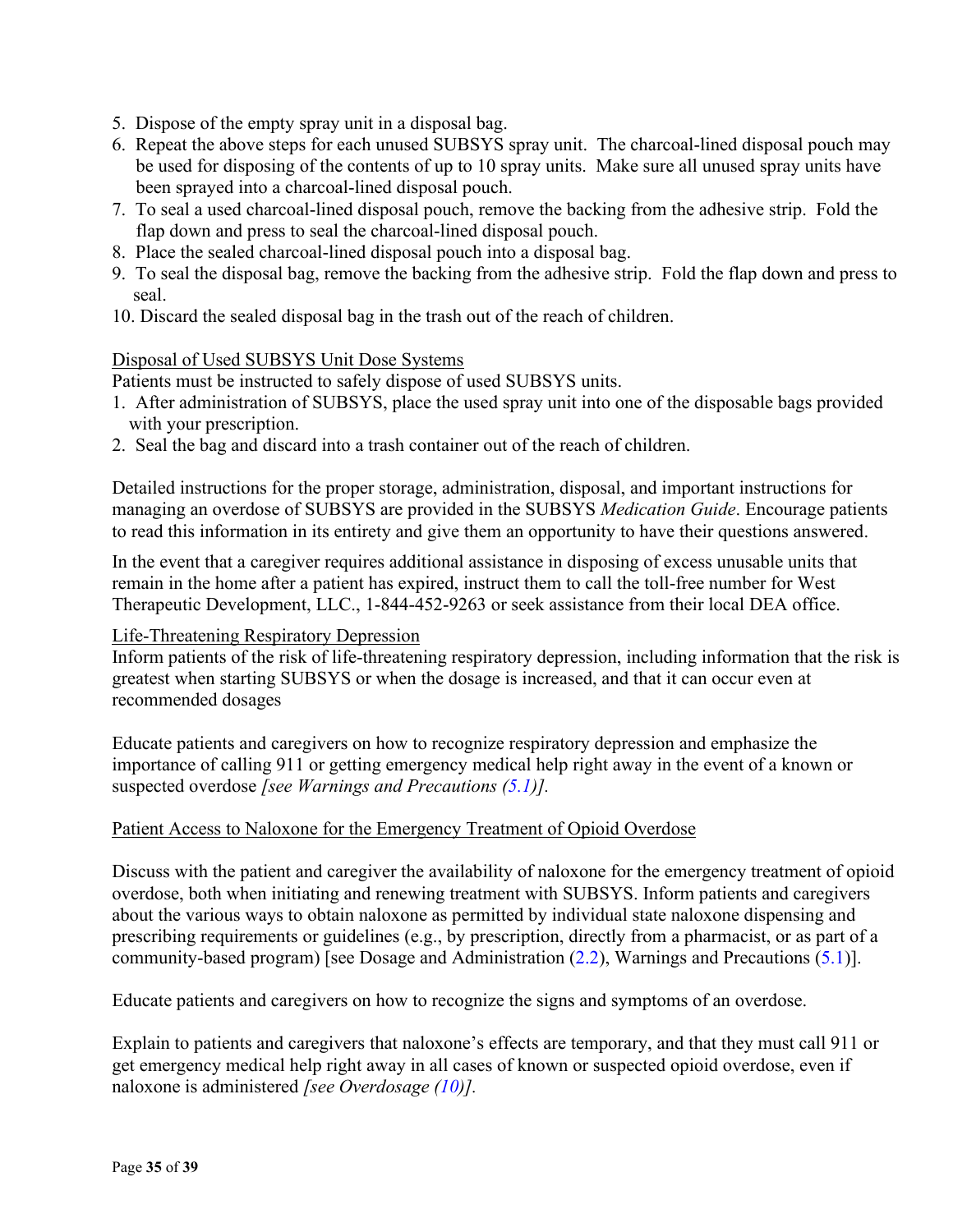If naloxone is prescribed, also advise patients and caregivers:

- How to treat with naloxone in the event of an opioid overdose
- To tell family and friends about their naloxone and to keep it in a place where family and friends can access it in an emergency
- To read the Patient Information (or other educational material) that will come with their naloxone. Emphasize the importance of doing this before an opioid emergency happens, so the patient and caregiver will know what to do.

# Increased Risk of Overdose and Death in Children Due to Accidental Exposure *[see Warnings and Precautions (5.2)]*

- Healthcare providers and dispensing pharmacists must specifically question patients or caregivers about the presence of children in the home (on a full time or visiting basis) and counsel them regarding the dangers to children from inadvertent exposure*.*
- Inform patients that accidental exposure, especially in children, may result in respiratory depression or death.
- Instruct patients to take steps to store SUBSYS securely and use the Child Safety Kit to store SUBSYS and other medicines out of the reach of children and to dispose of unused SUBSYS by emptying all of the medicine into the charcoal-lined disposal pouch, seal the pouch, and dispose in the trash out of reach of children.
- Instruct patients and caregivers to keep both used and unused SUBSYS out of the reach of children.

# *SUBSYS Child Safety Kit*

Provide patients and their caregivers with a SUBSYS Child Safety Kit. The kit consists of a portable carrying case, a lock for the bag and contains a package of cabinet and drawer child safety latches for securing the storage space at home to help patients store SUBSYS and other medicines out of the reach of children. To obtain a supply of Child Safety Kits, health care professionals can call West Therapeutic Development, LLC., 1-844-452-9263.

# Interactions with Benzodiazepines and Other CNS Depressants

Inform patients and caregivers that potentially fatal additive effects may occur if SUBSYS is used with benzodiazepines or other CNS depressants, including alcohol, and not to use these concomitantly unless supervised by a healthcare provider *[see Warnings and Precautions (5.4), Drug Interactions (7)].*

# Addiction, Abuse, and Misuse

Inform patients that the use of SUBSYS, even when taken as recommended, can result in addiction, abuse, and misuse, which can lead to overdose and death *[see Warnings and Precautions (5.6)].* Instruct patients not to share SUBSYS with others and to take steps to protect SUBSYS from theft or misuse.

# Transmucosal Immediate-Release Fentanyl (TIRF) REMS

SUBSYS is available only through a restricted program called the Transmucosal Immediate Release Fentanyl (TIRF) REMS [*see Warnings and Precautions (5.7)]*. Inform the patient of the following notable requirements:

- Outpatients must be enrolled in the REMS program
- Patients must be opioid-tolerant to receive SUBSYS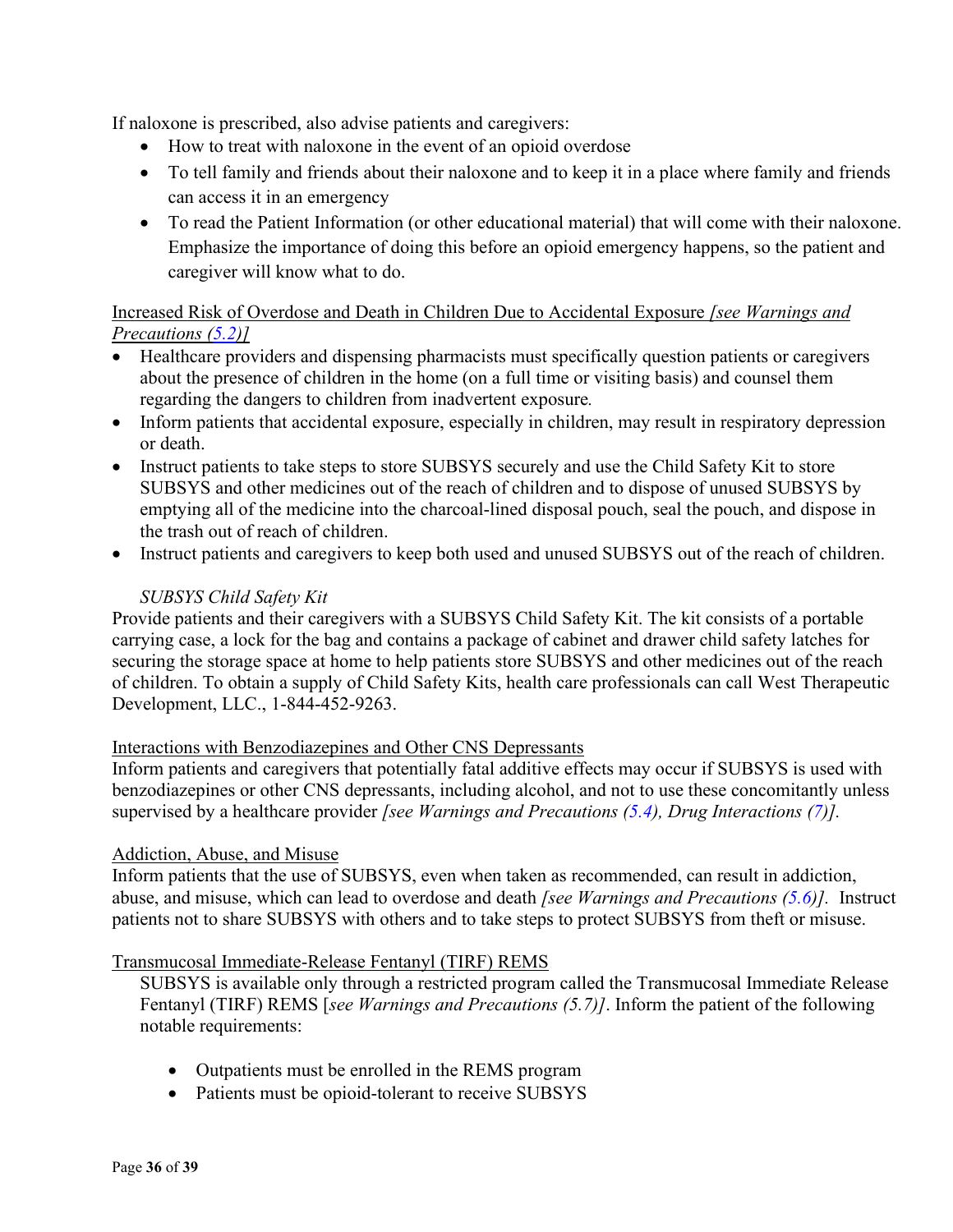SUBSYS is available only from certified pharmacies participating in this program. Therefore, provide patients with the telephone number and website for information on how to obtain the product.

Pharmacies, outpatients, and healthcare professionals who prescribe to outpatients are required to enroll in the program. Inpatient pharmacies must develop policies and procedures to verify opioid tolerance in inpatients who require SUBSYS while hospitalized *[see Warnings and Precautions (5.7)].* Serotonin Syndrome

Inform patients that opioids could cause a rare but potentially life-threatening condition resulting from concomitant administration of serotonergic drugs. Warn patients of the symptoms of serotonin syndrome and to seek medical attention right away if symptoms develop. Instruct patients to inform their physicians if they are taking, or plan to take serotonergic medications. *[see Warnings and Precautions (5.10), Drug Interactions (7)]*.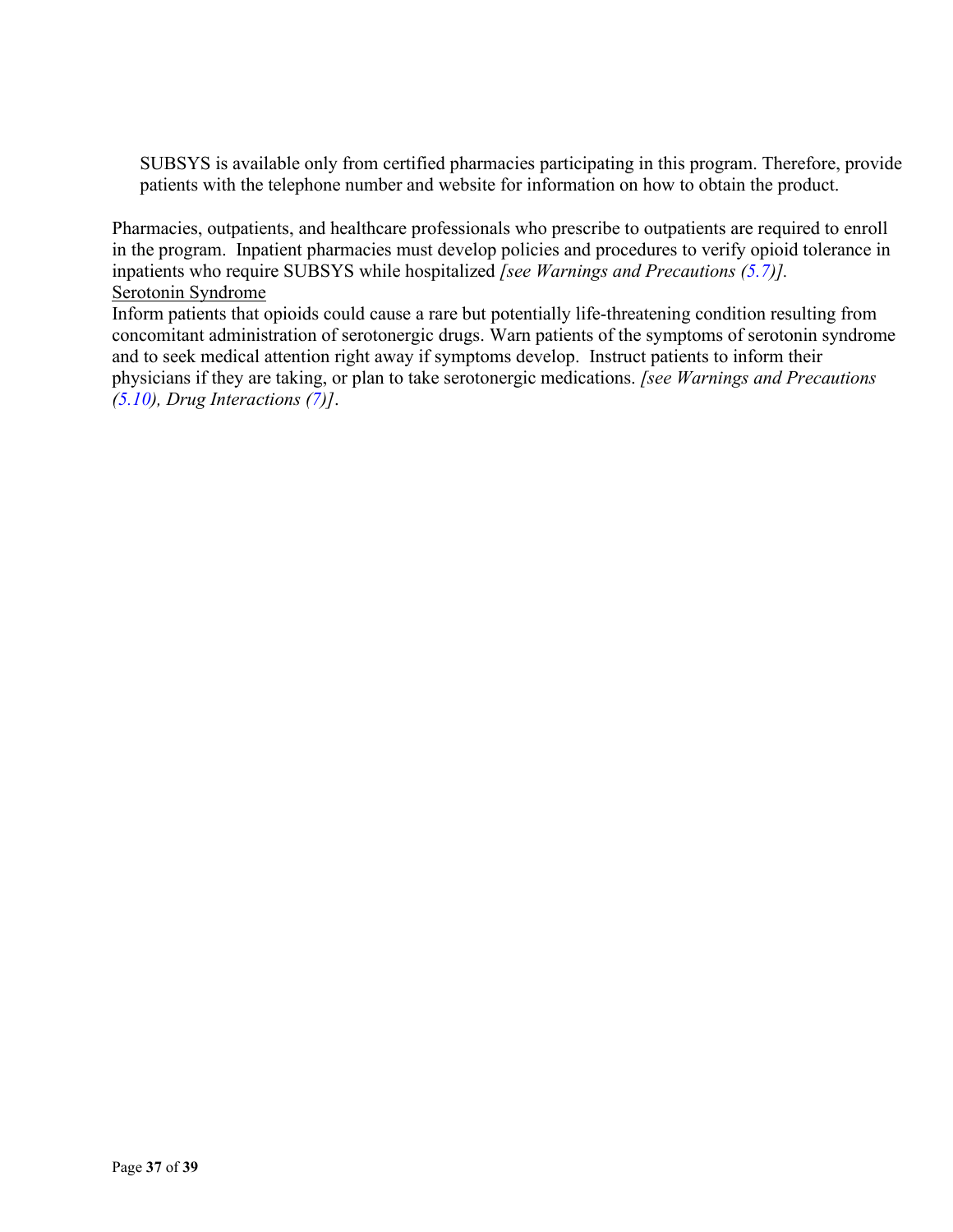# MAOI Interaction

Inform patients to avoid taking SUBSYS while using any drugs that inhibit monoamine oxidase. Patients should not start MAOIs while taking SUBSYS *[see Warnings and Precautions (5.1, 5.10); Drug Interactions (7)].*

## Adrenal Insufficiency

Inform patients that opioids could cause adrenal insufficiency, a potentially life-threatening condition. Adrenal insufficiency may present with non-specific symptoms and signs such as nausea, vomiting, anorexia, fatigue, weakness, dizziness, and low blood pressure. Advise patients to seek medical attention if they experience a constellation of these symptoms *[see Warnings and Precautions (5.11)]*.

## Important Administration Instructions *[see Dosage and Administration (2)]*

- Instruct patients not to take SUBSYS for acute pain, postoperative pain, pain from injuries, headache, migraine or any other short-term pain, even if they have taken other opioid analgesics for these conditions.
- Instruct patients on the meaning of opioid tolerance and that SUBSYS is only to be used as a supplemental pain medication for patients with pain requiring around-the-clock opioids, who have developed tolerance to the opioid medication, and who need additional opioid treatment of breakthrough pain episodes.
- Instruct patients that, if they are not taking an opioid medication on a scheduled basis (around-theclock), they should not take SUBSYS.
- Instruct patients that, if the breakthrough pain episode is not relieved 30 minutes after administration, they may take only one additional dose of SUBSYS using the same strength for that episode. Thus, patients should take no more than two doses of SUBSYS for any breakthrough pain episode.
- Instruct patients that they MUST wait at least 4 hours before treating another episode of breakthrough pain with SUBSYS.
- Instruct patients NOT to share SUBSYS and that sharing SUBSYS with anyone else could result in the other individual's death due to overdose.
- Make patients aware that SUBSYS contains fentanyl which is a strong pain medication similar to hydromorphone, methadone, morphine, oxycodone, and oxymorphone.
- Instruct patients to talk to their doctor if breakthrough pain is not alleviated or worsens after taking SUBSYS.
- Instruct patients to use SUBSYS exactly as prescribed by their doctor and not to take SUBSYS more often than prescribed.
- Provide patients and their caregivers with a *Medication Guide* each time SUBSYS is dispensed because new information may be available.

### Hypotension

Inform patients that SUBSYS may cause orthostatic hypotension and syncope. Instruct patients how to recognize symptoms of low blood pressure and how to reduce the risk of serious consequences should hypotension occur (e.g., sit or lie down, carefully rise from a sitting or lying position) *[see Warnings and Precautions (5.12)]*.